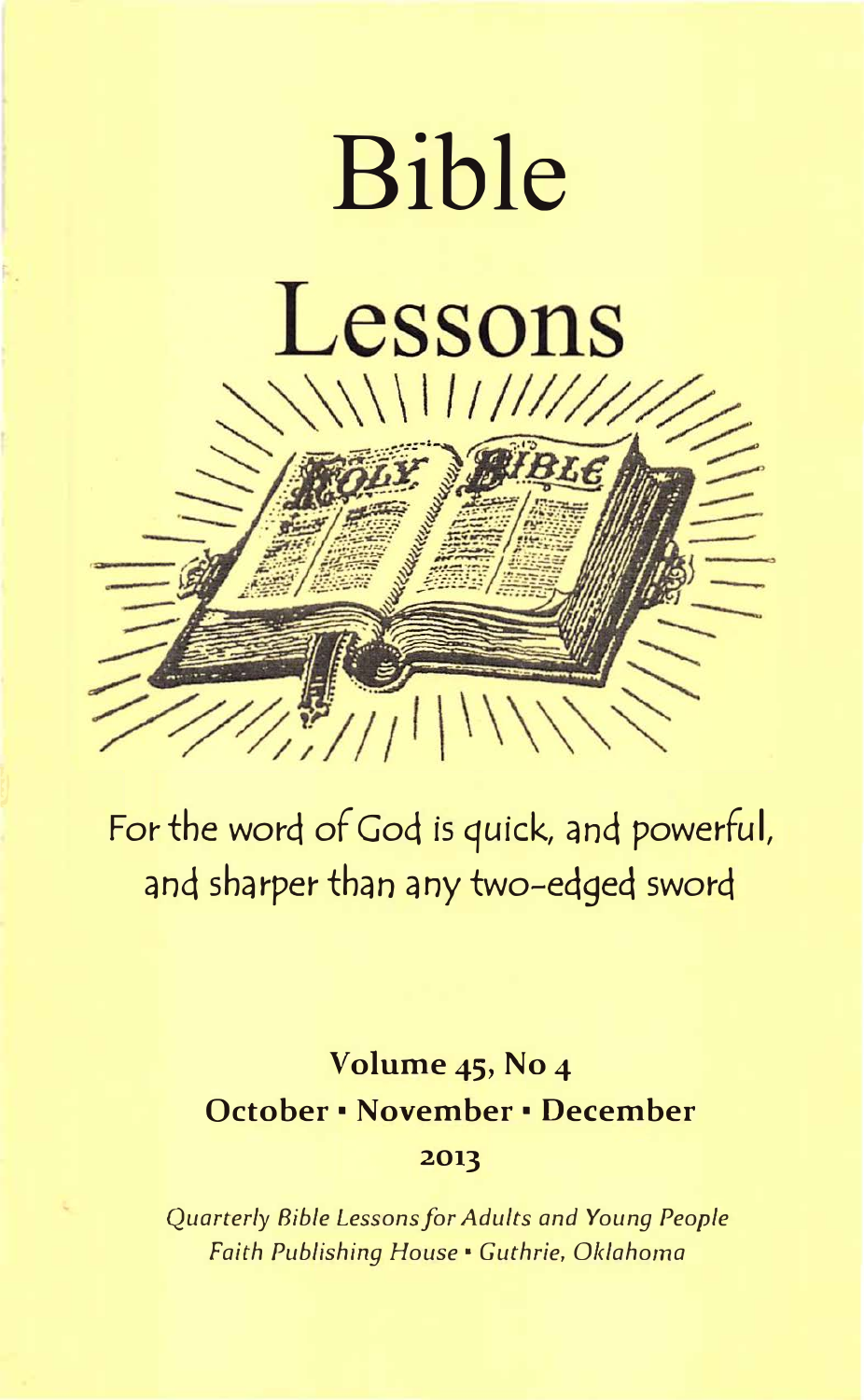|                  | <b>Bible Lessons for Adults and Young People</b> |             |
|------------------|--------------------------------------------------|-------------|
|                  | (USPS054-680)                                    |             |
| <b>Volume 45</b> | <b>October</b><br>November December              | No 4        |
|                  | <b>Table of Contents</b>                         |             |
| <b>DATE</b>      | <b>LESSON TITLE</b>                              | <b>PAGE</b> |
|                  |                                                  |             |
| Oct<br>6         |                                                  |             |
| 13               |                                                  |             |
| 20               | Job Being Tested The Second Time 11              |             |
| 27               |                                                  |             |
| Nov <sub>3</sub> | God's Mercy To The Poor And Afflicted  20        |             |
| 10               |                                                  |             |
| 17               | Despise Not The Chastening Of The Almighty30     |             |
| 24               | Where is True Wisdom To Be Found34               |             |
| Dec 1            |                                                  |             |
|                  | 8                                                |             |
| 15               |                                                  |             |
| 22               |                                                  |             |
| 29               |                                                  |             |

# Publishing the Bible truths in the interest of Jesus Christ and His Church Edited by Leslie C. Busbee and Clifford & Patsy Smith

Articles contributed by: Sis. LaDawna Adams, Sis. Angela Gellenbeck Bro. Bob Wilson, Sis. Patsy Smith, Sis. Julie Elwell and Sis Lucinda Wilson

Subscription Price - \$2.00 a copy for quarter of year, or \$7.00 per year, issued quarterly. Periodical postage paid at Guthrie, Oklahoma

Published Quarterly By: FAITH PUBLISHING HOUSE 4318 S. Division Guthrie, Oklahoma 73044 Postmaster: Please send address corrections to above address

I\_.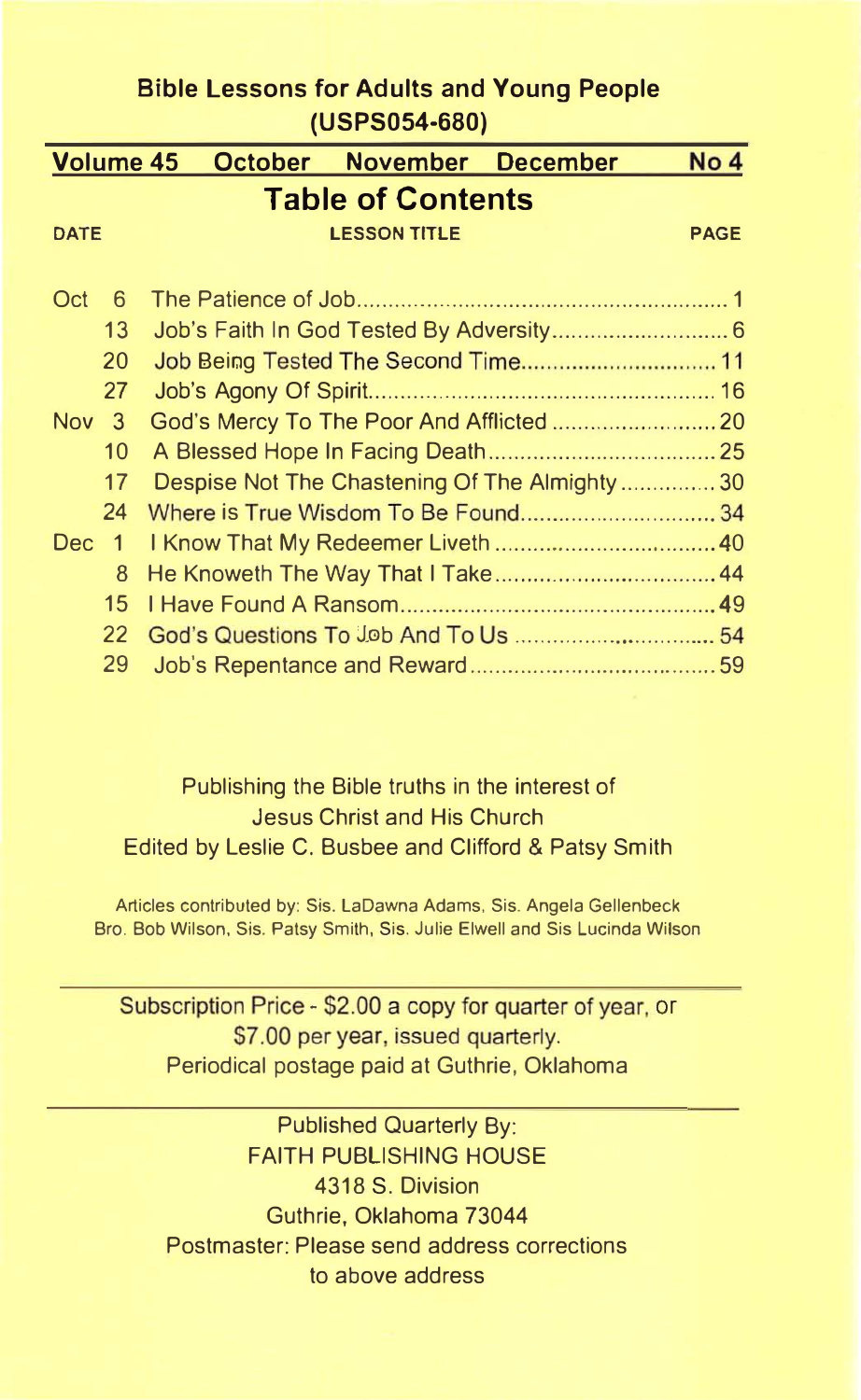# BIBLE LESSONS, FOURTH QUARTER, 2013

#### THEME FOR THE QUARTER

For our Bible Lessons this quarter we will go to the Book of Job. We will study this man, what God in His wisdom allowed to come his way, what his reaction and attitude was and the way that God dealt with him through it all. This study will not be a complete coverage of every scripture contained in its account, but rather the main highlights and important lessons contained therein.

We have referred to the Commentary of Adam Clarke several times, as I have found his observations very inspiring and enlightening. I would refer the student to his writings as a very wholesome and edifying source of knowledge. The book of Job is the first book of the Books of Poetry section of the Bible. And it is a poetical masterpiece so deep and full of meaning. It has been an enjoyable as well as a challenging study for my soul, and I do hope and trust God that He will make it a blessing for each and everyone who has a part in this wonderful study.

--Bro. Leslie Busbee

#### October 6, 2013

#### THE PATIENCE OF JOB

Job 1:1 There was a man in the land of Uz, whose name was Job; and that man was perfect and upright, and one that feared God, and eschewed evil.

2 And there were born unto him seven sons and three daughters.

3 His substance also was seven thousand sheep, and three thousand camels, and five hundred yoke of oxen, and five hundred she asses, and a very great household; so that this man was the greatest of all the men of the east.

4 And his sons went and feasted in their houses, every one his day; and sent and called for their three sisters to eat and to drink with them.

5 And it was so, when the days of their feasting were gone about, that Job sent and sanctified them, and rose up early in the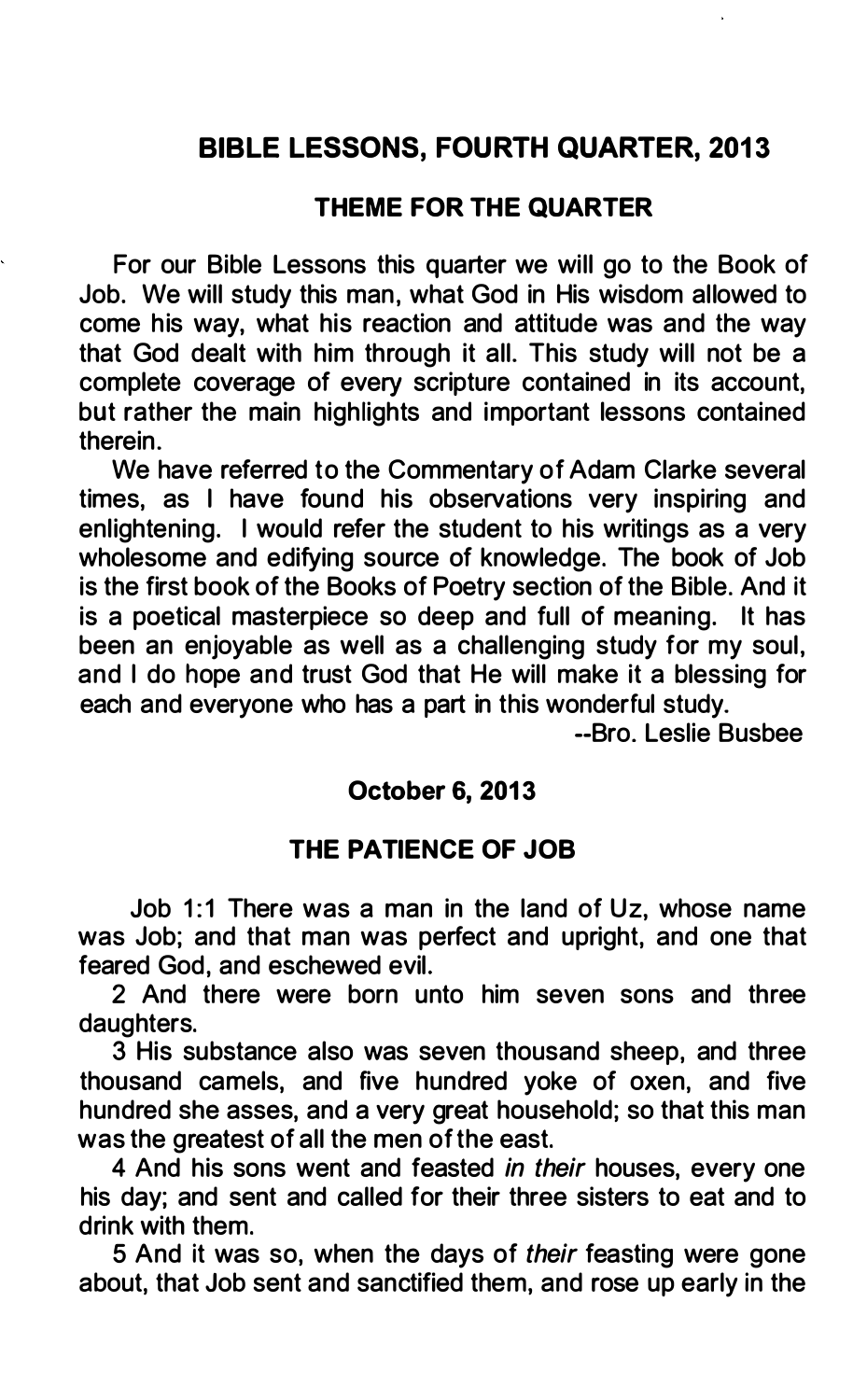morning, and offered burnt offerings according to the number of them all: for Job said, It may be that my sons have sinned, and cursed God in their hearts. Thus did Job continually.

6 Now there was a day when the sons of God came to present themselves before the LORD, and Satan came also among them.

7 And the LORD said unto Satan, Whence comest thou? Then Satan answered the LORD, and said, From going to and fro in the earth, and from walking up and down in it.

8 And the LORD said unto Satan, Hast thou considered my servant Job, that there is none like him in the earth, a perfect and an upright man, one that feareth God, and escheweth evil?

9 Then Satan answered the LORD, and said, Doth Job fear God for nought?

10 Hast not thou made an hedge about him, and about his house, and about all that he hath on every side? Thou hast blessed the work of his hands, and his substance is increased in the land.

11 But put forth thine hand now, and touch all that he hath, and he will curse thee to thy face.

12 And the LORD said unto Satan, Behold, all that he hath is in thy power; only upon himself put not forth thine hand. So Satan went forth from the presence of the LORD.

1 Peter 5:8 Be sober, be vigilant; because your adversary the devil, as a roaring lion, walketh about, seeking whom he may devour:

9 Whom resist steadfast in the faith, knowing that the same afflictions are accomplished in your brethren that are in the world.

II Corinthians 2:11 Lest Satan should get an advantage of us: for we are not ignorant of his devices.

II Corinthians 11:3 But I fear, lest by any means, as the serpent beguiled Eve through his subtilty, so your minds should be corrupted from the simplicity that is in Christ.

MEMORY VERSE: I would have you wise unto that which is good, and simple concerning evil. And the God of peace shall bruise Satan under your feet shortly. The grace of our Lord Jesus Christ be with you. Amen. Romans 16:19, 20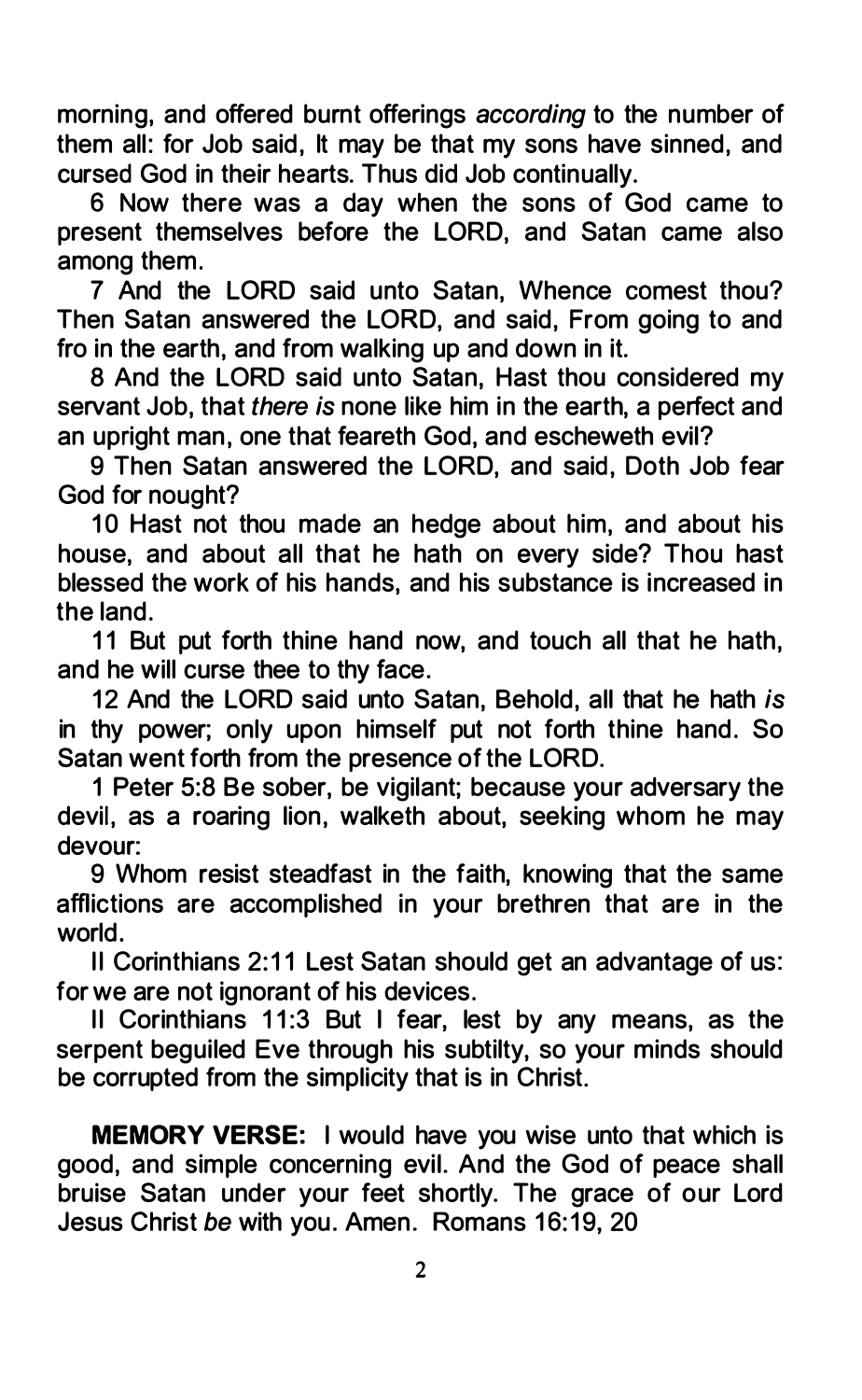CENTRAL THOUGHT: Satan is an adversary that God permits to come against His children in this world. We must resist his temptations and not allow our hearts to be discouraged or fearful regardless of the many different devices he may use against us.

#### WORD DEFINITIONS

Job 1:1, "eschewed": Shunned and kept unstained from.

Ver. 3, "substance": Possessions.

Ver. 5, "gone about": Taking place. "sanctified": Held in earnest prayer before God. "cursed God": Failed to honor and worship God rightfully.

Ver. 6, "Satan": The adversary; the devil.

Ver. 9, "for nought": Without expecting a reward.

Ver. 10, "hedge": Shield of protection.

II Corinthians 11:3, "beguiled": Deceived. "minds": Thoughts and things one is persuaded of. "corrupted": Spoiled and led astray. "simplicity": Sincerity and holy purpose of heart.

# LESSON BACKGROUND

Although the word "Satan" is used but one time in the Scriptures before this, we know that in the beginning of creation it was Satan that influenced our fore parents, Adam and Eve, to sin against God, bringing guilt and condemnation to their souls. In I Chronicles 21:1 it states that "Satan stood up against Israel, and provoked David to number Israel." We are certain that Satan has been around ever since he beguiled Adam and Eve, seeking for every opportunity to bring trouble upon the souls of men.

In our lesson today we have pictured a man that was perfect and upright, who feared God and refused to participate in any kind of evil. We see him blessed of God with great material wealth. And in our next lesson we will see how God allowed this godly man to be tempted and put to the test. Satan was given permission to put forth his hand and touch everything that Job had. Upon Job himself Satan was not given any permit to lay his hand on. In connection with this, we have included three different New Testament Scriptures concerning Satan's influence and working against us today. It is godly wisdom in a person's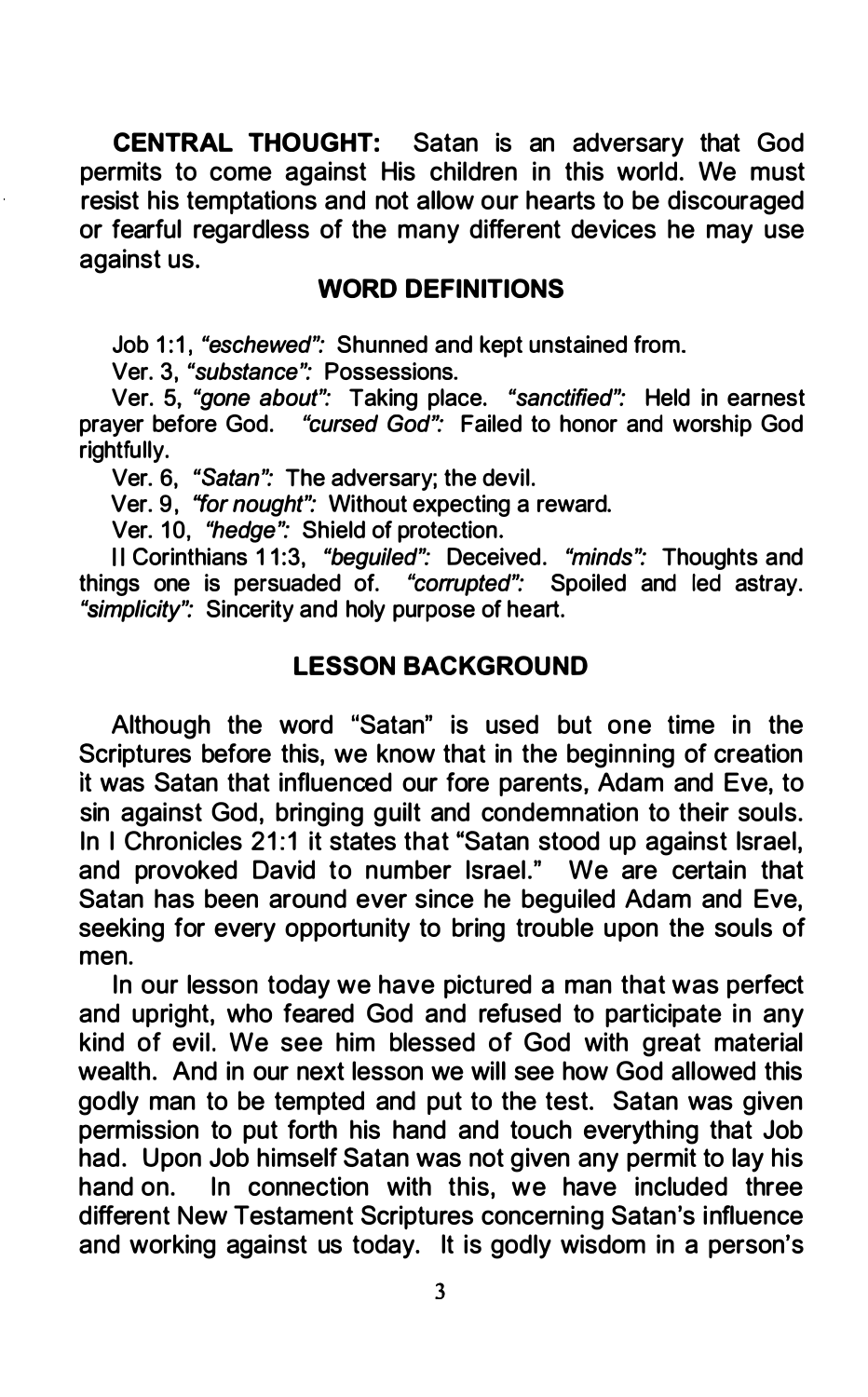heart and mind to be aware of the danger that exists by the influence and temptations of Satan against us today. We want to take warning and be on our guard, as Peter put it, against Satan, the devil, who is in the world going about seeking who he can trouble and lead astray from the grace of God. We are to be on our guard and resist the devil steadfastly in the faith and bear in mind that all of our fellow servants of God and Christ are facing the same awful opposition.

In the next lesson we are going to see how Job endured and was faithful to God in all that Satan brought against him. Let us never fail to be aware of the woe that will come upon us if we fail to resist the devil and stand fast for God. And let us remember that our Lord and Savior Jesus Christ met the devil in His sojourn on earth and was victorious over all of the temptations that were put before Him. Let us seek wisdom and guidance from our God that we be not ignorant of Satan's devices. --Bro. Leslie Busbee

### QUESTIONS:

- 1. What kind of man is Job pictured to be?
- 2. Where did Job get all the material wealth that he possessed?
- 3. Why did Job offer burnt offerings to God on his children's behalf?
- 4. What did Satan say that Job would do if God touched all he had?
- 5. What did God give permission to Satan to do to Job?
- 6. Why did God permit Satan to bring loss and sorrow to Job?

# COMMENTS AND APPLICATION

In the beginning God created the heavens and the earth. He created man and gave him and the woman the beautiful Garden of Eden and all the luscious fruits and things to be enjoyed. But with the many blessings, God added one requirement: one tree in the midst of the garden Adam and Eve were forbidden to partake of. But we find another influence working through the serpent that sought to tempt the woman to disregard what God had commanded. It is still an influence that we have in the world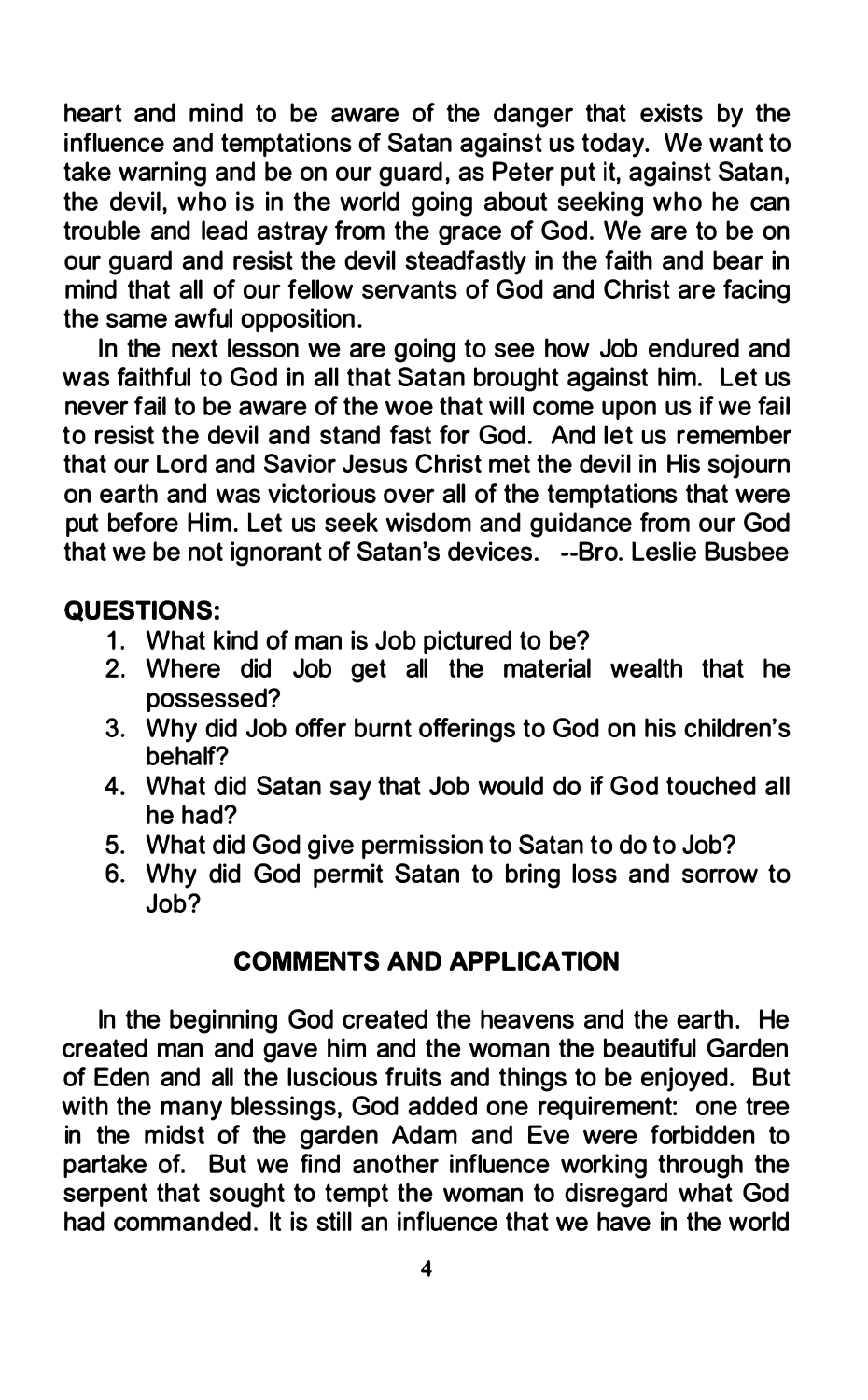today. It is the same influence that is still working to get mankind to do and participate in things that are forbidden and not the will of God to do. The world is full of temptations and allurements to partake of--things that are contrary to the holiness that God wants to be the law and guide mark of our lives. Satan is filled with evil and sneaky devices. He is out to allure and influence every human being to go after the world and all the evils therein. Oh, how we need to be aware of the devices of Satan! How we need to watch and pray earnestly and live close to God! Perhaps Job was not aware of the working of Satan. But he proved to have a mind and purpose to be faithful to God regardless of what would come to him. It is a lesson for us to learn and remember still today. Let us notice what James 4:7, 8 says: "Submit yourselves therefore to God. Resist the devil, and he will flee from you. Draw nigh to God, and he will draw nigh to you. Cleanse your hands, ye sinners; and purify your hearts, ye double-minded." Let us take notice in the following lesson how Job overcame and was victorious in the awful trial and loss that he suffered from Satan. The Superintensis and the surfered from Satan.

#### REFLECTIONS

The hedge that God had put about Job, Satan contended, was what made Job serve his God so faithfully and perfectly. He insisted that if God would remove that protection, Job would curse God to His face. And so God, in order to prove Job's faithfulness, allowed Satan to touch Job's family, his possessions, and his body. This hedge--what is it? Was it only around Job? The Lord speaks about each of his children as being like a vineyard around which He had put a fence (Isaiah 5:2) and over which He guarded with tenderest care. "I the Lord do keep it; I will water it every moment: lest any hurt it, I will keep it night and day." (Isaiah 27:3) "The Lord is thy keeper," David said, in the 121st Psalm. This word keep means, in the Hebrew, "To hedge about; to guard; to attend." To understand the significance of this hedge, we must begin to comprehend the danger--who would "hurt it"? What are the plans and designs of the enemy? Satan told the Lord that he had been walking to and fro about the earth. Peter tells us that Satan walks about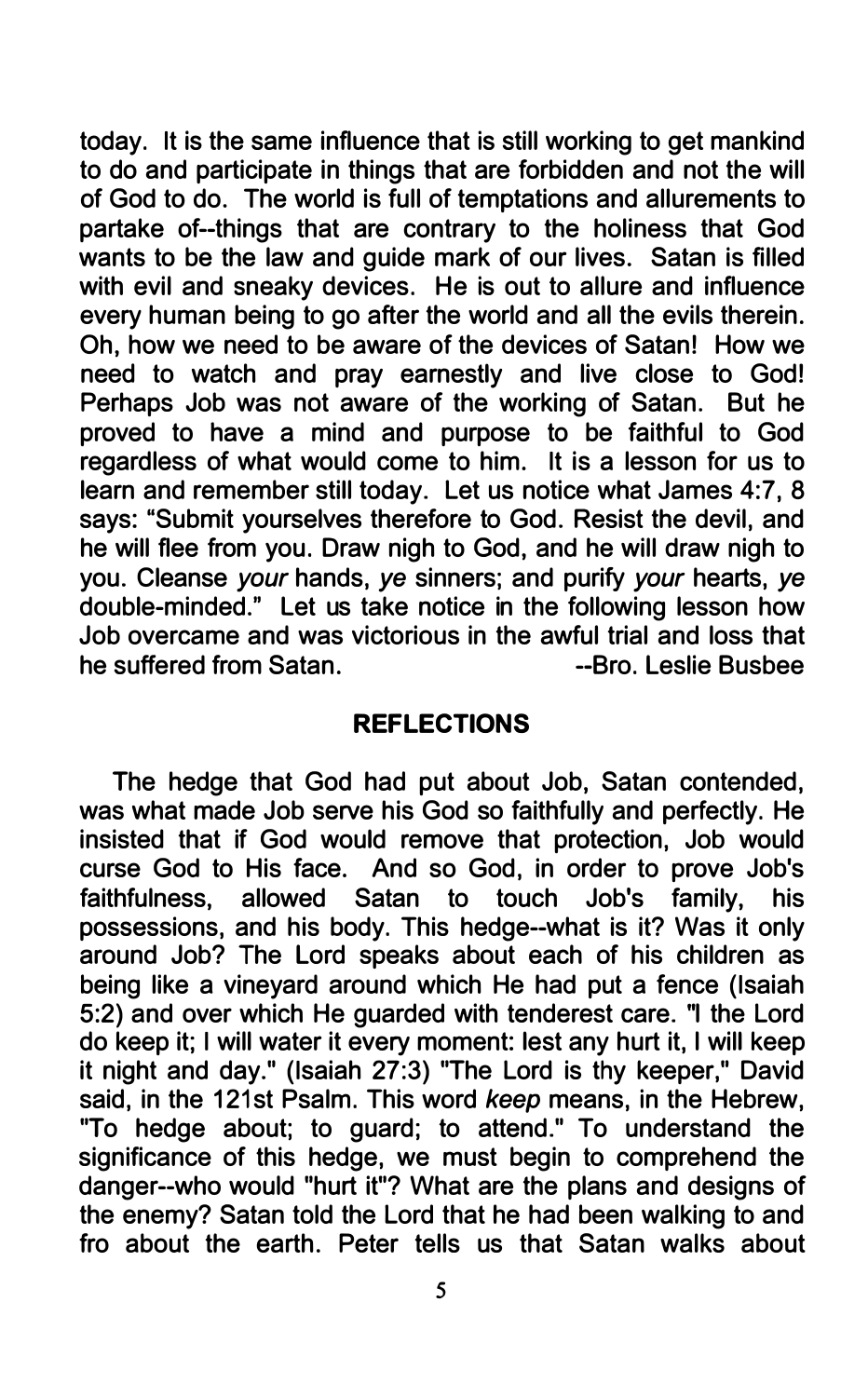"seeking whom he may devour." (I Peter 5:8). Peter was echoing the words of Jesus, who had told him, "Satan hath desired to have you, that he may sift you as wheat." (Luke 22:31). In Psalm 37:32 David says, "The wicked watcheth the righteous, and seeketh to slay him." Paul tells us that the devil has wiles, and fiery darts. (Eph. 6:11, 16).

Praise God, the hedge of God's power and grace is sufficient to keep us from the hurt of the wicked one, to preserve our souls, and to foil his plans and schemes. If in a season of tribulation the hedge is opened to permit Satan to open fire on us, NO HARM can he bring to our souls, because it's then that we can hold up the shield of FAITH that will quench every fiery dart. That shield is a full-body shield--a buckler--and we are still safe.

--Sis. Angela Gellenbeck

# October 13, 2013

# JOB'S FAITH IN GOD TESTED BY ADVERSITY

Job 1:13 And there was a day when his sons and his daughters were eating and drinking wine in their eldest brother's house:

14 And there came a messenger unto Job, and said, The oxen were plowing, and the asses feeding beside them:

15 And the Sabeans fell upon them, and took them away; yea, they have slain the servants with the edge of the sword; and I only am escaped alone to tell thee.

16 While he was yet speaking, there came also another, and said, The fire of God is fallen from heaven, and hath burned up the sheep, and the servants, and consumed them; and I only am escaped alone to tell thee.

17 While he was yet speaking, there came also another, and said, The Chaldeans made out three bands, and fell upon the camels, and have carried them away, yea, and slain the servants with the edge of the sword; and I only am escaped alone to tell thee.

18 While he was yet speaking, there came also another, and said, Thy sons and thy daughters were eating and drinking wine in their eldest brother's house: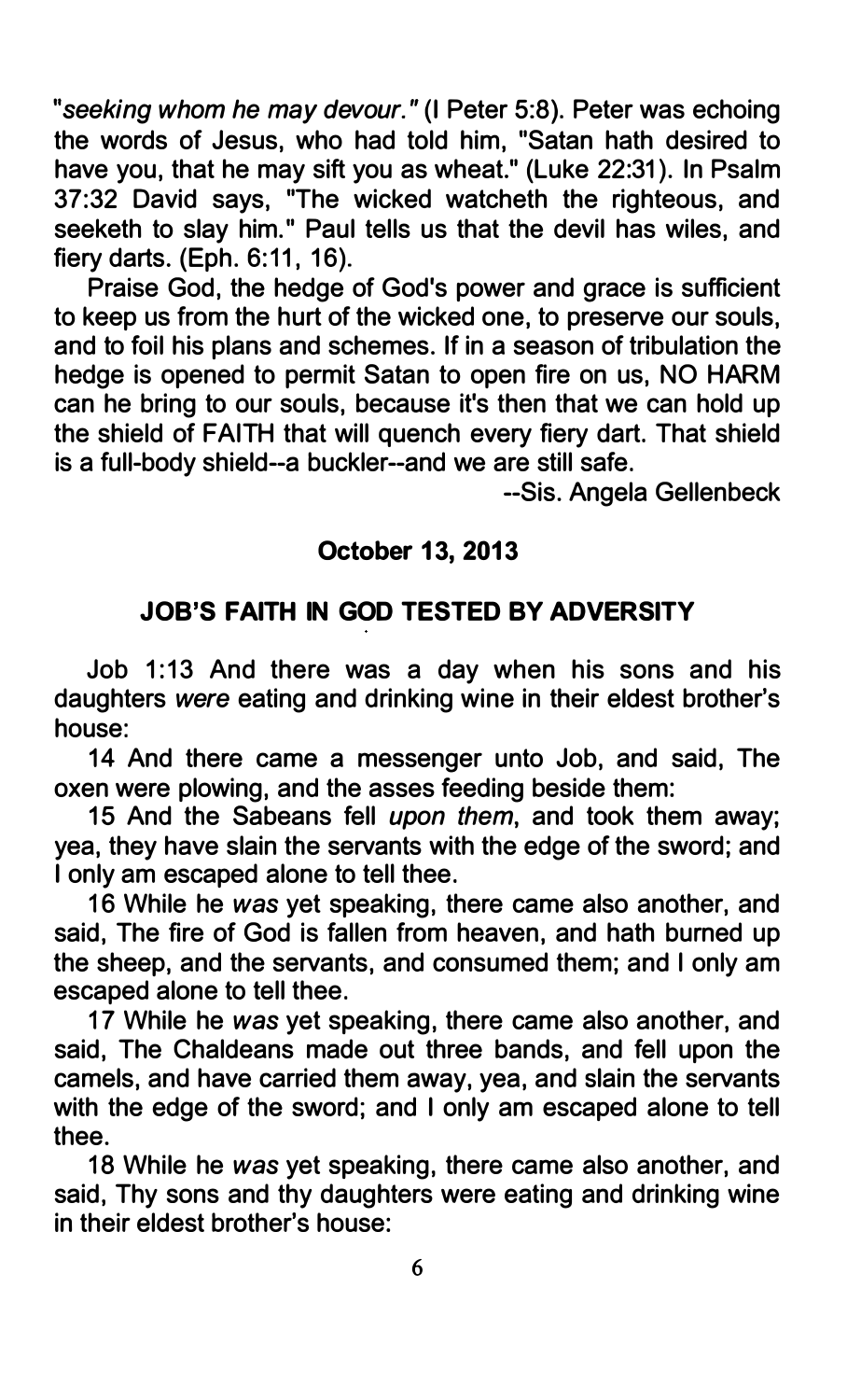19 And, behold, there came a great wind from the wilderness, and smote the four corners of the house, and it fell upon the young men, and they are dead; and I only am escaped alone to tell thee.

20 Then Job arose, and rent his mantle, and shaved his head, and fell down upon the ground, and worshipped,

21 And said, Naked came I out of my mother's womb, and naked shall I return thither: the LORD gave, and the LORD hath taken away; blessed be the name of the LORD.

22 In all this Job sinned not, nor charged God foolishly.

I Peter 1:6 Wherein ye greatly rejoice, though now for a season, if need be, ye are in heaviness through manifold temptations:

7 That the trial of your faith, being much more precious than of gold that perisheth, though it be tried with fire, might be found unto praise and honour and glory at the appearing of Jesus Christ:

8 Whom having not seen, ye love; in whom, though now ye see him not, yet believing, ye rejoice with joy unspeakable and full of glory:

9 Receiving the end of your faith, even the salvation of your souls.

4:12 Beloved, think it not strange concerning the fiery trial which is to try you, as though some strange thing happened unto you:

13 But rejoice, inasmuch as ye are partakers of Christ's sufferings; that, when his glory shall be revealed, ye may be glad also with exceeding joy.

14 If ye be reproached for the name of Christ, happy are ye; for the spirit of glory and of God resteth upon you: on their part he is evil spoken of, but on your part he is glorified

MEMORY VERSE: But let none of you suffer as a murderer, or as a thief, or as an evildoer, or as a busybody in other men's matters. Yet if any man suffer as a Christian, let him not be ashamed; but let him glorify God on this behalf. I Peter 4:15, 16.

CENTRAL THOUGHT: The trials, difficulties, and adversities of life, though they be hard and very distressing, are permitted by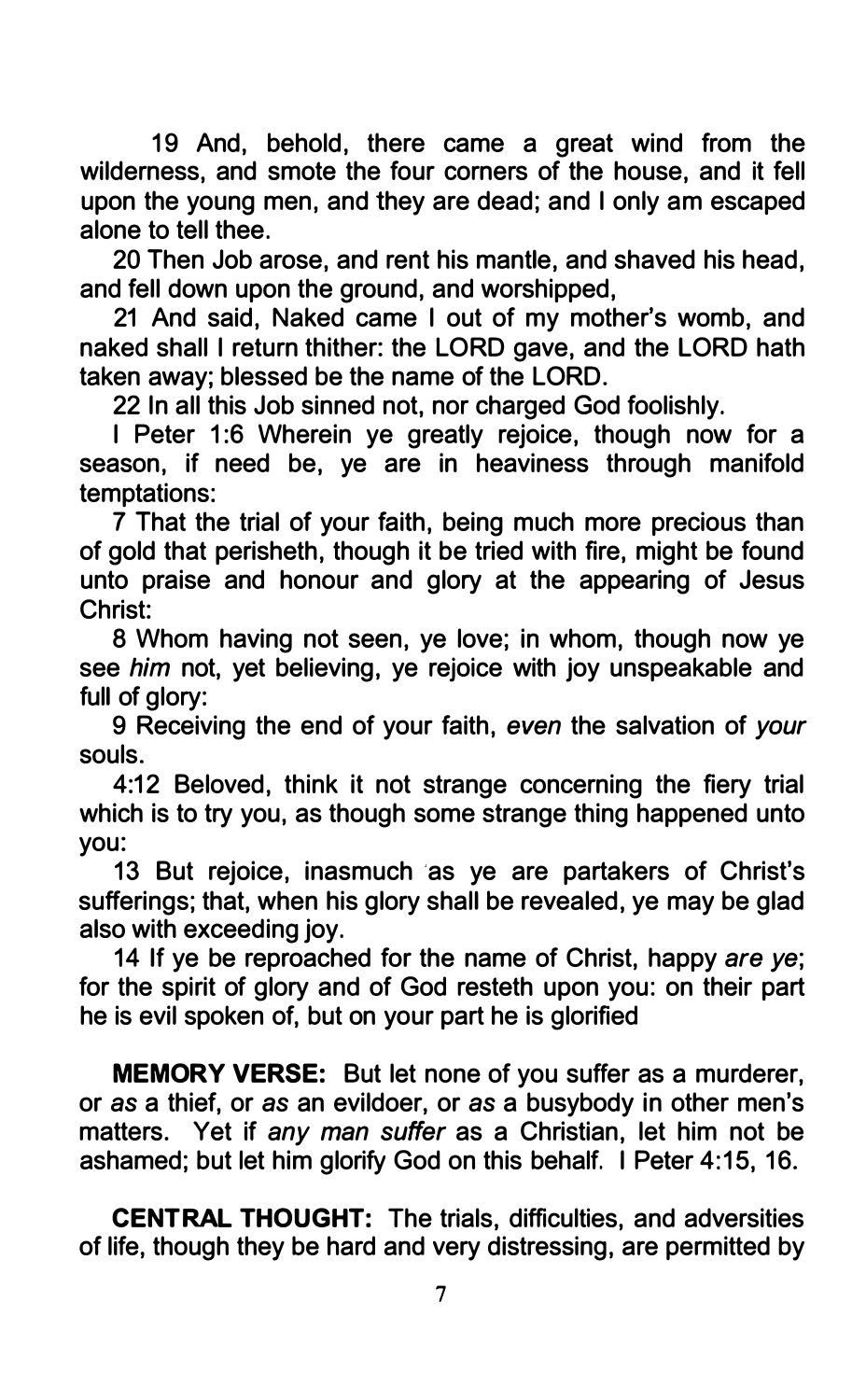God to prove and make manifest our faith and integrity with Him, which are as a testimony to the world around us.

#### WORD DEFINITIONS

Job 1:20, "worshipped": Bowed down in honor, respect, and submission to God.

Ver. 22, "charged": Accused. "foolishly": Without true wisdom and understanding.

I Peter 1:6, "in heaviness": Greatly burdened with grief. "manifold": Many different kinds.

Ver. 9, "end": Outcome and result.

I Peter 4:15, "busybody": One who meddles in other people's affairs

Ver. 16, "on this behalf": Concerning this trial of faith.

#### LESSON BACKGROUND

Job, a faithful, perfect, and upright man who walked and lived in godly fear, keeping himself from the evils of the world, was permitted of God to be put to the test. Satan was allowed to bring sorrow, adversity, loss, and great distress upon him. In our lesson today we see described the awful woes that came upon Job all of a sudden. Scarcely one horrible report reached his ears before another one came. Let us bear in mind, in all of this sorrow and loss that came to him, God permitted it as a proof of the faithfulness of His precious servant. From the first epistle of our dear brother Peter we find the admonition and encouraging counsel concerning the trials and tribulations that will come to us for the same purpose that God permitted them to come to Job. Peter began his epistle to the faithful saints and brethren of his day, blessing God and the Father of our Lord Jesus Christ for His abundant mercy and the living hope brought by the resurrection of Jesus Christ from the dead. He declares it all to be pointing to an incorruptible and undefiled inheritance that will never fade away, reserved in heaven for us. In this blessed hope we can and do greatly rejoice. But then Peter adds that at the present time we may be in heaviness in a great weight of various temptations. But let us notice what he says it is all for: in labeling our trials and hard places as being more precious than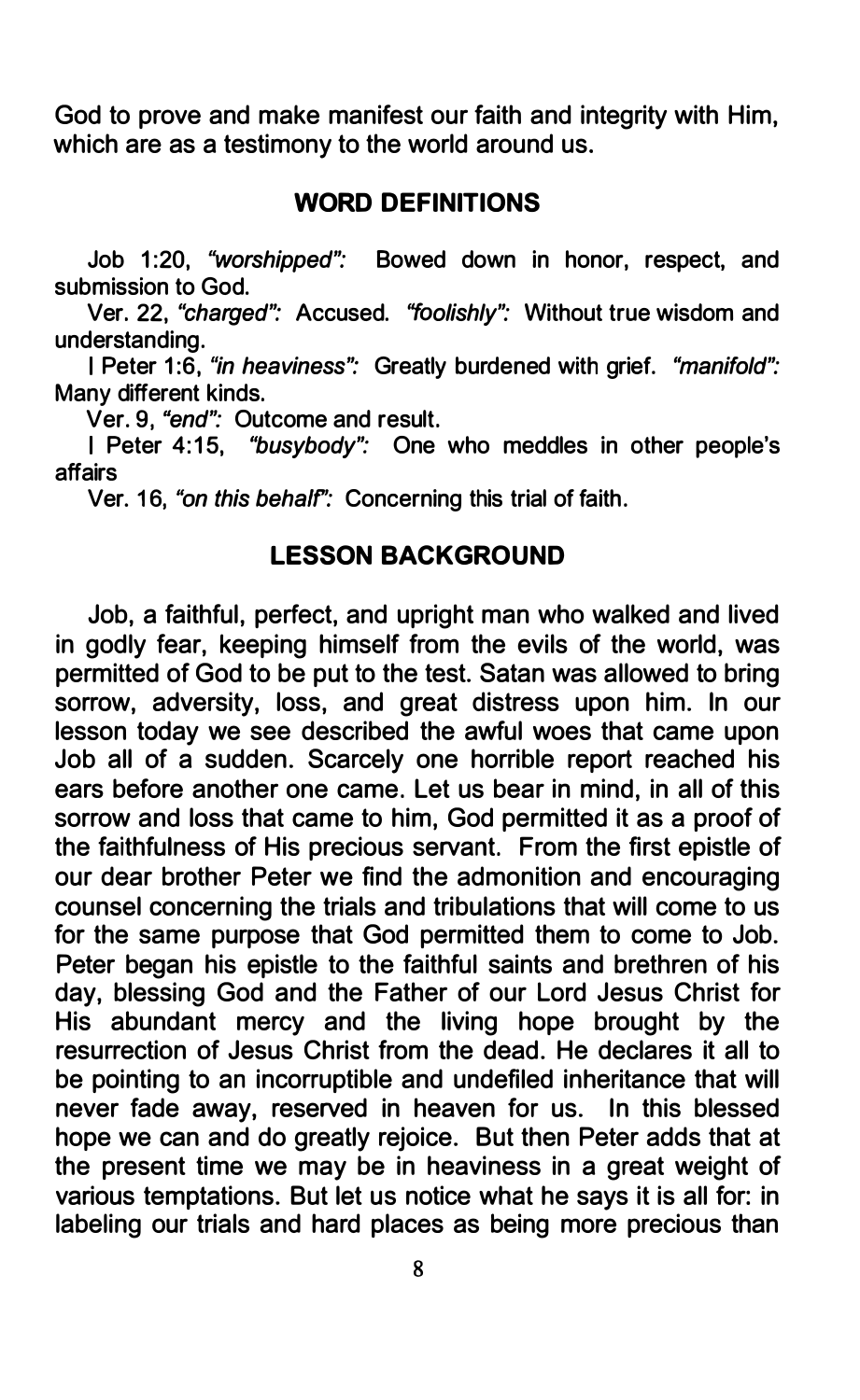all the vain riches of earth, he says that it will be found unto praise, honor, and glory when Jesus comes again.

So we can readily see that the trials and losses and sorrows that Job suffered can be greatly similar to those that we meet today. James 5:11 wisely puts it: "Behold, we count them happy which endure. Ye have heard of the patience of Job, and have seen the end [or purpose] of the Lord; that the Lord is very pitiful, and of tender mercy." Let us notice especially in our lesson the reaction that Job had in the face of all the sorrows that were heaped upon him: "The LORD gave, and the LORD hath taken away; blessed be the name of the LORD." Oh, what a comfort these words have been to God's holy saints down through the ages of time!  $\qquad \qquad -\text{Bro.}$  Leslie Busbee

# QUESTIONS:

- 1. What was the first report of sorrow and loss coming to Job?
- 2. What report to Job followed immediately after the first one?
- 3. And then what awful sorrow was contained in the third one?
- 4. What reaction did Job have in heart and mind to all of this?
- 5. What counsel does Peter give to us concerning our trials of faith?

# COMMENTS AND APPLICATION

It has been a proven fact and testified of over and over down through the years of time that to be a faithful and blessed child of God one must brace himself (or herself) to meet hardship, difficulties, suffering, sorrow, pain, losses, and many other kinds of heartache and disappointment in this fleeting earthly sojourn. Yes, that is what this life is. We are pilgrims and strangers on this earth. This is not our final home. It is just as Psalm 39:12 and 13 put it: "Hear my prayer, 0 LORD, and give ear unto my cry; hold not thy peace at my tears: for I am a stranger with thee, and a sojourner, as all my fathers were. 0 spare me, that I may recover strength, before I go hence, and be no more." Yes, we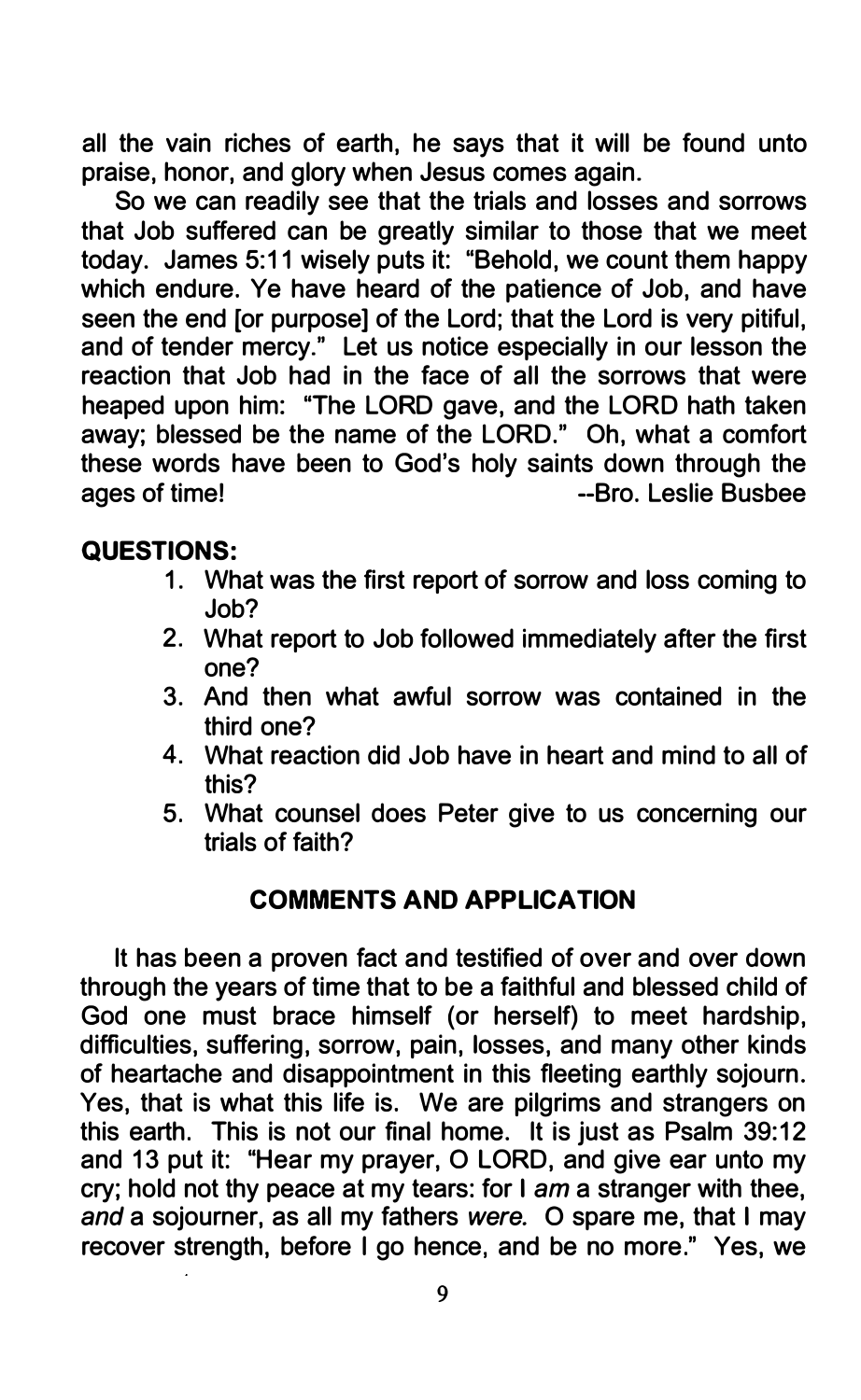will go from here and be no more a part of earth's activity and business. But as the precious message of our Lord Jesus and the writers of the New Testament declare, we are comforted and inspired with the blessed hope of something worth far more in value than all of this fleeting earthly life. Our hopes are on eternal things in a brighter world than all of this pain and misery that we are meeting down here. Job lost a great part of his earthly possessions and treasured acquaintances. But he retained and held on to the greatest and most precious treasure he had, and that was his faith and favor with God. God saw with great pleasure and joy Job's submission and consecrated attitude to Him and to His good will and blessings. May this testimony of the patience and faith of this perfect and upright child of God be an uplift and strength to our faith to endure and suffer whatever we are called upon to bear in this life!

--Bro. Leslie Busbee

### REFLECTIONS

Isaiah 55:8 "For my thoughts are not your thoughts, neither are your ways my ways, saith the Lord. For as the heavens are higher than the earth, so are my ways higher than your ways, and my thoughts than your thoughts." Jeremiah 29:11 " For I know the thoughts that I think toward you, saith the Lord, thoughts of peace, and not of evil, to give you an expected end."

Despite all of the reverses experienced by Job, the Lord had an expectation of just how he wanted the end of Job's life to be. While we have a desire to go from point "A" to point "B" in our lives without disruption, God has another plan for each one of us -- an expected end. Since his ways are higher than our ways, he knows just how he wants each of our stories to conclude. He is interested in everything involved in between the first breath and the last breath to bring us to His successful end.

Think about the process within the earth that makes up gold, silver, and other precious minerals. These elements go through intense pressure, heat and a duration of time to become the valuable materials that they are. When these minerals are found, they are then mined, sifted, refined and cut to make into useful gems.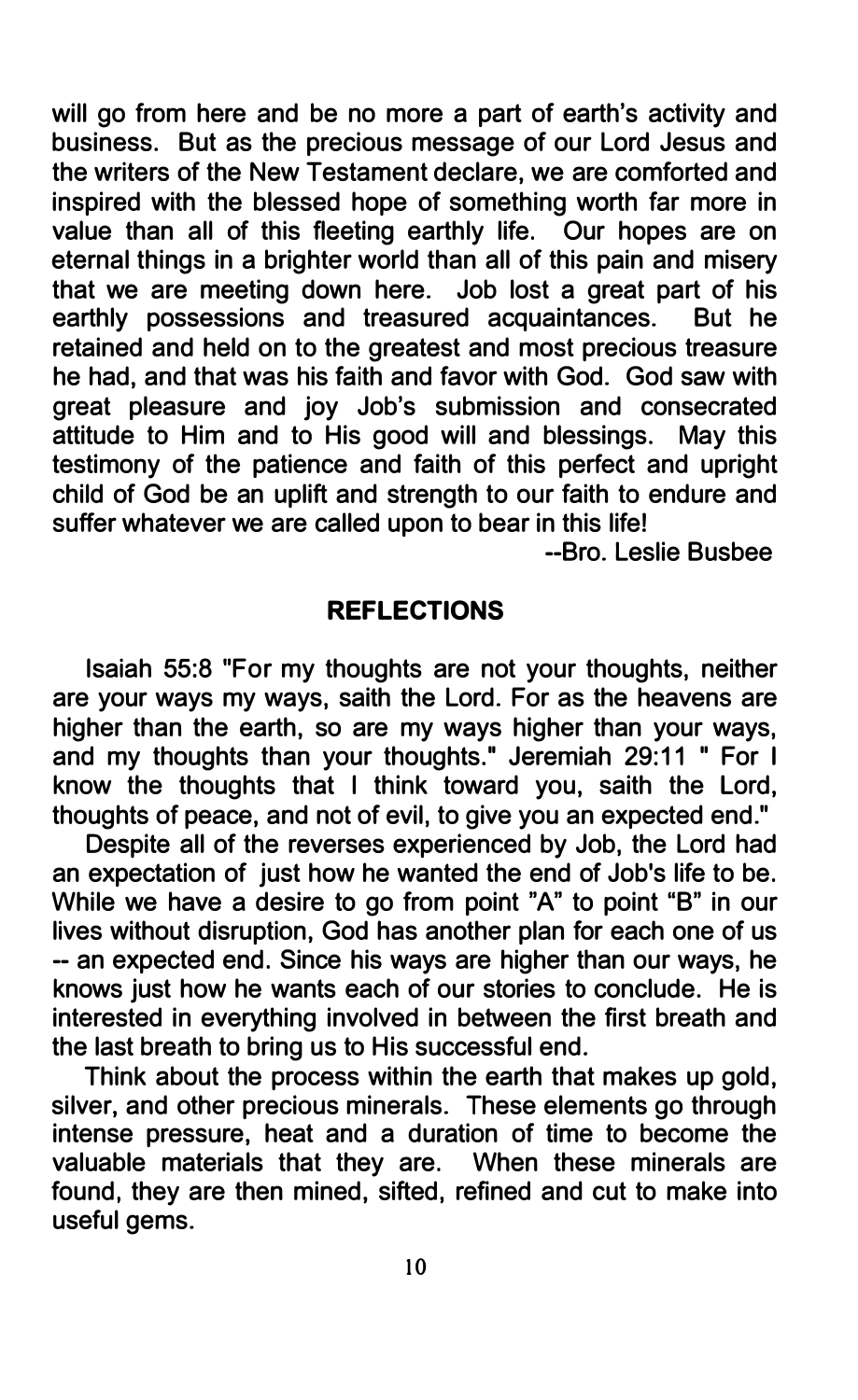Many times we ask for the jewels of God's grace without the process, i.e. "Lord please give me patience and give it to me now." This, however, is not possible. Gold and silver must be refined by fire. The light of a diamond gleams only when it has been cut into many facets. Rather than praying for a quick end to our battles, let us each one be challenged to ask and seek to gain the valuable treasures that God has in store for us. And then may the end of our life be as Job's: "So the Lord blessed the latter end of Job more than his beginning ... "

--Sis. LaDawna Adams

# October 20, 2013

# JOB BEING TESTED THE SECOND TIME

Job 2:1 Again there was a day when the sons of God came to present themselves before the LORD, and Satan came also among them to present himself before the LORD.

2 And the LORD said unto Satan, From whence comest thou? And Satan answered the LORD, and said, From going to and fro in the earth, and from walking up and down in it.

3 And the LORD said unto Satan, Hast thou considered my servant Job, that there is none like him in the earth, a perfect and an upright man, one that feareth God, and escheweth evil? and still he holdeth fast his integrity, although thou movedst me against him, to destroy him without cause.

4 And Satan answered the LORD, and said, Skin for skin, yea, all that a man hath will he give for his life.

5 But put forth thine hand now, and touch his bone and his flesh, and he will curse thee to thy face.

6 And the LORD said unto Satan, Behold he is in thine hand; but save his life.

7 So went Satan forth from the presence of the LORD, and smote Job with sore boils from the sole of his foot unto his crown.

8 And he took him a potsherd to scrape himself withal; and he sat down among the ashes.

9 Then said his wife unto him, Dost thou still retain thine integrity? curse God, and die.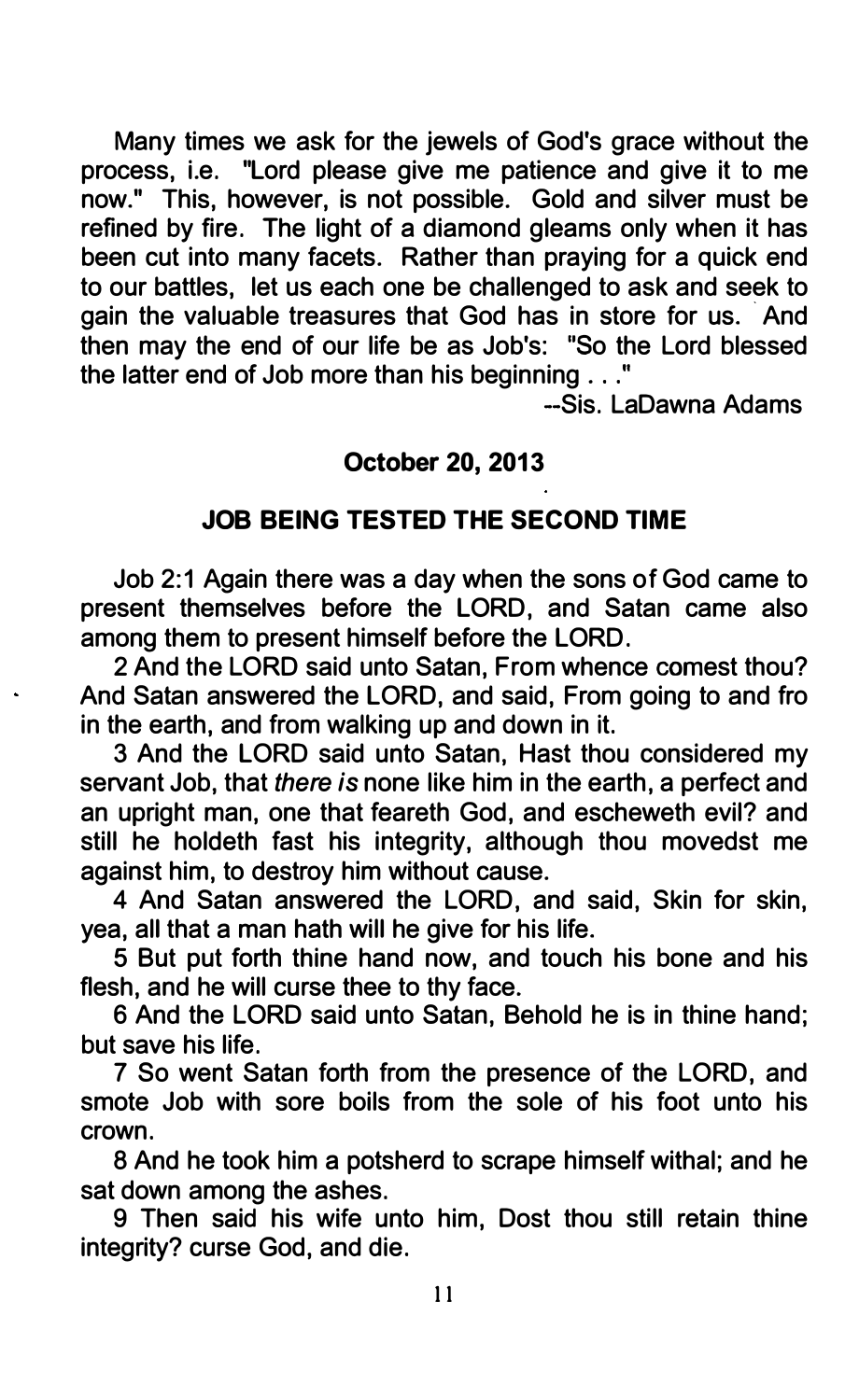10 But he said unto her, Thou speakest as one of the foolish women speaketh. What? shall we receive good at the hand of God, and shall we not receive evil? In all this did not Job sin with his lips.

11 Now when Job's three friends heard of all this evil that was come upon him, they came every one from his own place; Eliphaz the Temanite, and Bildad the Shuhite, and Zophar the Naamathite: for they had made an appointment together to come to mourn with him and to comfort him.

12 And when they lifted up their eyes afar off, and knew him not, they lifted up their voice, and wept; and they rent every one his mantle, and sprinkled dust upon their heads toward heaven.

13 So they sat down with him upon the ground seven days and seven nights, and none spake a word unto him: for they saw that his grief was very great.

MEMORY VERSE: Behold, we count them happy which endure. Ye have heard of the patience of Job, and have seen the end of the Lord; that the Lord is very pitiful, and of tender mercy. James 5:11

CENTRAL THOUGHT: Satan was given another place to afflict Job, the servant of God. He caused awful painful boils to cover all of Job's body. And to top it all off, Job was assailed by his wife's suggestion that he ought to just curse God and die. But Job counted her words to be foolish, stating firmly that we must take evil in unmoveable faith as well as taking good.

# WORD DEFINITIONS

Job 2:3, "integrity": Complete and perfect innocence, never yielding to temptation to do wrong.

Ver. 7, "sore boils'': Inflaming ulcers.

Ver. 8, "potsherd": A broken piece of pottery.

Ver. 12, "*mantle"*: A robe or garment.

James 5:11, "endure": To remain faithful and steadfast under great adversity. "the end of the Lord": The result of being faithful and true to Him. "very pitiful": Of great compassion.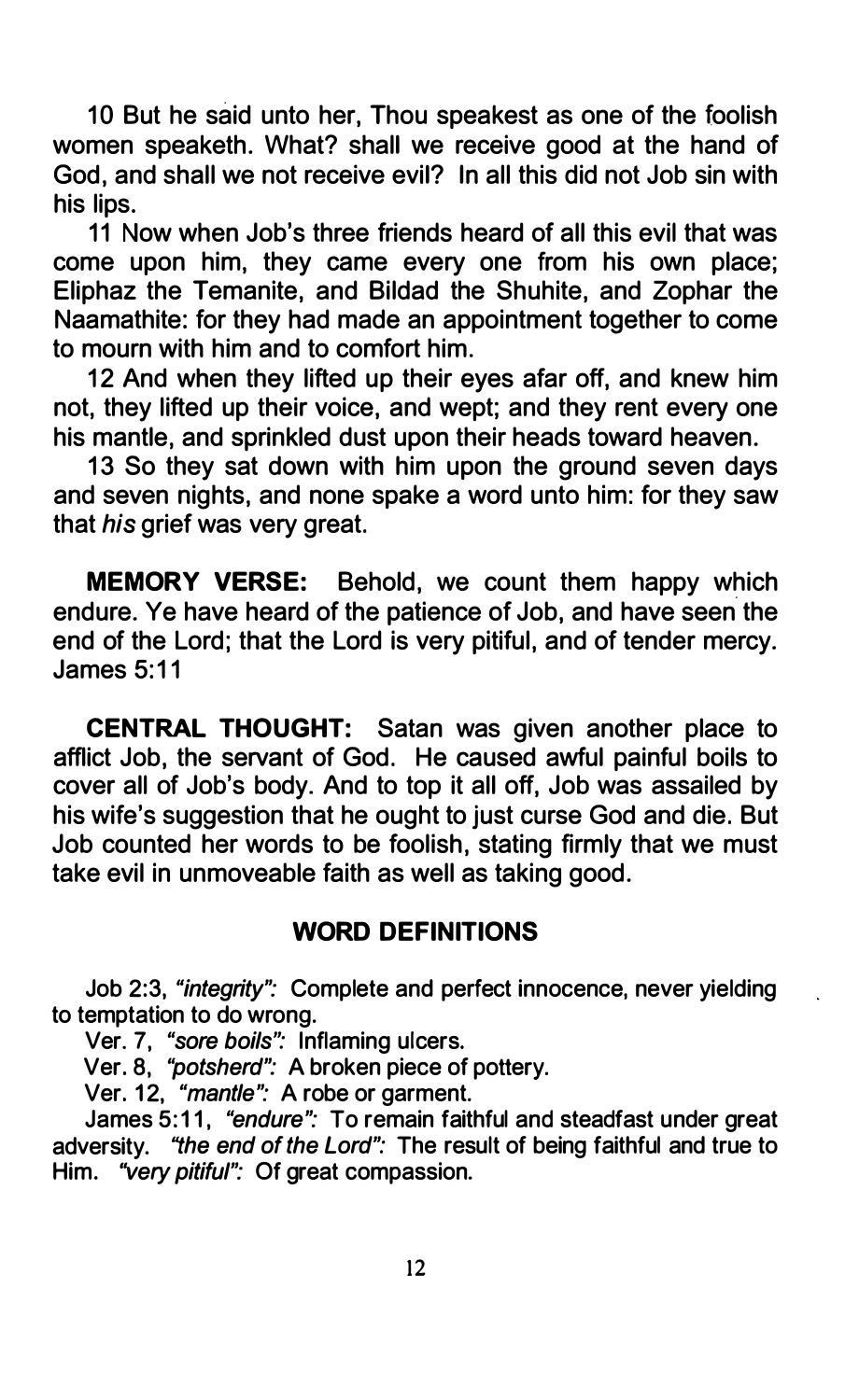# LESSON BACKGROUND

As we see in our study of the account of Job and what he suffered and went through, it is very evident that God has a purpose and reason for allowing adversity and hardships to come to those who are endeavoring to serve Him. When God made Adam and Eve and placed them in the beautiful garden of Eden with its many wonderful fruits and blessings, He also placed the forbidden tree within their easy access and reach. And for reasons that are easily discerned, God still allows His children to have cause to be tempted and to be disobedient and unfaithful to Him. Adversities, hardships, disappointments, afflictions, and other obstacles are permitted to come to His children as tests and means of proving their faithfulness to Him. In our previous lessons, we have had the counsel of Simon Peter along with the account of Job and his sufferings. And we have as our Memory Verse the expression from James 5:11 concerning Job and what is shown in his account of the purpose of God in permitting His children to suffer adversity and sorrow.

The first test that was given Job was the loss of his material possessions and the lives of his ten children. Now that was a great and difficult sorrow and loss to suffer. Losing one child in death, as we have so experienced, is enough grief to weigh the spirit down in deep sorrow. But Job lost all ten of his children in one awful blow of grief and painful sorrow. This, along with the loss of everything else, was enough to cause him to rend his clothes, shave his head, and fall down upon the ground. But along with this, we see Job worshipping and blessing the name of his LORD God. It all hurt and caused him great pain and sorrow, but he did not allow grief and loss to make him angry and bitter against God, as we have known and heard of people doing. Let us keep in mind the counsel brother Simon Peter gave about thinking it not strange because of the fiery trials of life. Let us count it all as being a partaker of Christ's sufferings and that, when His glory is revealed, we will be glad also with exceeding joy. **Exceeding is a set of the set of the set of the set of the set of the set of the set of the set of the set of the set of the set of the set of the set of the set of the set of the set of the set of the set** 

#### QUESTIONS:

1. What testimony did God have of Job before Satan?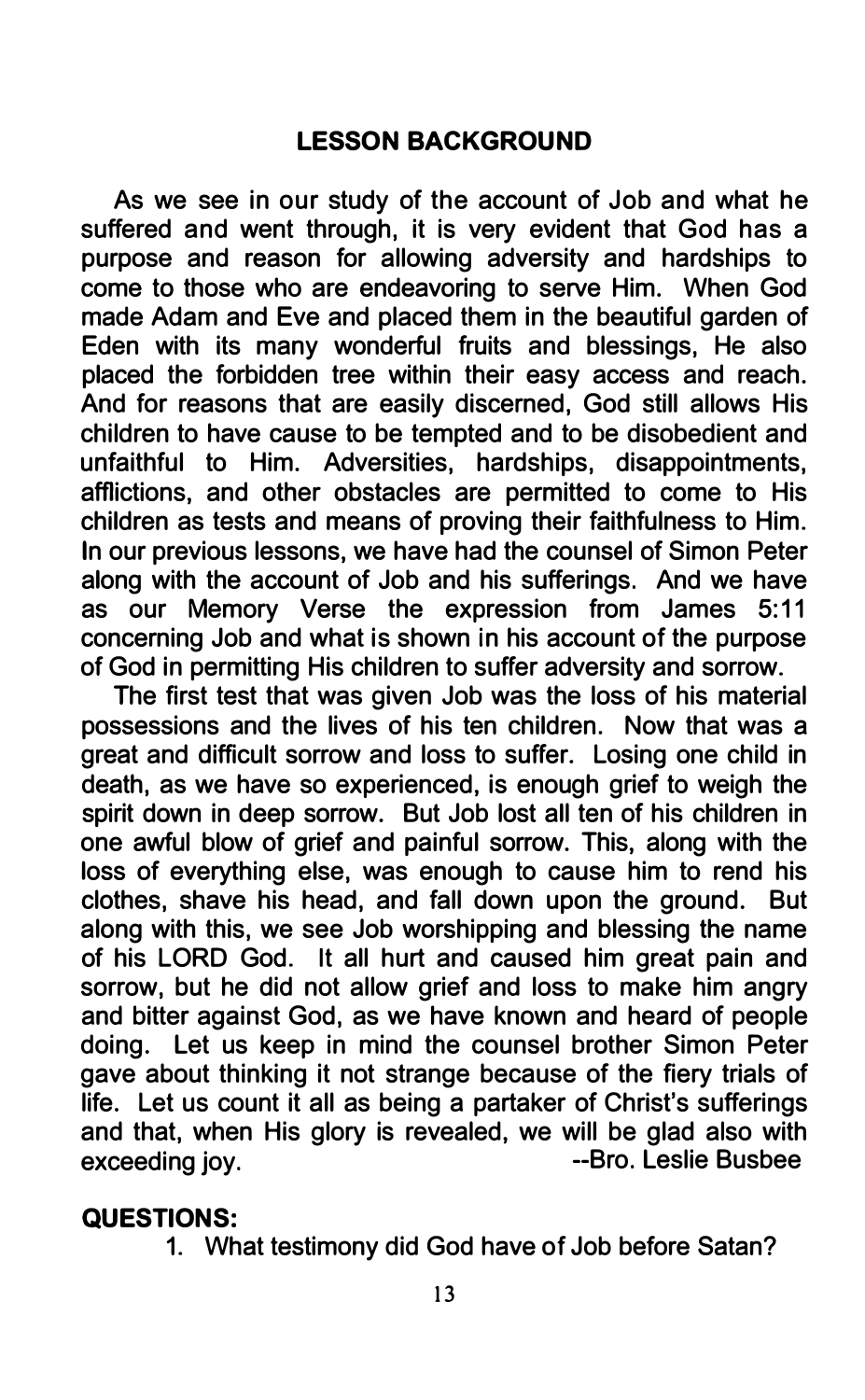- 2. Why did Satan think that physical suffering would turn Job's mind?
- 3. Why did Job's wife think that Job should curse God and die?
- 4. What was Job's attitude toward what was taking place with him?
- 5. What does God show in all of Job's experience about Himself?

# COMMENTS AND APPLICATION

Our Lord Jesus Christ made a statement of counsel for us that should not be taken lightly. We have recorded in John 12:25 His words: "He that loveth his life shall lose it; and he that hateth his life in this world shall keep it unto life eternal." This term "hateth" here does not mean bitter hatred and murderous anger, but rather it means to love less. In Luke 14:26 it is recorded that Jesus said, "If any man come to me, and hate not his father, and mother, and wife, and children, and brethren, and sisters, yea, and his own life also, he cannot be my disciple." This is the same thought. It means that everything else in life is second place and that the will of God is to be first and above all in importance and value to us, yea, even above our life. The same sentiment was voiced in Matthew 16:25, Mark 8:34, and Luke 17:33. Jesus was of this purpose and decision and did not seek to save His life, but rather allowed those evil men to condemn Him to death and to have it carried out on the cross of Calvary. We are to love God more than this earthly life. Job showed by his reaction to all that he suffered and lost by the providence of his God that he loved and counted God's will and doings as more important than any other thing in his life. And that is the example for us to follow in our attitudes and dispositions before God. He deserves us to love Him with all of our heart, soul, mind, and strength. Nothing in this physical and material life must be held in our hearts and affections above the will and good pleasure of our Creator. Jesus proved it, the apostle Paul proved it, and many down through the ages of this New Testament era have proved that they love God and His Son Jesus Christ over and above all this fleshly, earthly, and material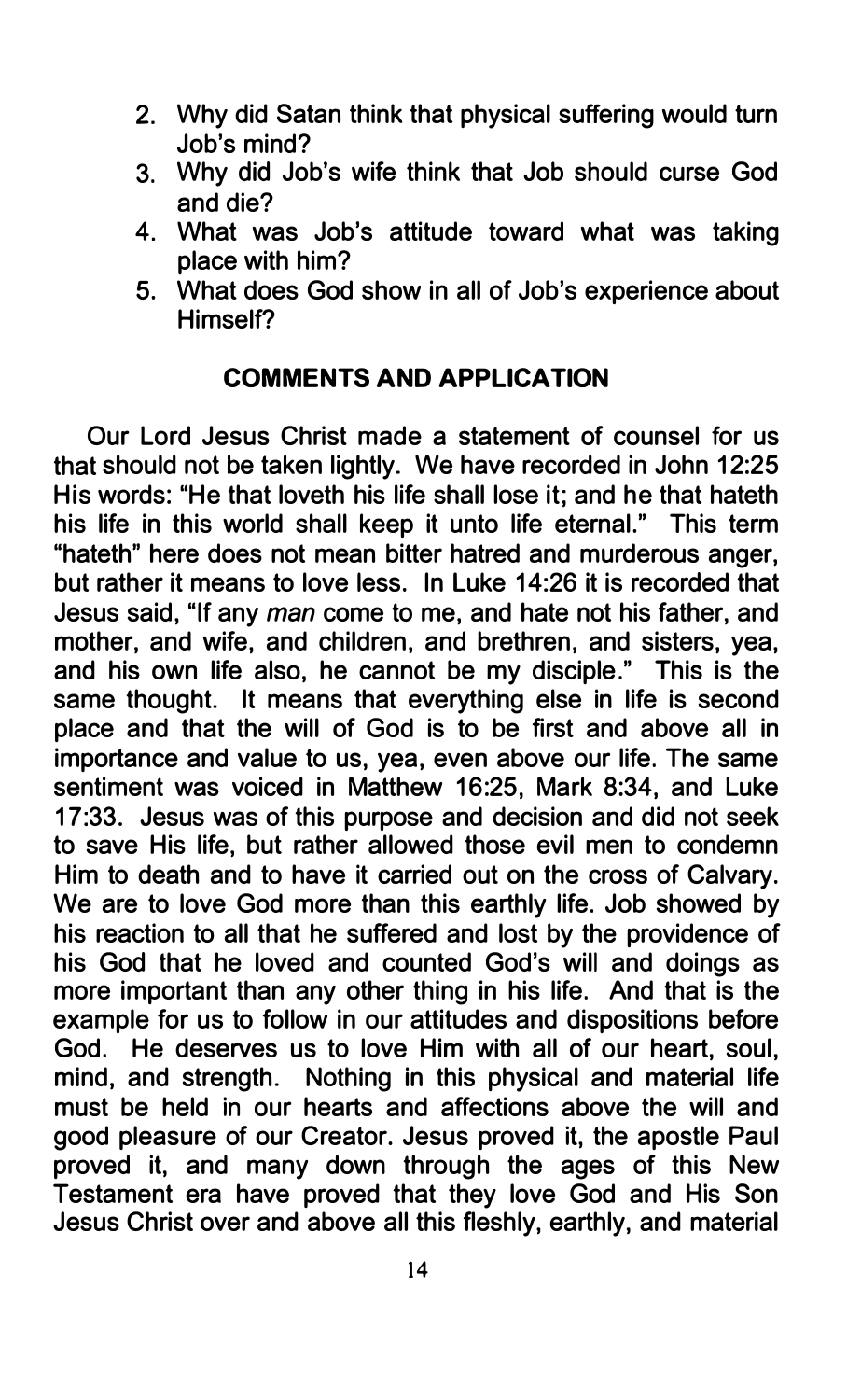life. It is all going to be taken from us anyway, no matter how much we contend and hold on to it. Let us accept this word of counsel and set our affections fully on God and His eternal blessings! The Contract of the Subsetted Subsetted Alexander Contract of the Busbee

#### REFLECTIONS

Job experienced pain on so many different levels to the point he longed for an escape from it. Do we really blame him? Have we not felt that same desire to escape emotional, physical, or spiritual pain at one time or another?

Does a place exist where there is no pain? One might say that place exists only in Heaven. Surprisingly, that place does exist here on earth -- at least in a physical sense and to some degree. One such place is a colony for lepers in Southern India, a world where people with leprosy literally feel no physical pain due to the nerve damage this disease causes. One man in particular was born of an artistic, high-caste family. He was educated and refined, but leprosy had made him an outcast. Passersby on the street would notice his sores and would call him names, shrinking from him in disgust. Cafes would not serve him; buses would not admit him. Why? Because he did not have the ability to feel pain; his body was not warned of the possible consequences of walking too long on his feet or working too hard with his hands. The gradual loss of pain in this disease leads to misuse of the body parts most dependent on pain's protection. A person uses a splintery hammer, does not feel the pain, sores erupt, and infection ensues. Another steps off a curb spraining an ankle, but oblivious to the pain, walks on. Oh how those with leprosy actually desire to feel pain!

Pain and suffering are truly a gift. The truth is, Job was blessed to be able to feel the pain he felt! God knows what our pain tolerances are. He said He would never give us more than we could bear. He also knows that if we were to live our lives in a utopian-like, pain-free world we would become selfish and corrupt, following every desire of the flesh, which would lead us away from Him and destroy our souls. Let us be so very grateful for the gifts of pain that God allows us to experience. The pain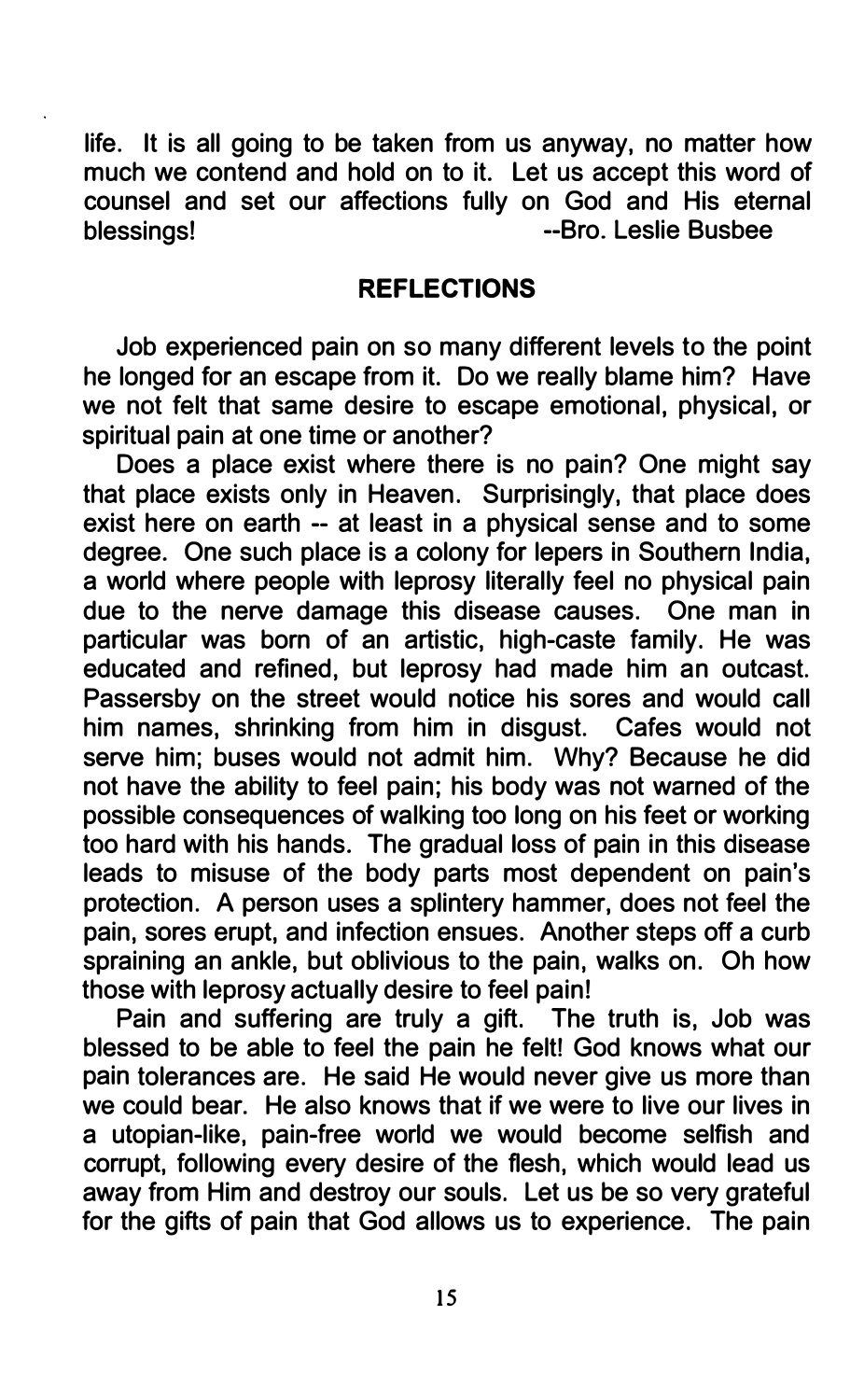we shrink away from at times might be the very means of protecting us from spiritual harm. -Sis. Julie Elwell

# October 27, 2013

# JOB'S AGONY OF SPIRIT

Job 3:1 After this opened Job his mouth, and cursed his day. 2 And Job spake, and said,

3 Let the day perish wherein I was born, and the night in which it was said. There is a man child conceived.

25 For the thing which I greatly feared is come upon me, and that which I was afraid of is come unto me.

6:2 Oh, that my grief were throughly weighed, and my calamity laid in the balances together!

3 For now it would be heavier than the sand of the sea: therefore my words

are swallowed up.

4 For the arrows of the Almighty are within me, the poison whereof drinketh up my spirit: the terrors of God do set themselves in array against me.

8 Oh that I might have my request; and that God would grant me the thing that I long for!

7:2 As a servant earnestly desireth the shadow, and as an hireling looketh for the reward of his work:

3 So am I made to possess months of vanity, and wearisome nights are appointed to me.

4 When I lie down, I say, When shall I arise, and the night be gone? and I am full of tossings to and fro unto the dawning of the day.

5 My flesh is clothed with worms and clods of dust; my skin is broken, and become loathsome.

6 My days are swifter than a weaver's shuttle, and are spent without hope.

13 When I say, My bed shall comfort me, my couch shall ease my complaint;

14 Then thou scarest me with dreams, and terrifiest me through visions: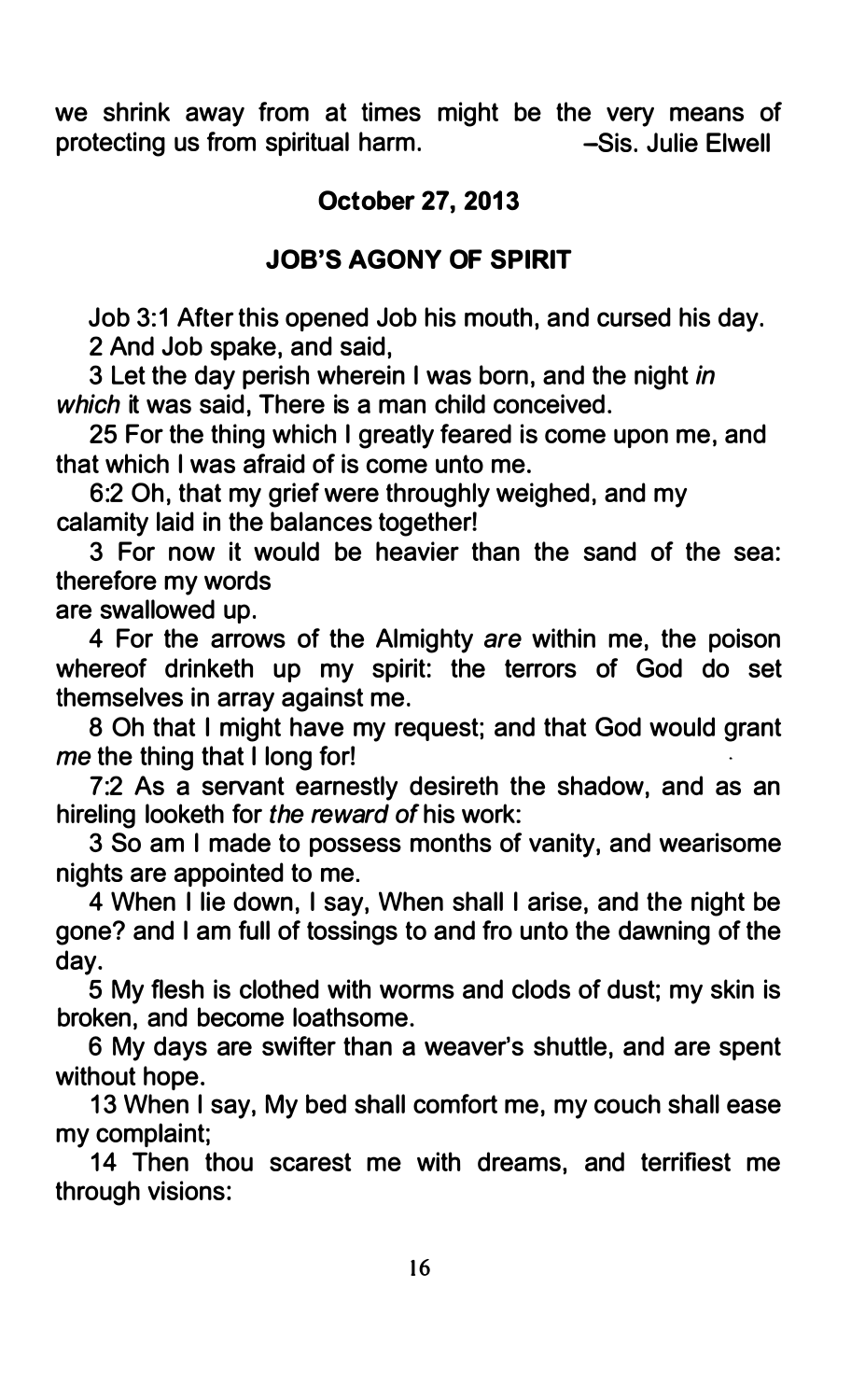15 So that my soul chooseth strangling, and death rather than my life.

16 I loathe *it*: I would not live alway: let me alone; for my days are vanity.

17 What is man, that thou shouldest magnify him? and that thou shouldest set thine heart upon him?

18 And that thou shouldest visit him every morning, and try him every moment?

20 I have sinned; what shall I do unto thee, O thou preserver of men? why hast thou set me as a mark against thee, so that I am a burden to myself?

MEMORY VERSE: What is man, that thou shouldest magnify him? and that thou shouldest set thine heart upon him? and that thou shouldest visit him every morning, and try him every moment? Job 7:17, 18

CENTRAL THOUGHT: God allows the soul of man to pass through agonizing and distressful seasons of sorrow and pain and also prolonged mental anquish to bring him to a place of humility and brokenness where he can sense the wisdom and majesty of the Lord.

#### WORD DEFINITIONS

Job 3:1, "cursed his day": Esteemed his mortal time to be light, of no value, trifling, and vain.

Job 6:2, "calamity": Ruin and unexpected sorrow and trouble.

Ver. 3, "My words are swallowed up": I have spoken rashly and harshly.

Ver. 4, "the poison": The fury of God's arrows breaketh down my spirit.

Job 7:2, "the reward of his work": His wages.

Ver. 5, "my skin is broken, and become loathsome": This meant that, because of its running puss and corruption, his flesh was a thing to be shunned or kept away from.

Ver. 20, "Why hast thou set me as a mark against thee?" The Hebrew text says, "Why have you made me your target?"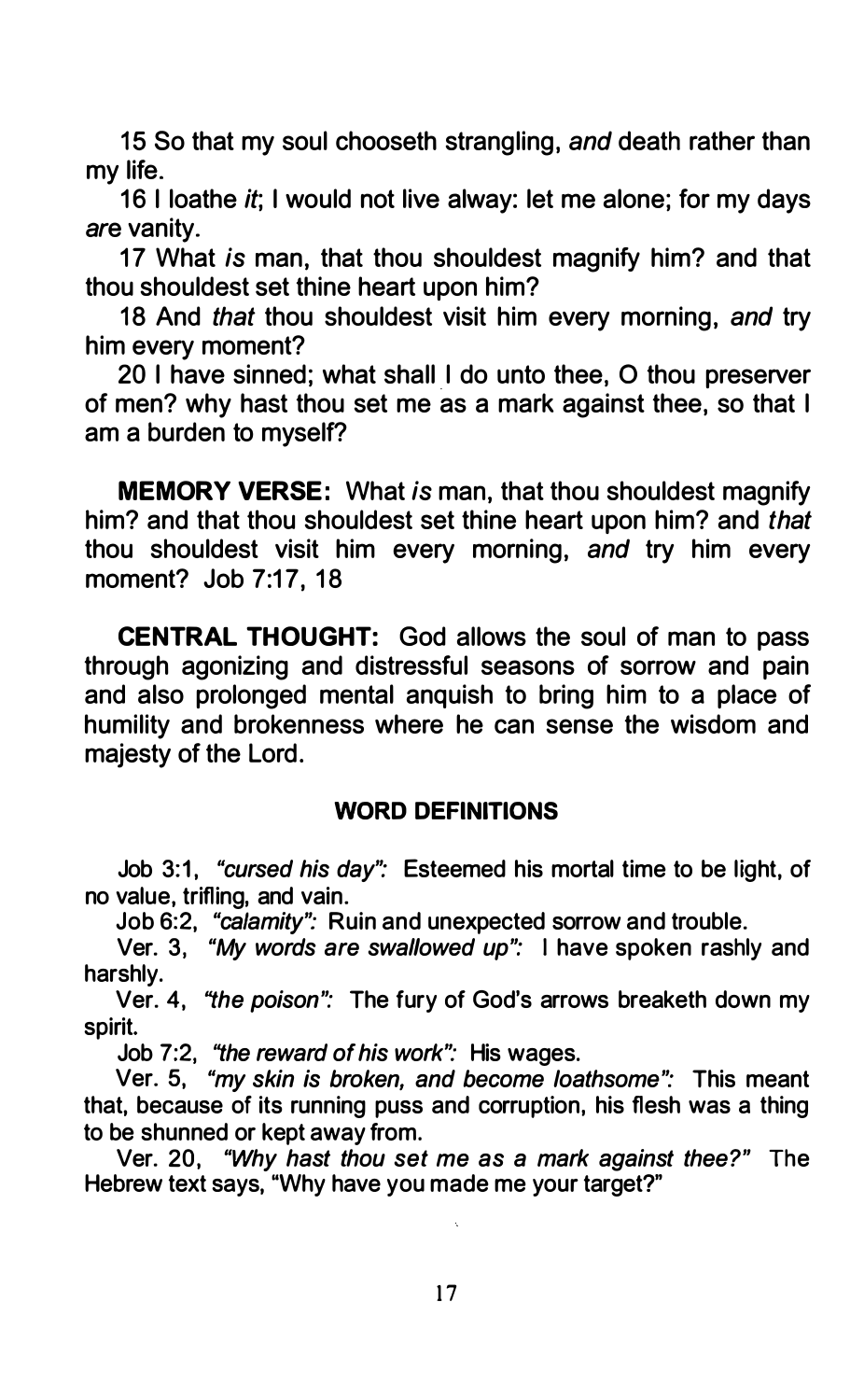From the  $3^{rd}$ ,  $6^{th}$ , and  $7^{th}$  chapters of Job we have gathered various expressions of Job's grief and agony of spirit. It is good to study these and know what they mean, because more than likely we will experience these very things sometime in our lives. The three friends of Job had come to try to help and comfort him. They had sat down with him for seven days without uttering a word. They saw that his sorrow was so very great, and they were at a loss to know what to say. It is better to say little or nothing to the weary heart than to speak words of no profit. One brother's son was very ill with typhoid fever, and some of those who came told about different people they knew who had suffered many days of the typhoid fever and had finally died. Such stories spoken to such who are in such trouble are not edifying. We need to weigh our words when we go to visit the ill and distressed. We must not be quick to scold or reprove if they express their dark feelings. Instead we must try to understand and express sympathy with cheerfulness. Their feelings are real, and sometimes it is good to let them express themselves without fear of being reproved. It is easy in the time of distress and sorrow to speak rashly. Job should not have counted his birth so lightly, but he felt low down and of no value. God was not really doing to Job what it seemed to him that He was doing. But Job was passing through the deep waters, and everything was weighing down upon him. It can happen to the strongest and most spiritual person. So let us be compassionate and patient, for who knows when it will be our turn to go through the deep waters. The contract of the contract of the set of the set of the set of the set of the set of the set of the set of the set of the set of the set of the set of the set of the set of the set of the set of the set of the se

# QUESTIONS:

- 1. How heavy did Job's grief seem to be to him?
- 2. Does godliness give assurance that we will not suffer grief and sorrow?
- 3. What is God's purpose in allowing us to suffer affliction and pain?
- 4. Why is God so interested in putting our faith to the test?
- 5. What was God's purpose in setting Job as His mark?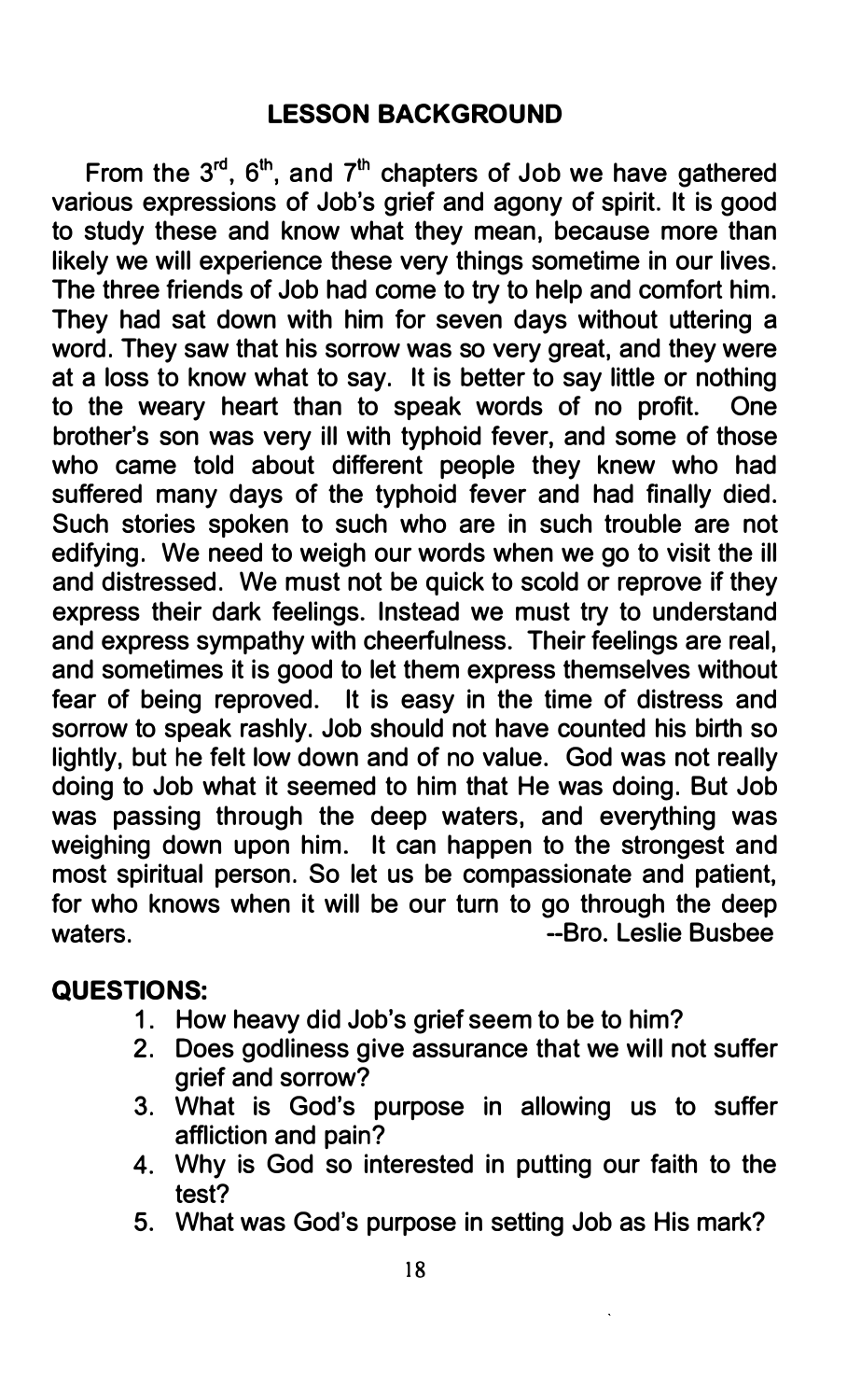#### COMMENTS AND APPLICATION

Job's expression of grief and suffering in spirit is not a pleasant thing to behold. But it is good for us to look into it, especially if we will realize that we are apt to meet some of these very things ourselves. Satan is going to try to break us down, either by pressure or by the alluring powers of sin. If he can't entice us with his pretty allurements, he may well try to crush us with adversity. Let us watch for either one of these tactics. There are people who have endured great hardship and trial and are overcome when things lighten up for them. And it is possible for a man to resist temptation of great magnitude and be overcome in loss and sorrow. One of the greatest of mortal suffering has to do with skin problems. The devil said, "Skin for skin!" Job's physical suffering was in his skin. There was a disease years ago which was called "the itch." They say it was a terrible thing. I had a patch of poison ivy on my wrist that gave me misery that I had not known for quite a while. There is also depression of spirit and old Giant Despair who would imprison us in Doubting Castle and tell us that we will never get out. This is pictured in "Pilgrim's Progress" written by John Bunyan. But we have some very precious promises in God's Word that we can call to mind that will help us get out of old Giant Despair's trap. Let us also notice that Job always reckoned that it was God dealing with him. He never gave the devil credit for anything. It was all the Almighty's doings, and as we shall see, Job nourished hopes that God would eventually bring him out to a wealthy place.

---Bro. Leslie Busbee

#### REFLECTIONS

During over twenty years of illness and pain, Amy Carmichael received comments or letters from well people who had good intentions, but were "downright irritating". She writes, "One day, after weeks of nights when . . . sleep refused to come . . . the mail brought a letter which discoursed with what sounded like pleasure on this 'enforced rest,' and the silly phrase rankled like a thorn. I was far too tired to laugh it off as one can laugh off things when one is well. So this was supposed to be rest? and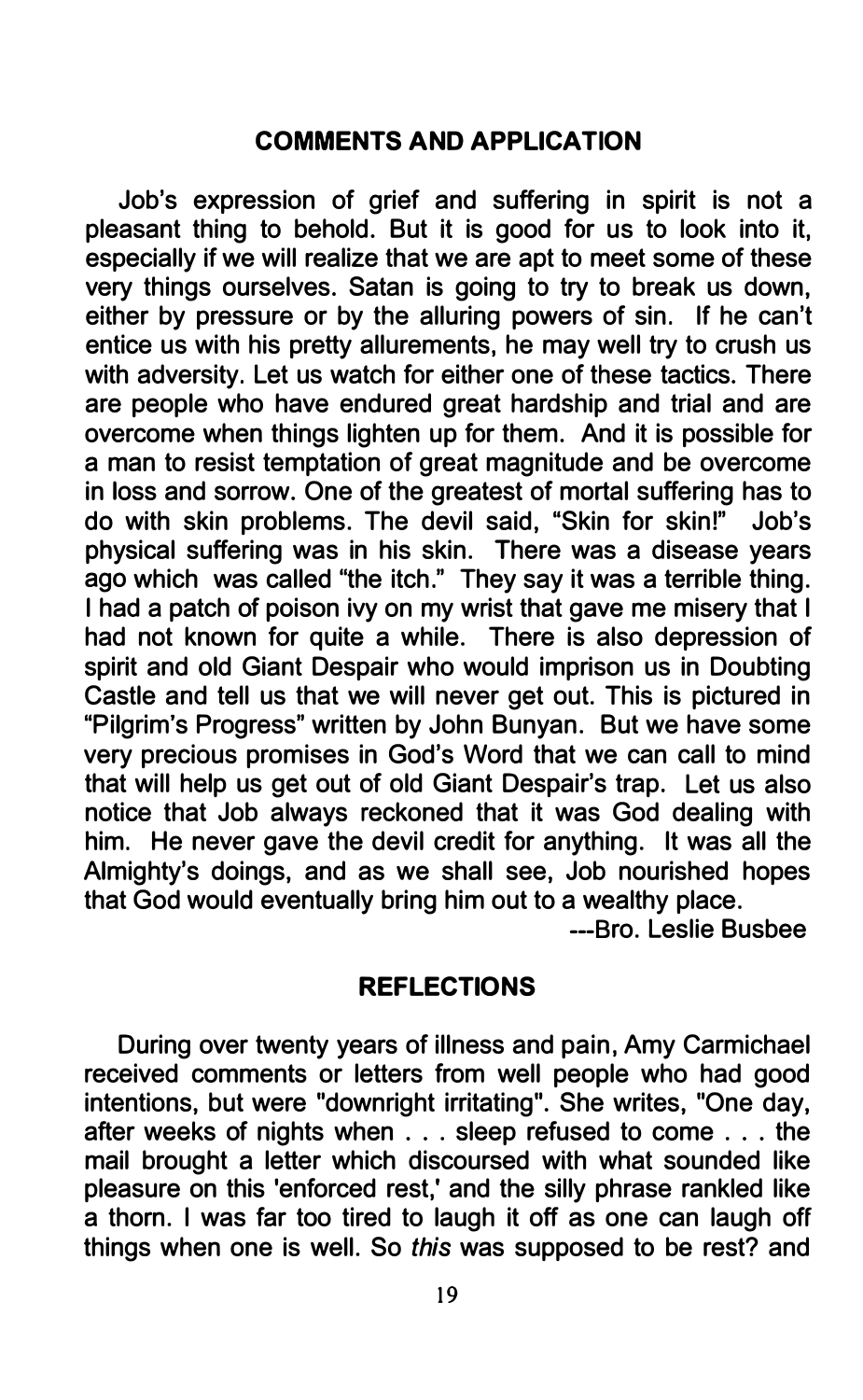was the Father breaking, crushing, 'forcing,' by weight of sheer physical misery, a child who only longed to obey His lightest wish? This word had what I now know was an absurd power to distress . . . I had no peace till I had heard deep within me soft and soothing words such as a mother uses: 'Let not your heart be troubled; do I not understand? What do such words matter to Me or to thee?' And I knew that the Father understood His child, and the child her Father, and all was peace again....

"And I wanted to share my crumb of comfort at once and tell [those who suffer] not to 'weigh flying words', or let their 'peace be in the mouths of men', or allow ignorant stock phrases of the well to the ill to penetrate their shield. 'For no man can tell what in that combat attends us but he that hath been in the battle himself; so how can they, the unwounded, know anything about the matter? But the Lord our Creator knows, (and all who have ever suffered know) that pain and helplessness are not rest, and never can be; nor is the weakness that follows acute pain, nor the tiredness that is so tired of being tired that it is poles apart from rest. If He remembers, what does it matter that others forget?" (From Rose From Brier by Amy Carmichael)

--Sis. Angela Gellenbeck

# November 3, 2013

#### GOD'S MERCY TO THE POOR AND AFFLICTED

Job 5:6 Although affliction cometh not forth of the dust, neither doth trouble spring out of the ground;

7 Yet man is born unto trouble, as the sparks fly upward.

8 I would seek unto God, and unto God would I commit my cause:

9 Which deeth great things and unsearchable; marvellous things without number:

10 Who giveth rain upon the earth, and sendeth waters upon the fields:

11 To set up on high those that be low; that those which mourn may be exalted to safety.

12 He disappointeth the devices of the crafty, so that their hands cannot perform their enterprise.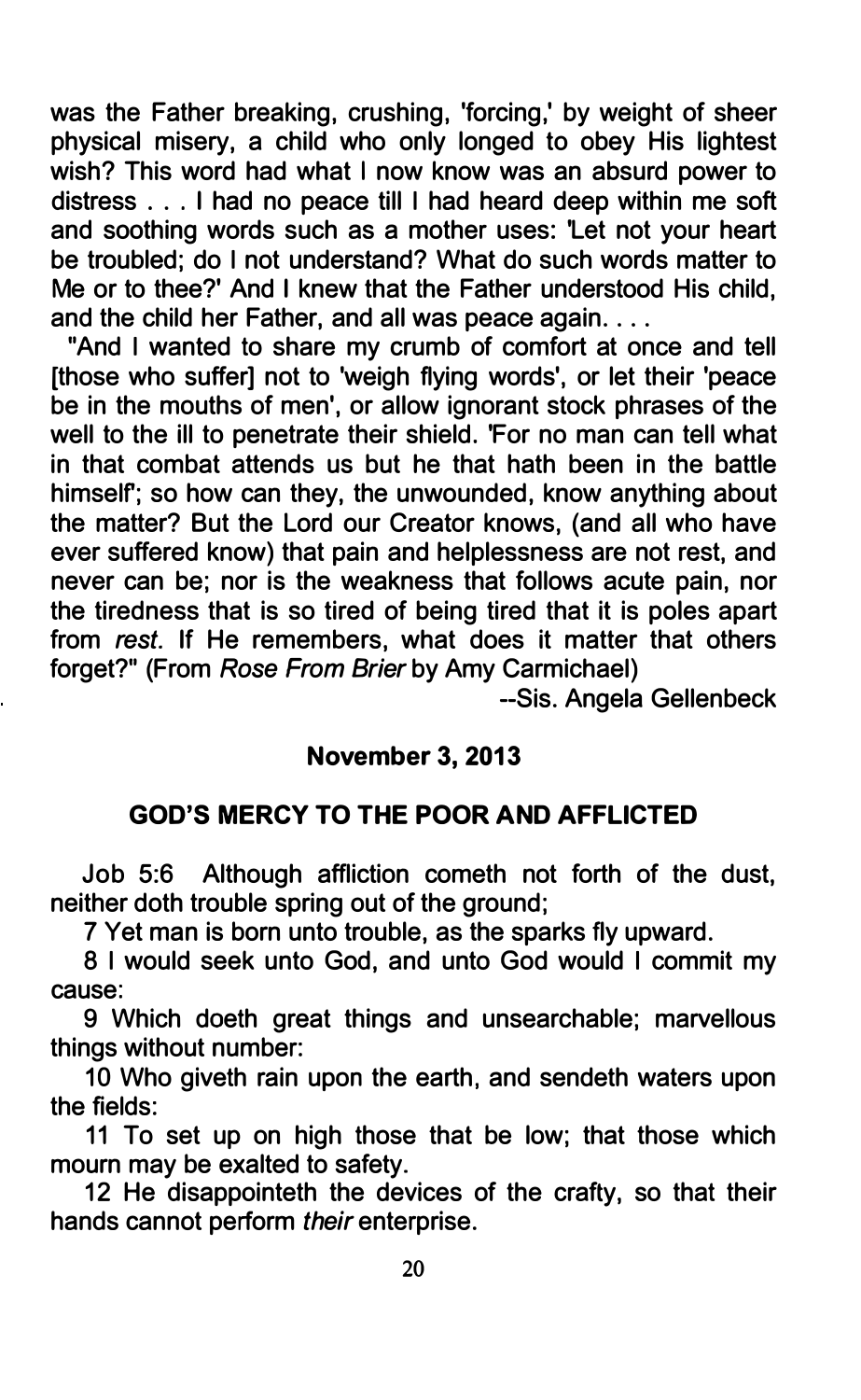13 He taketh the wise in their own craftiness: and the counsel of the froward is carried headlong.

14 They meet with darkness in the daytime, and grope in the noonday as in the night.

15 But he saveth the poor from the sword, from their mouth, and from the hand of the mighty.

16 So the poor hath hope, and iniquity stoppeth her mouth.

Job 29:12 I delivered the poor that cried, and the fatherless, and him that had none to help him.

16 I was a father to the poor: and the cause which I knew not I searched out.

36:6 He [God] preserveth not the life of the wicked: but giveth right to the poor.

Psalm 34:6 This poor man cried, and the LORD heard him, and saved him out of all his troules.

35: 10 LORD, who is like unto thee, which deliverest the poor from him that is too strong for him, yea, the poor and the needy from him that spoileth him?

72:1 Give the king thy judgments, 0 God, and thy righteousness unto the king's son.

2 He shall judge thy people with righteousness, and thy poor with judament.

4 He shall judge the poor of the people, he shall save the children of the needy, and shall break in pieces the oppressor.

12 For he shall deliver the needy when he crieth; the poor also, and *him* that hath no helper.

13 He shall spare the poor and needy, and shall save the souls of the needy.

Psalm 112:1 Praise ye the LORD. Blessed is the man that feareth the LORD, that delighteth greatly in his commandments.

7 He shall not be afraid of evil tidings: his heart is fixed, trusting in the LORD.

9 He hath dispersed, he hath given to the poor; his righteousness endureth for ever; his horn shall be exalted with honour.

MEMORY VERSE: When the poor and needy seek water, and there is none, and their tongue faileth for thirst, I the LORD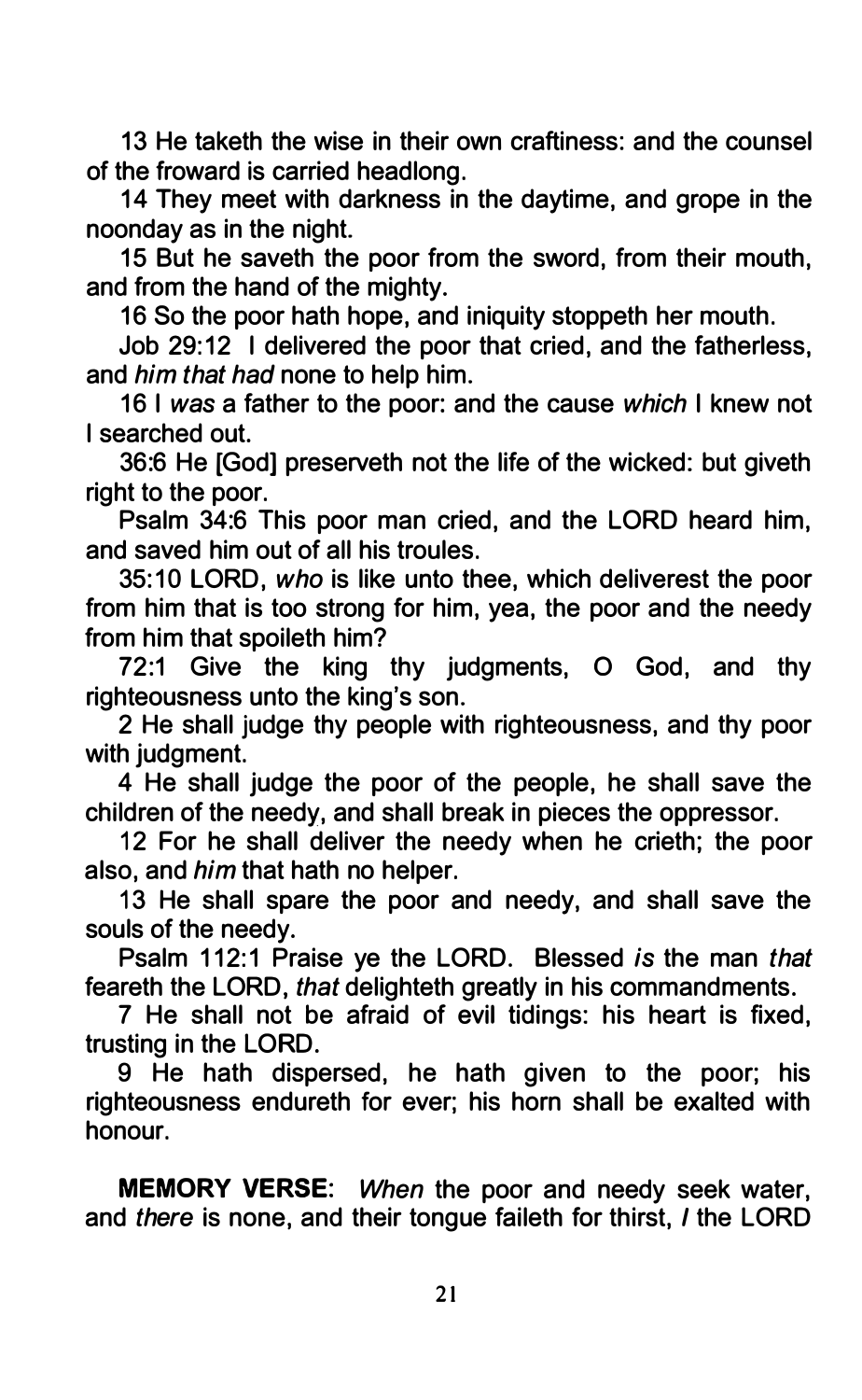will hear them. I the God of Israel will not forsake them. Isaiah  $41:17$ 

CENTRAL THOUGHT: The Almighty Creator of the heavens and the earth and all mankind is a gracious Father with a great loving heart of compassion for those who are poor and needy of His help, grace, mercy, and love. And He is pleased if His children will also be merciful and kind to the poor and needy around them.

#### WORD DEFINITIONS

Job 5:7, "born unto trouble": Difficulty and adversity is part of earthly life. "as sparks fly upward": Just as fire goes upward, so troubles and adversities will come our way.

Ver. 8, "seek unto God": Dililgently follow after and set our affections and worship unto Him in whom we live and move and have our being. Acts 17:28 "commit my cause": Trust each matter concerning me to His control.

Ver. 11, "exalted to safety": Shielded and protected from harm.

Ver. 12, "disappointeth": Frustrates and brings to nothing.

Ver. 13, "taketh the wise": Entraps the worldly wise in a snare. "froward": One who seeks in his worldly wisdom to cause trouble. "carried headlong": Brings trouble quickly on themselves.

Ver. 15, "from their mouth": From their threats of harm and evil.

Ver. 16, "iniquity stoppeth her mouth": Sin and ungodliness is brought to silence.

Psalm 35:10, "spoileth": Robs or takes away.

Psalm 112:9. "dispersed": Hath given liberally to others.

#### LESSON BACKGROUND

Our lesson today is partly from the discourse and speech to Job by Eliphaz, the Temanite, one of the three friends who, having heard of all the evil that was come upon Job, came to mourn with him and to comfort him. These three men, when they beheld the awful troubles that had come upon Job, lifted up their voices and wept, rending their mantles, and sprinkling dust upon their heads. They sat down with him on the ground for seven days and nights without saying a word.

Then Job opened his mouth and poured out the anquish and sorrow that was filling his mind, feeling that it would have been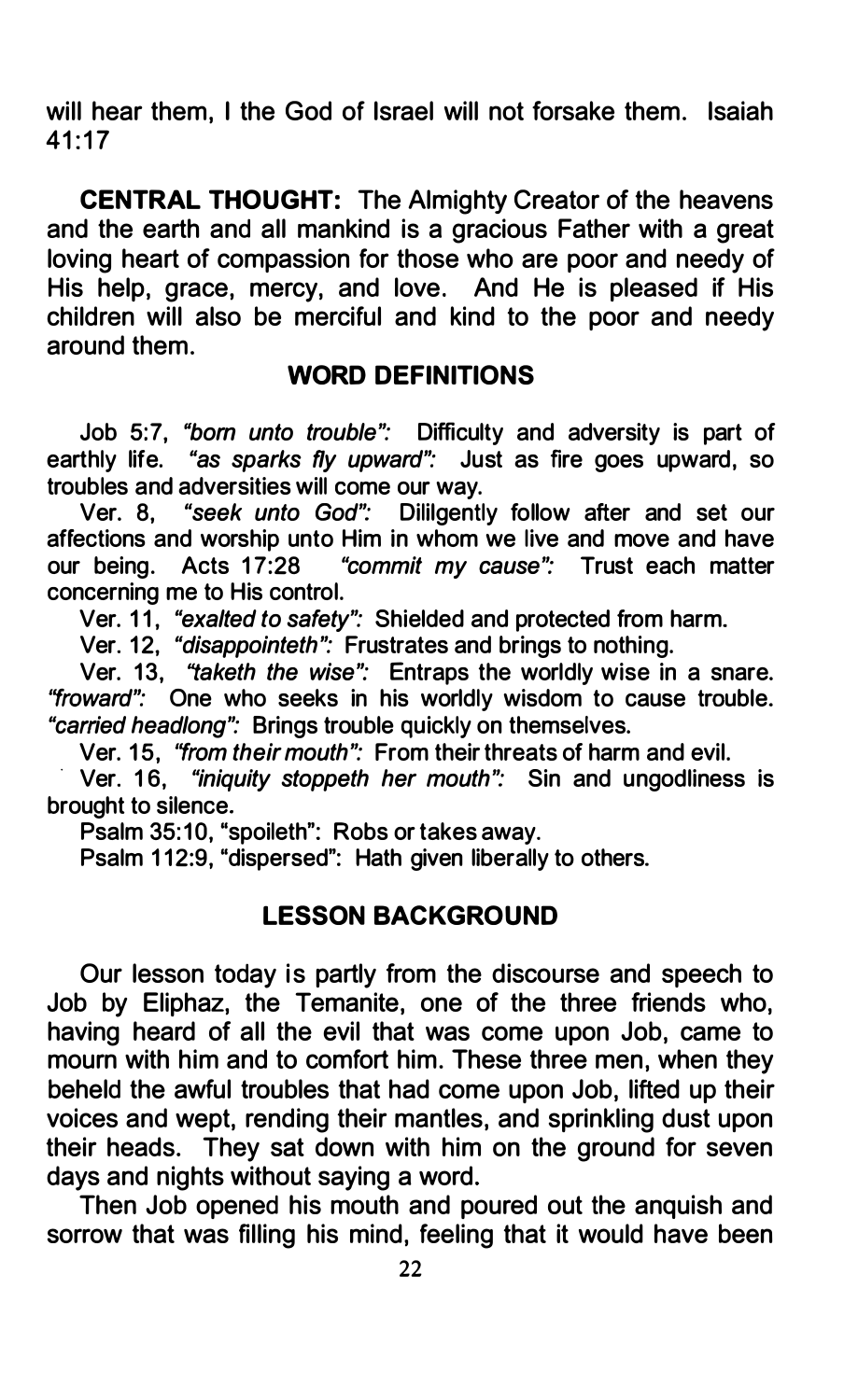better for him never to have been born. Then Eliphaz, desiring to speak words of comfort and wisdom to Job, endeavored to point him to God as the Wise and Just Creator and Giver of life and being. We have included in our lesson some wise and encouraging words he spoke. Verse 13 in our lesson is quoted by the apostle Paul in I Corinthians 3:19 where he stated: "For the wisdom of this world is foolishness with God. For it is written, He taketh the wise in their own craftiness."

So, surveying this counsel and words of encouragement by Eliphaz to Job, we can take it all as good counsel for us today. It all adds up to us as encouragement in the times of difficulty, affliction, and hard trials and tests of our faith. We have also included several scriptures from the Psalms that speak of the poor and needy and how it pleases the Lord for us to help them in their troubles and needs. God has great and certain mercy and compassion toward the poor and needy, and we should<br>share that same spirit and feeling. The same share Busbee share that same spirit and feeling.

# QUESTIONS:

- 1. What does our lesson say about troubles that come to us in life?
- 2. How does God feel toward us mortals in the sorrows of this life?
- 3. How should we feel toward our fellow creatures of earth?
- 4. What is God's feeling toward generous and loving people?
- 5. Was Job kind and merciful and helpful to the poor and needy?

# COMMENTS AND APPLICATION

Job 14:1 says, "Man *that is* born of a woman *is* of few days,<br>d full of trouble." Trouble. sorrow. difficulties. and full of trouble." disappointments, pain, suffering, anguish, and other kinds of adversity and problems are all a very true and accurate part of our life in this time world. Man has sought through the ages to make life easier and more enjoyable. Doctors and medical science have sought through the years--and are still seeking for--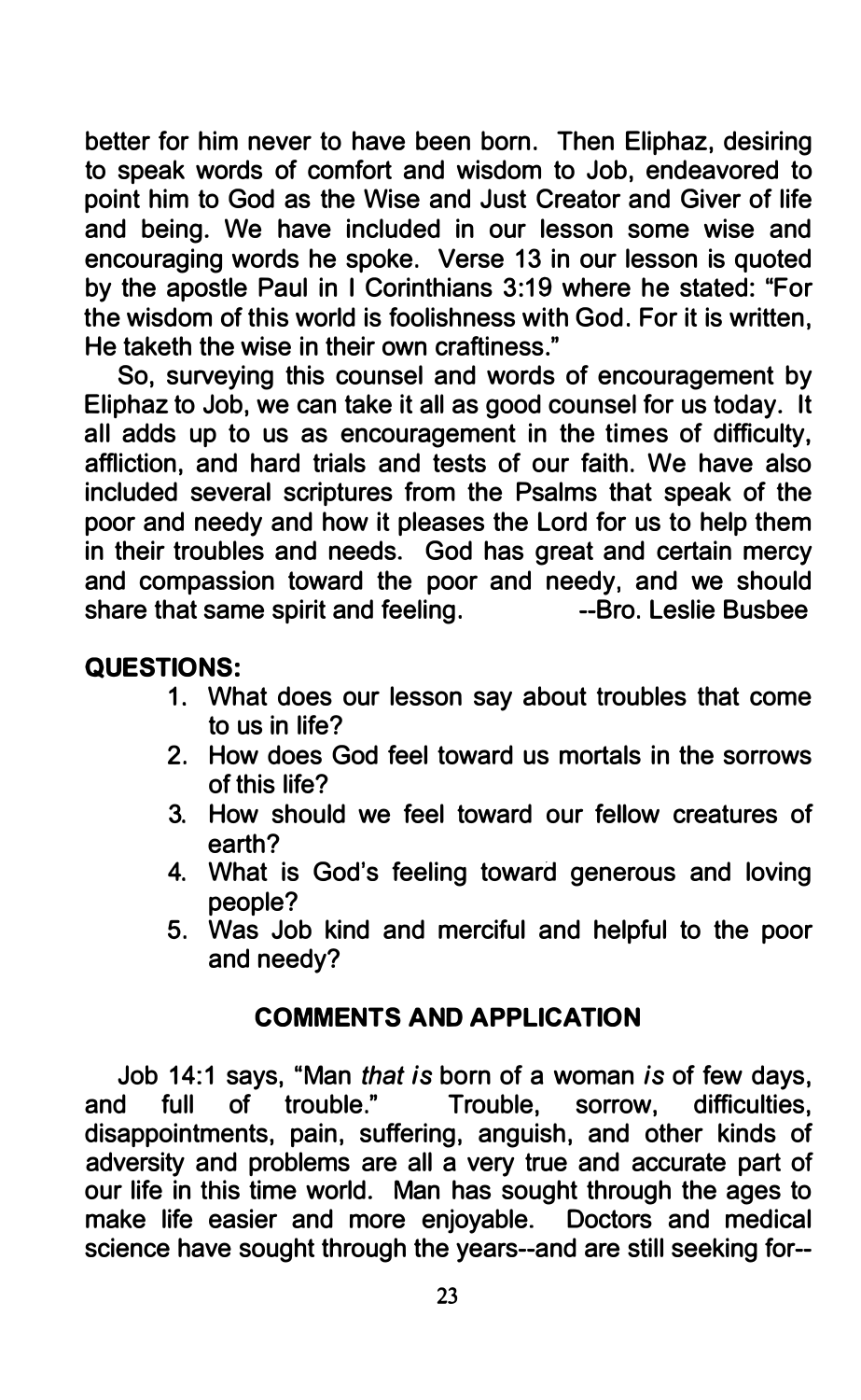solutions to sickness, disease, and ease from pain and suffering. But when we sum it all up and behold what is taking place in the realm of humanity and earthly life, we are going to have to acknowledge that man's endeavors and inventions have not solved the woe and turmoil of this earthly existence.

The Holy Bible has the answer that people really need to understand and get a hold of. Faith in the Almighty God and obedience to His law of holiness will do more to help us meet and endure the adversities and troubles of life than all the medicines and surgeries that man can produce. When Jesus was here as the Blessed Son of the Living God, He "went about doing good, and healing all that were oppressed of the devil, for God was with him." Acts 10:38 He even raised people from the dead on various occasions. He defied the laws of nature, even walking on the water of the Sea of Galilee. He stilled the storm winds and tossing waves of the sea. He healed a man that had thousands of devils in him and made him normal and active to go out and tell what the Lord had done for him. He allowed wicked men to take Him out and hang Him on the cross, where He died and was taken down and buried in the tomb. But He came forth alive forevermore. He ascended up to the right hand of God to appear in our stead and to intercede for us before the Almighty. We are still going to suffer and go through sorrows and afflictions and pain. But we can look to Him in prayer, trusting and obeying His word and teachings of holiness, faith, meekness, patience and unfailing submission to His will. Job loved and obeyed the Almighty God and was put to the test of affliction, adversity, loss, and sorrow. And we have his account and testimony of faithfulness and obedience to the will of God. The same God that permitted Job to suffer and be tempted can and will work with His children today in troubles and burdens of life. As Job was steadfast in the time of affliction and difficulty, so can we be likewise. And we can leave behind a testimony, even as Job did, of the grace and goodness of the Almighty God and the blessing of trusting and obeying Him all the years of our life's journey here below. --Bro. Leslie Busbee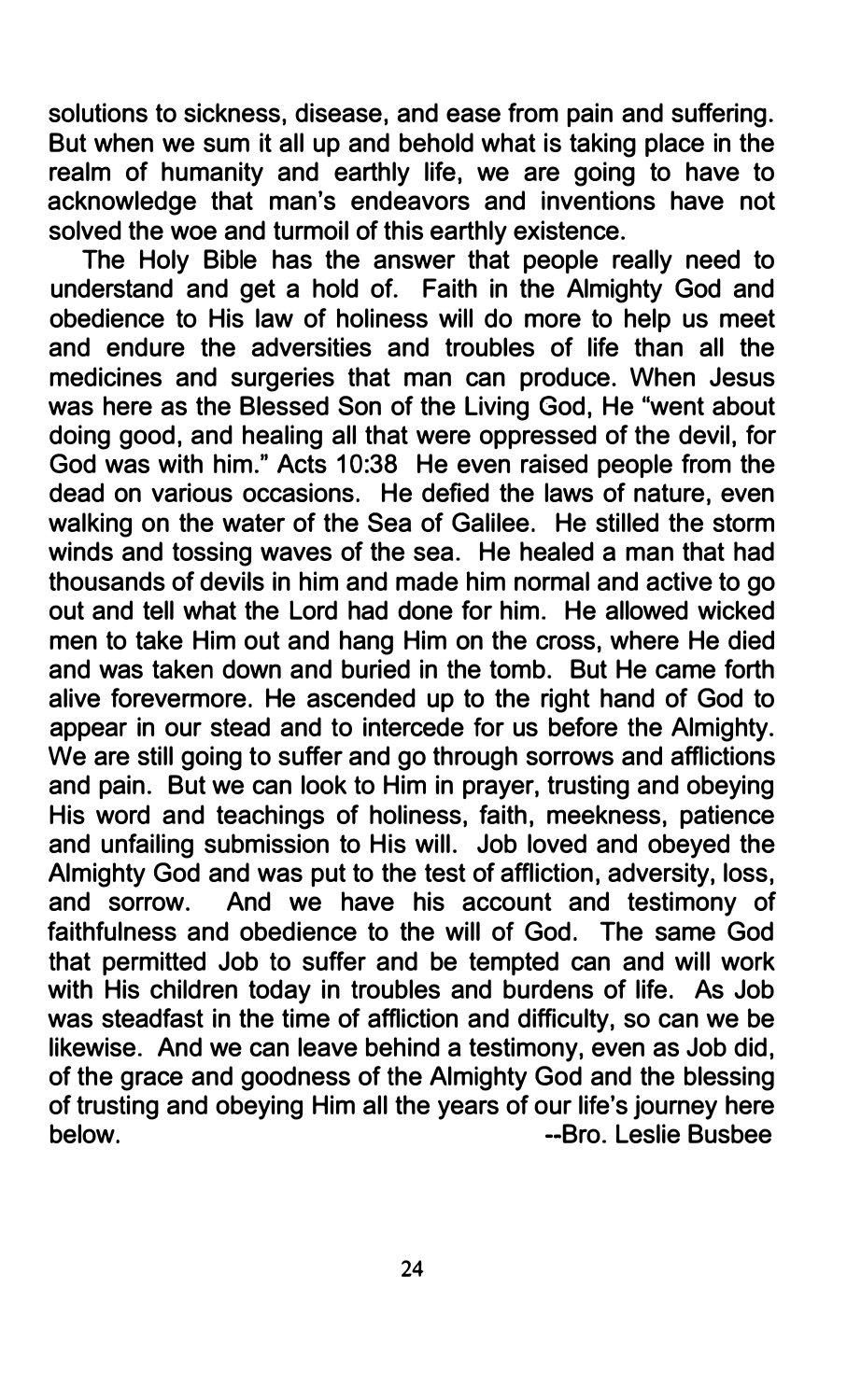# **REFLECTIONS**

Years ago, three of my children simultaneously became sick with the chicken pox. We were in a convalescent state for about seven weeks. During this time I appreciated the opportunity to hold them, hug them, read to them, talk to them and generally comfort them during their distress. While the sickness was not very comfortable for them and I did not delight in their suffering, I did enjoy getting to be their nurse.

Somehow this reminds me of how I picture our Lord in his care for us. In our time of trials and tribulations, how he loves to hold us, comfort us, talk to us and succor us. He wants to be our everything, especially in distress. When things in life are running along smoothly, we do not necessarily feel the need to lean hard on the Lord. But in those times of deepest heartache and pain, it is then that we run to the Savior and his everlasting arms of comfort.

For too well thy Savior loves thee For thy life to always be One long calm unbroken summer One unruffled stormless sea He would have thee fondly nestle Closer to his peaceful breast He would have that world seem brighter Where alone is perfect rest. --Sis. LaDowna Adams

# NOVEM BER 10, 2013

# A BLESSED HOPE IN FACING DEATH

Job 14:1 Man that is born of a woman is of few days, and full of trouble.

2 He cometh forth like a flower, and is cut down: he fleeth also as a shadow, and continueth not.

3 And dost thou open thine eyes upon such an one, and bringest me into judgment with thee?

4 Who can bring a clean thing out of an unclean? not one.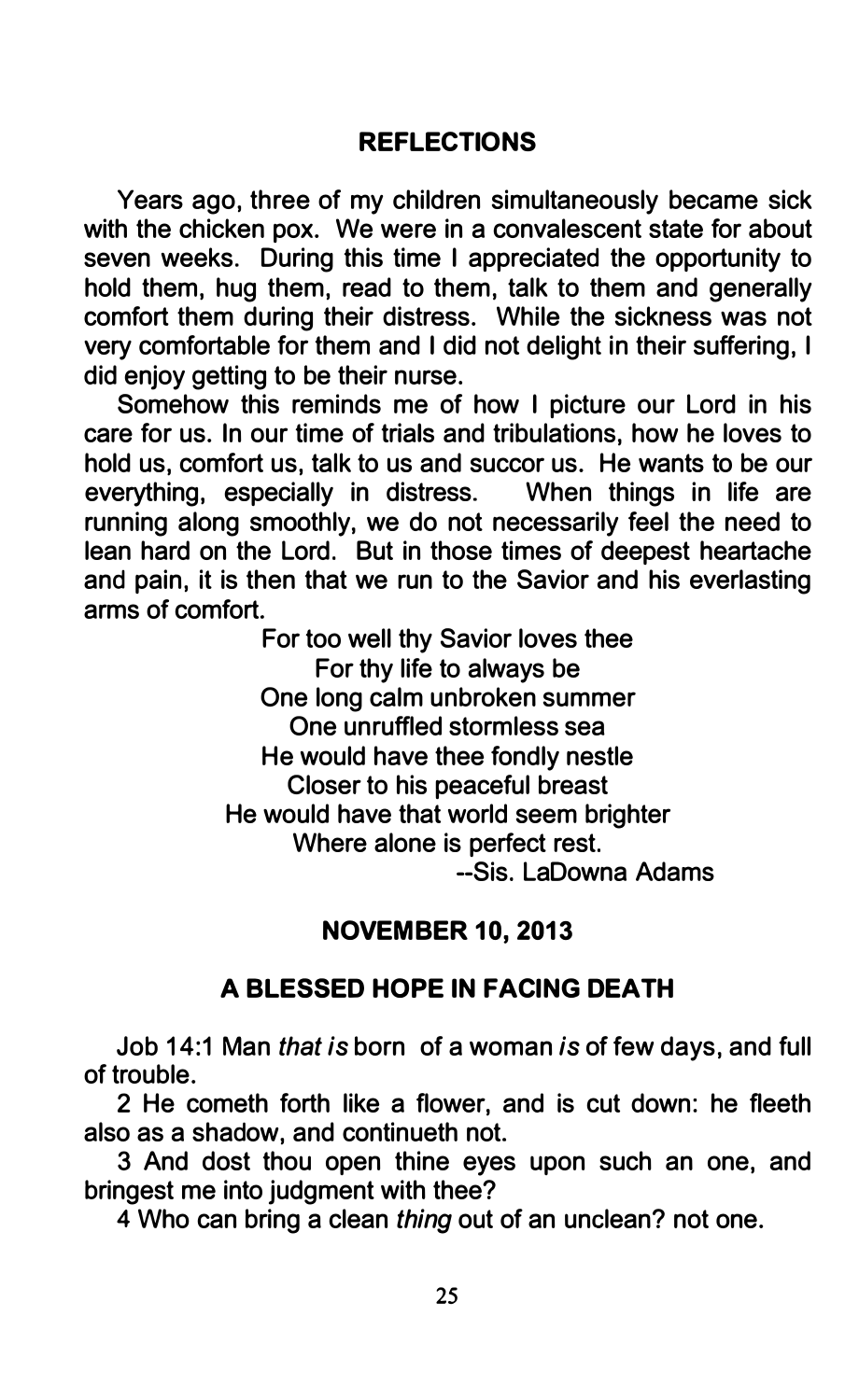5 Seeing his days are determined, the number of his months are with thee, thou hast appointed his bounds that he cannot pass.

6 Turn from him, that he may rest, till he shall accomplish, as an hireling, his day.

7 For there is hope of a tree, if it be cut down, that it will sprout again, and that the tender branch thereof will not cease.

8 Though the root thereof wax old in the earth, and the stock thereof die in the ground;

9 Yet through the scent of water it will bud, and bring forth boughs like a plant.

10 But man dieth, and wasteth away: yea, man giveth up the ghost, and where is he?

11 As the waters fail from the sea, and the flood decayeth and drieth up:

12 So man lieth down, and riseth not: till the heavens be no more, they shall not awake, nor be raised out of their sleep.

13 0 that thou wouldest hide me in the grave, that thou wouldest keep me secret, until thy wrath be past, that thou wouldest appoint me a set time, and remember me!

14 If a man die, shall he live again? all the days of my appointed time will I wait, till my change come.

15 Thou shalt call, and I will answer thee: thou wilt have a desire to the work of thine hands.

16 For now thou numberest my steps: dost thou not watch over my sin?

17 My transgression is sealed up in a bag, and thou sewest up mine iniquity.

MEMORY VERSE: But God will redeem my soul from the power of the grave: for he shall receive me. Psalm 49:15

CENTRAL THOUGHT: Because man sinned and transgressed the holy law of God, his Creator, death passed upon all men. His mortal days are few and full of trouble, and death will come and take him away. But God has worked out a plan to save man from sin and disobedience. Jesus Christ, the Son of God, gave His life on Calvary's cross to give us victory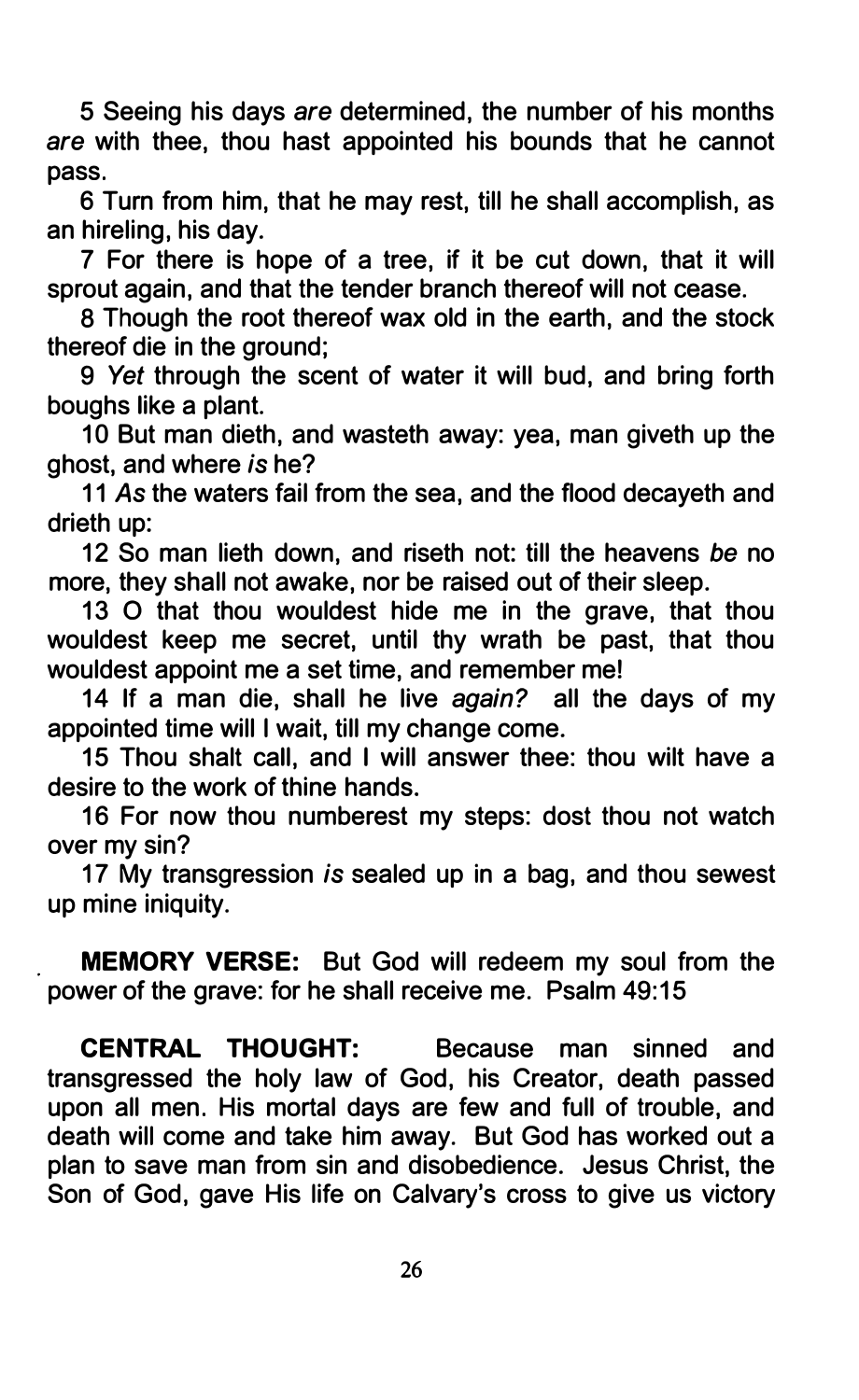over sin and opened up the door to eternal life for us if we will believe and trust in Him and be obedient to His Word.

### WORD DEFINITIONS

Job 14:2, "continueth not": Man's mortal days are ended.

Ver. 3, "dost thou bringest me into judgment with thee?": We need to submit our hearts and lives NOW to the judgment of God, and this will help to prepare us for the final judgment. "It is appointed unto men once to die, but after this the judgment." Hebrews 9:27

Ver. 4, "a clean thing out of an unclean?": Through the grace of Jesus Christ and His precious blood this can be.

Ver. 5, "the number of his months are with thee": "My times are in thy hand". Psalm 31:15. God guides and orders His will for our earthly sojourn.

Ver. 10, "giveth up the ghost": "Then shall the dust return to the earth as it was: and the spirit shall return unto God who gave it." Ecclesiastes 12:7

Ver. 13, "remember me": "The righteous shall be in everlasting remembrance." Psalm 112:6

Ver. 14, "my change": In a moment, in the twinkling of an eye, at the last trump: for the trumpet shall sound, and the dead shall be raised incorruptible, and we shall be changed." I Corinthians 15:52

Ver. 15, "I will answer thee": The dead shall come forth at the final call on that last great day. "desire to the work of thine hands": God will fulfill His eternal purpose for the eternal reurrection of all who have faithfully served Him in this earthly life.

# LESSON BACKGROUND

Our lesson today is ascribed to be the words spoken by Job in response to the words spoken by the friends who had come to him in his trouble and suffering. These words by Job are backed by godly wisdom and knowledge. We could say that they are very good and worthy prophecies of the great resurrection from the dead that the New Testament so plainly foretells. Job declares that man born of woman is of few days and full of trouble. He is like a flower that comes forth and blossoms and is soon cut down. Job surely knew that this was to be his lot as well as all other of mankind. He shows that God has the reins of control on the length of man's mortal days. A tree can be cut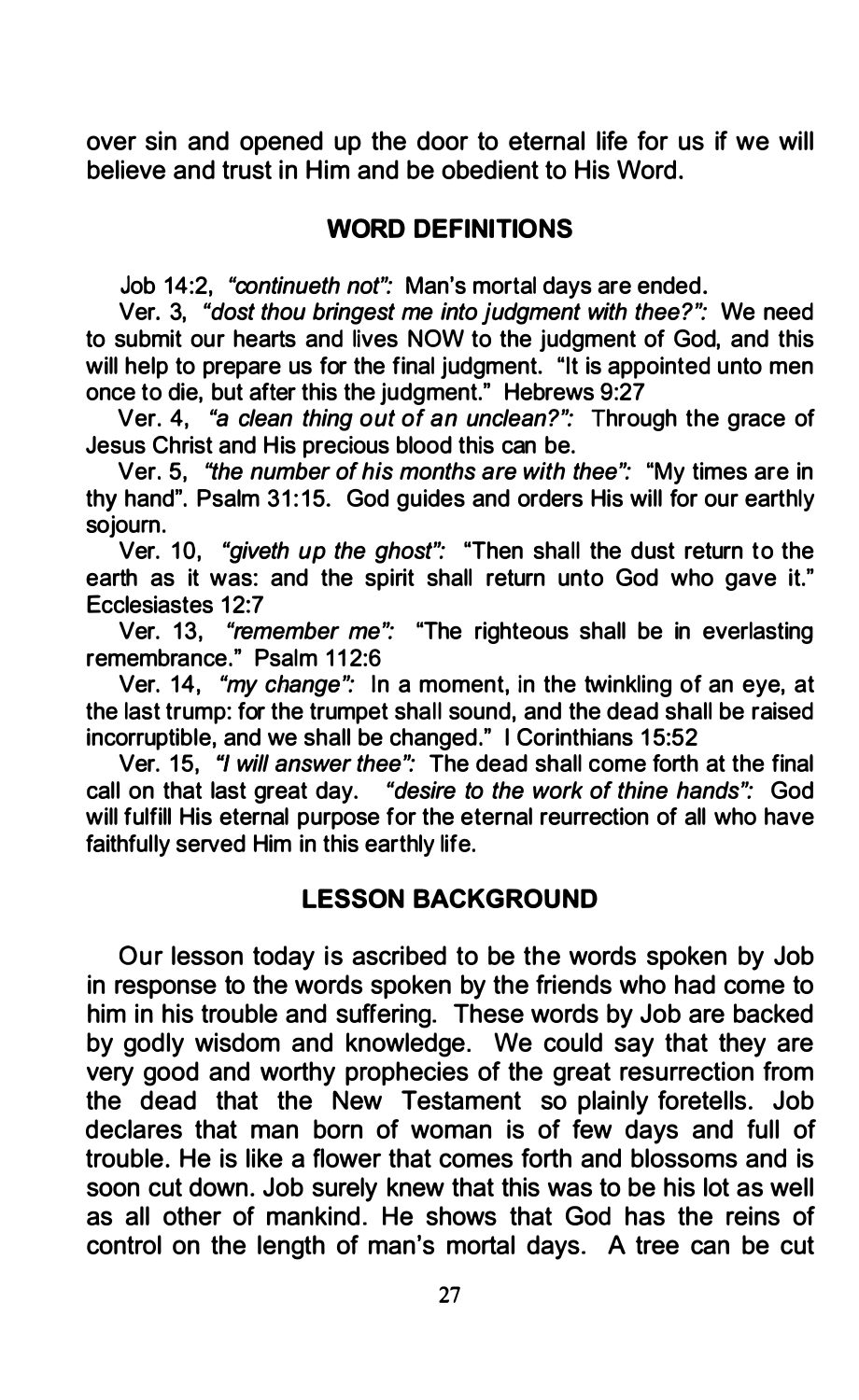down but can and will sprout up again because there is still life in the roots that are in the ground. But a man when he is cut down does not have that possibility. Man dies and breathes out his last breath, and where is he? He speaks of man in his mortal ability as having no means to come back to life again. "They shall not awake, nor be raised out of their sleep." Ver. 12 But then he shows that God can and will hide man in the grave until His wrath is past, and He would remember all the godly and faithful and bring them back again!

"If a man die, shall he live again?" This is the question. But then he answers it by saying, "All the days of my appointed time will I wait, till my change come." Verse 14. Then he follows in Verse 15: "Thou shalt call, and I will answer thee!"

What a blessed hope is forecast here by Job! It is taught more clearly and with great authority by Christ and His apostles. The New Testament teaches us that this is to be our great joy and rapturous anticipation. Over and over it is mentioned. It is to be the chief desire of the heart of man as he lives here in this fleeting world of sorrow and trouble. What the apostle Paul said in II Timothy 4:6-8 is so sweetly expressed: "I am now ready to be offered, and the time of my departure is at hand. I have fought a good fight. I have finished  $mv$  course, I have kept the faith: henceforth there is laid up for me a crown of righteousness, which the Lord, the righteous judge, shall give me at that day: and not to me only, but unto all them also that love his appearing." The Contract of the Contract of the Superintendent Contract of the Business appearing."

# QUESTIONS:

- 1. What does Job picture the life of man to be in this world?
- 2. Why is it not like the tree when it is cut down and can sprout again?
- 3. What is the hope that Job had concerning his future state?
- 4. What did he look for God to do in remembrance of him?
- 5. What does the New Testament have to say about all of this?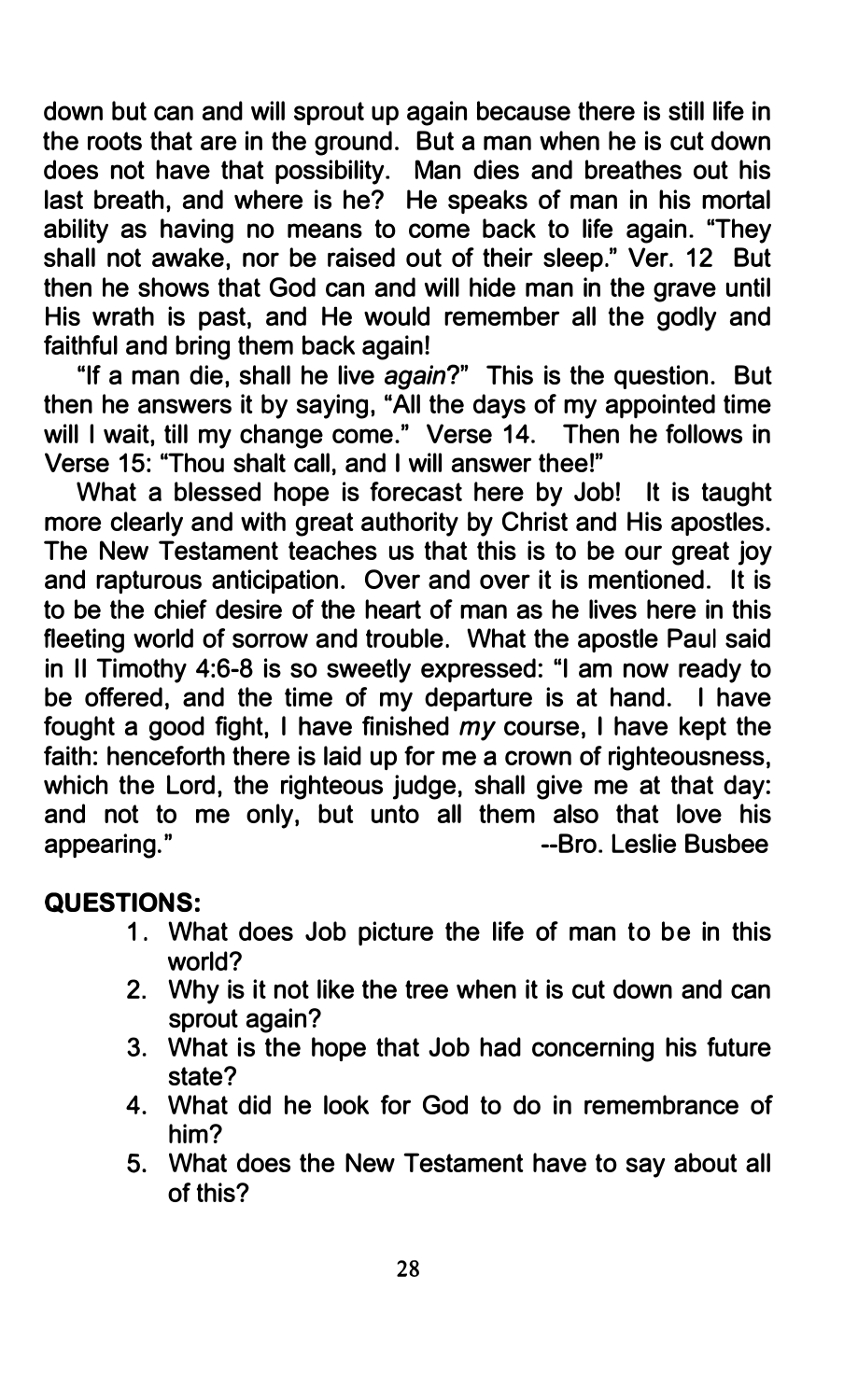### COMMENTS AND APPLICATION

The words of Job in our lesson today have inspired many people down through the years. Yes, he recognized and acknowledged that this earthly life was of few days and full of trouble. But because of his faith and confidence in God and His great power, Job believed that he had a bright future beyond this fleeting vale of tears. He expressed the confidence and hope that God would keep him hidden in His grace and goodness after he had died and was laid in the grave. He knew that God would appoint him a set time and remember him. And also he declared that all the days of his appointed time he would wait (with steadfast hope) until his change came. He knew that God would call him forth from the grave and that he, personally, would respond and answer Him. He was fully persuaded that God would bring to pass the resurrection of his mortal body. This is the hope that is so fully declared and brought out in the New Testament. The resurrection of Christ from the dead is a vital part of the basis of our faith. They took Christ down from the cross where they had nailed him and where He had breathed out his last breath. They buried Him, put a guard of soldiers at His tomb, but He arose from the grave and showed Himself alive to His disciples. He ascended up to the right hand of God and has since then been our great High Priest and intercessor. He left the promise that He would come again and receive all who are ready to be with Him in that eternal world to come. Praise the Lord for our bright hope and future with Him!

--Bro. Leslie Busbee

#### REFLECTIONS

Job's musings, "If a man die, shall he live again?" is a question that has perplexed mankind for centuries. Have you ever noticed that many of the great monuments in our world are dedicated to death? The Pyramids, the great mausoleums, even the huge cathedrals are often burial places for kings. In our own country we have the Jefferson Memorial, the Lincoln Memorial, the Washington monument--all dedicated in the memory of those who are dead.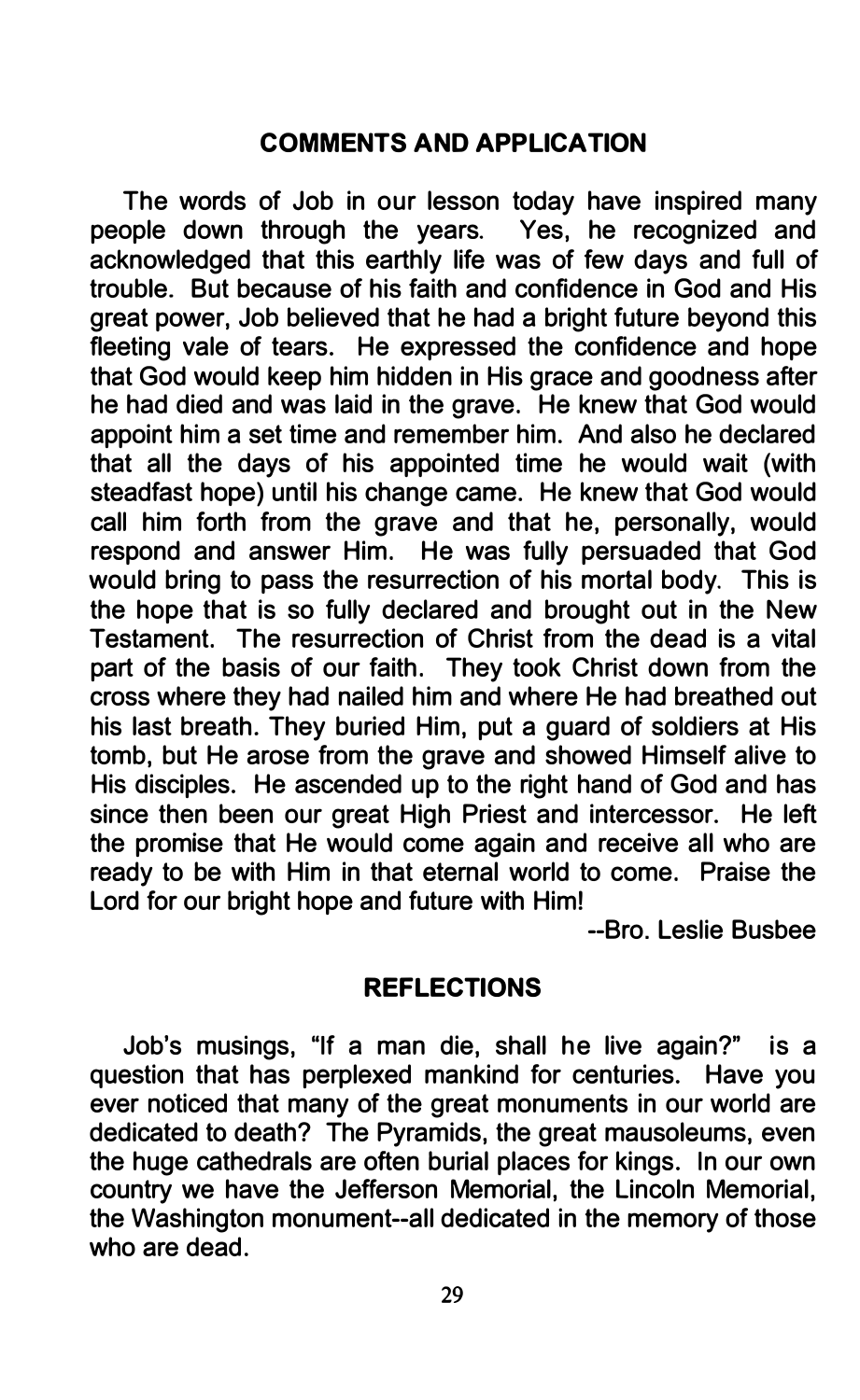Jesus, through the glorious message of the gospel, has forever changed the defeat and tears of death. "I am the resurrection, and the life: he that believeth in me, though he were dead, yet shall he live: And whosoever liveth and believeth in me shall never die." John 11:25, 26. The seed of a flower may be just a dull brown kernel but when planted in the earth, it grows to be a plant of exquisite fragrance and beauty.

As I sat by the bedside of my dying father, I Corinthians 15 inspired and comforted me. I was not witnessing just death but rather the transformation of my godly Father from a mortal man to one who was putting on immortality and the corruptible putting on incorruption. "0 death, where is thy sting?" Death may appear as "sunset," but to the righteous soul, it is "sunrise" to an eternal day. From death to life, oh what a thought!

--Sis. Patsy Smith

# November 17, 2013

# DESPISE NOT THE CHASTENING OF THE ALMIGHTY

Job 4:1 Then Eliphaz the Temanite answered and said,

2 If we assay to commune with thee, wilt thou be grieved? but who can withhold himself from speaking?

3 Behold, thou hast instructed many, and thou has strengthened the weak hands.

4 Thy words have upholden him that was falling, and thou hast strengthened the feeble knees.

5 But now it is come upon thee, and thou faintest; it toucheth thee, and thou art troubled.

17 Shall mortal man be more just than God? shall a man be more pure than his Maker?

Job 5:3 I have seen the foolish taking root: but suddenly I cursed his habitation.

4 His children are far from safety, and they are crushed in the gate, neither is there any to deliver them.

6 Although affliction cometh not forth of the dust, neither doth trouble spring out of the ground;

7 Yet man is born unto trouble, as the sparks fly upward.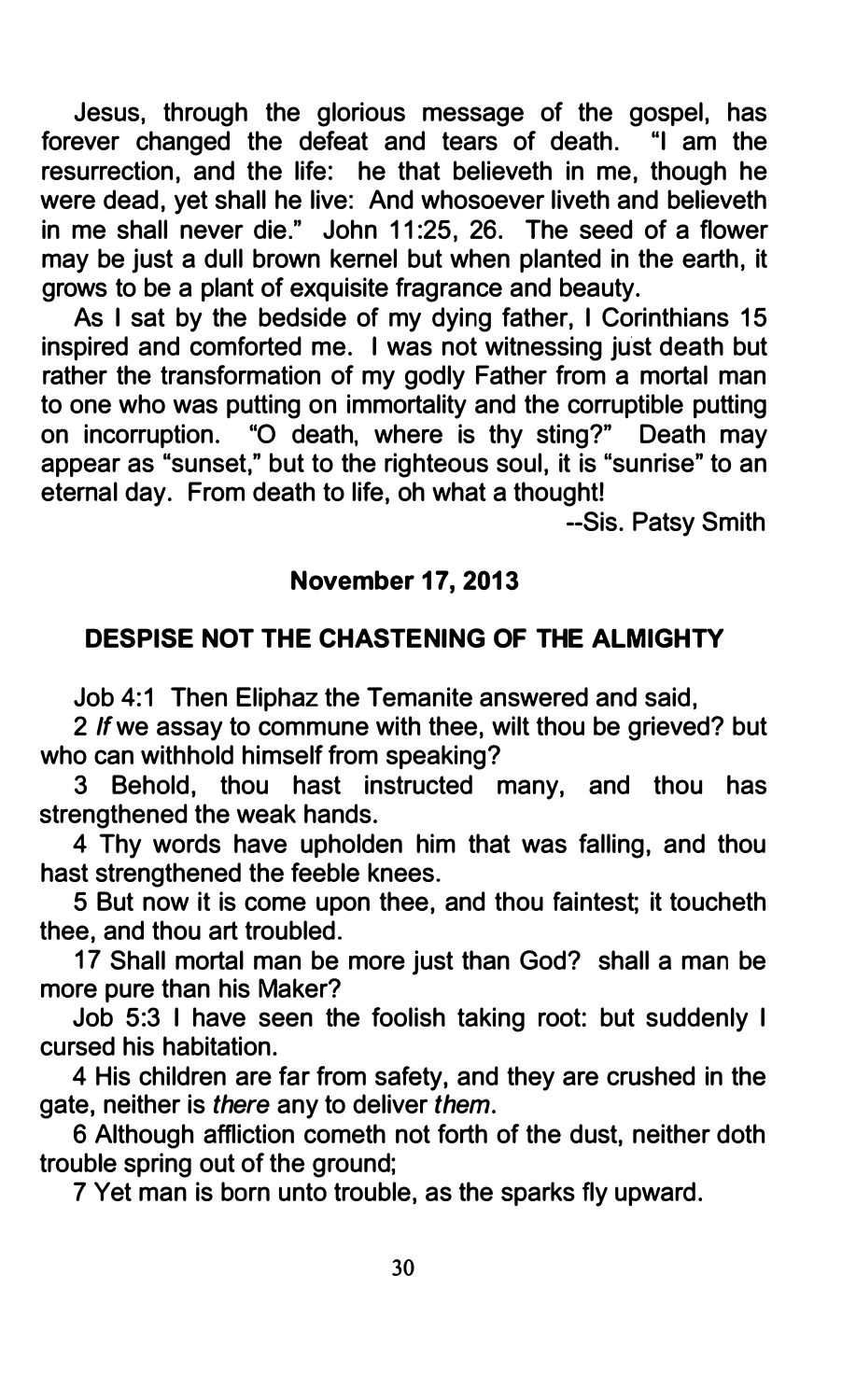8 I would seek unto God, and unto God would I commit my cause:

9 Which doeth great things and unsearchable; marvellous things without number:

12 He disappointeth the devices of the crafty, so that their hands cannot perform their enterprise.

13 He taketh the wise in their own craftiness: and the counsel of the froward is carried headlong.

17 Behold, happy is the man whom God correcteth: therefore despise not thou the chastening of the Almighty:

18 For he maketh sore, and bindeth up: he woundeth, and his hands make whole.

19 He shall deliver thee in six troubles: yea, in seven there shall no evil touch thee.

24 And thou shalt know that thy tabernacle shall be in peace; and thou shalt visit thy habitation, and shalt not sin.

25 Thou shalt know also that thy seed shall be great, and thine offspring as the grass of the earth.

26 Thou shalt come to thy grave in a full age, like as a shock of corn cometh in in his season.

MEMORY VERSE: Behold, happy is the man whom God correcteth: therefore despise not thou the chastening of the Almighty. Job 5:17

CENTRAL THOUGHT: The chastening and correction of our heavenly Father is not enjoyable, but if we will submit to it, it will better our lives for the glory of God and will bring us happiness and success in this life and forever.

#### WORD DEFINITIONS

Job 4:2, "assay": Try. "Wilt thou be grieved?" The Hebrew text says, "You are weary." These men had sat with Job for seven days without saying a word. They had just heard Job's bitter and sad complaint of his sorrows. They saw that he was weary and pressed sore, yet they yearned to speak in an effort to help their friend.

Job 5:7, "Man is bom unto trouble, as the sparks fly upward": The Hebrew text says: "For man is born to toil and wearying effort, and the sons of the live coal rise flying". Adam Clarke comments on this verse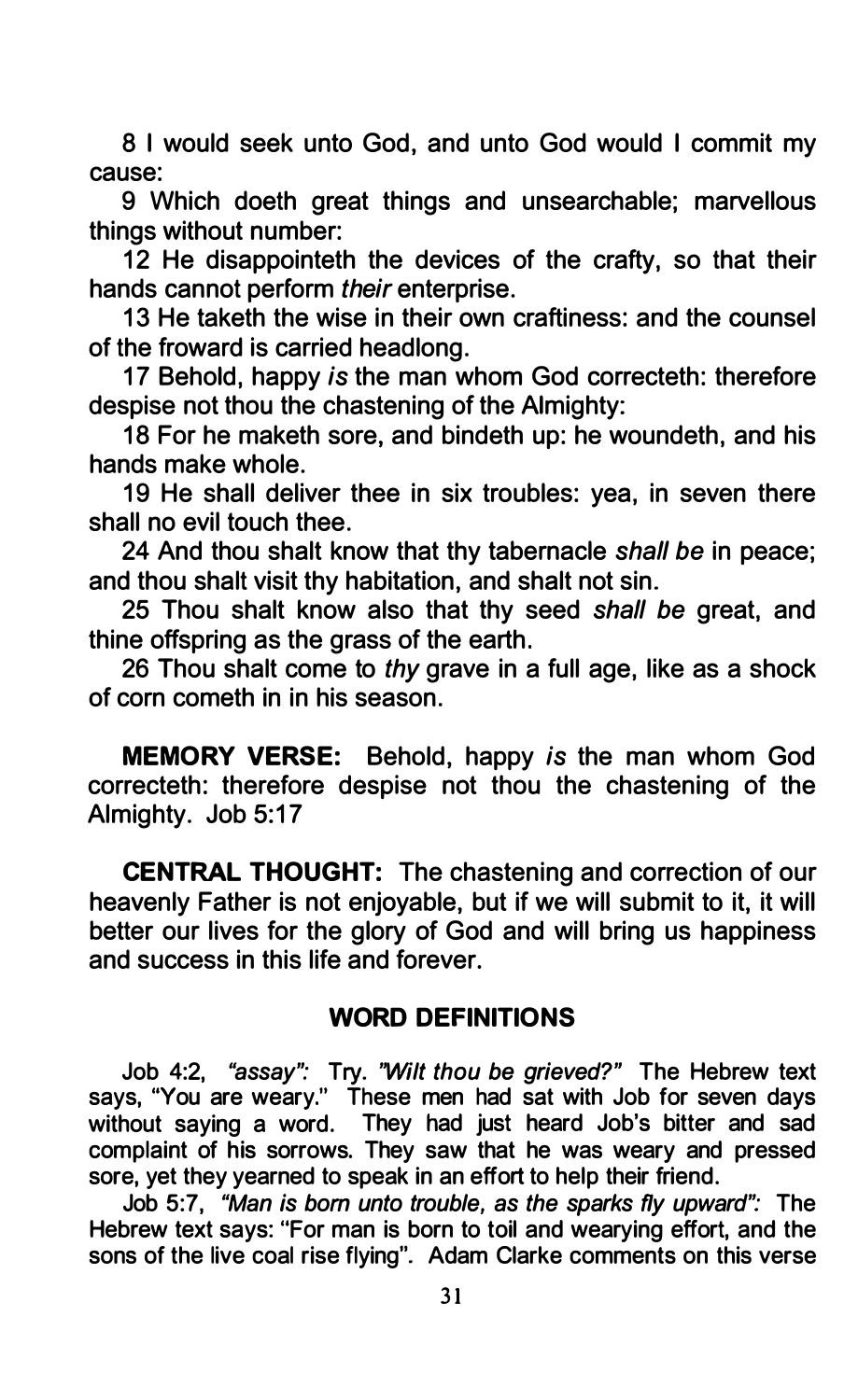thus: "Man must toil and be careful, and if in the course of his labor he meets with trials and afflictions, he should rise superior to them. Who are the sons of the live coal? Are they not bold and fearless men, who rise superior to all their trials, combat chance and occurance; yield to no difficulties; and rise superior to time, tide, fate, and fortune?"

Ver. 13, "He taketh the wise in their own craftiness": This is quoted in 1 Corinthians 3: 19 by Paul along with his statement: "For the wisdom of this world is foolishness with God." God causes men's feet to be caught in their own snares and their evil dealings to fall back upon their own heads. He who digs a pit shall fall into it himself. Ecclesiastes 10:8 Force and wrong will ensnare the man who uses them.

Ver. 24, 'Thou shalt know that thy tabernacle shall be in peace": When one fears the Lord and seeks peace with God and man, his chances of peace and safety will be much greater. He can trust God to preserve his house and goods while he is away. "shalt not sin": God will guide our decisions and moves of life and keep us from error and mistakes that could multiply our troubles.

### LESSON BACKGROUND

In our lesson today, Eliphaz carefully endeavors to respond to Job's expressions of sorrow. Although it proves out in the end that he misses the mark in Job's case, yet his sayings are good and worthy of our attention. His words are generally accepted as wise counsel, even as we have already brought out that Paul quoted from him in 1 Cor. 3:19. Adam Clarke observes that though Eliphaz failed to apply his knowledge accurately to Job's case and character, his words contain many wholesome truths of which the wise in heart may make a very advantageous and practical use. We can glean from his sayings (even though it is proven later that he and his friends misjudged Job) and find some wholesome counsels that will help us even today. It is a wise person who, in the time of being misjudged and misunderstood, can get good counsel from those who are addressing his situation. We find that God works that way, using those who seemingly injure us to bring us profit and help.

--Bro. Leslie Busbee

#### QUESTIONS:

1. In what way can a man think himself more just and pure than God?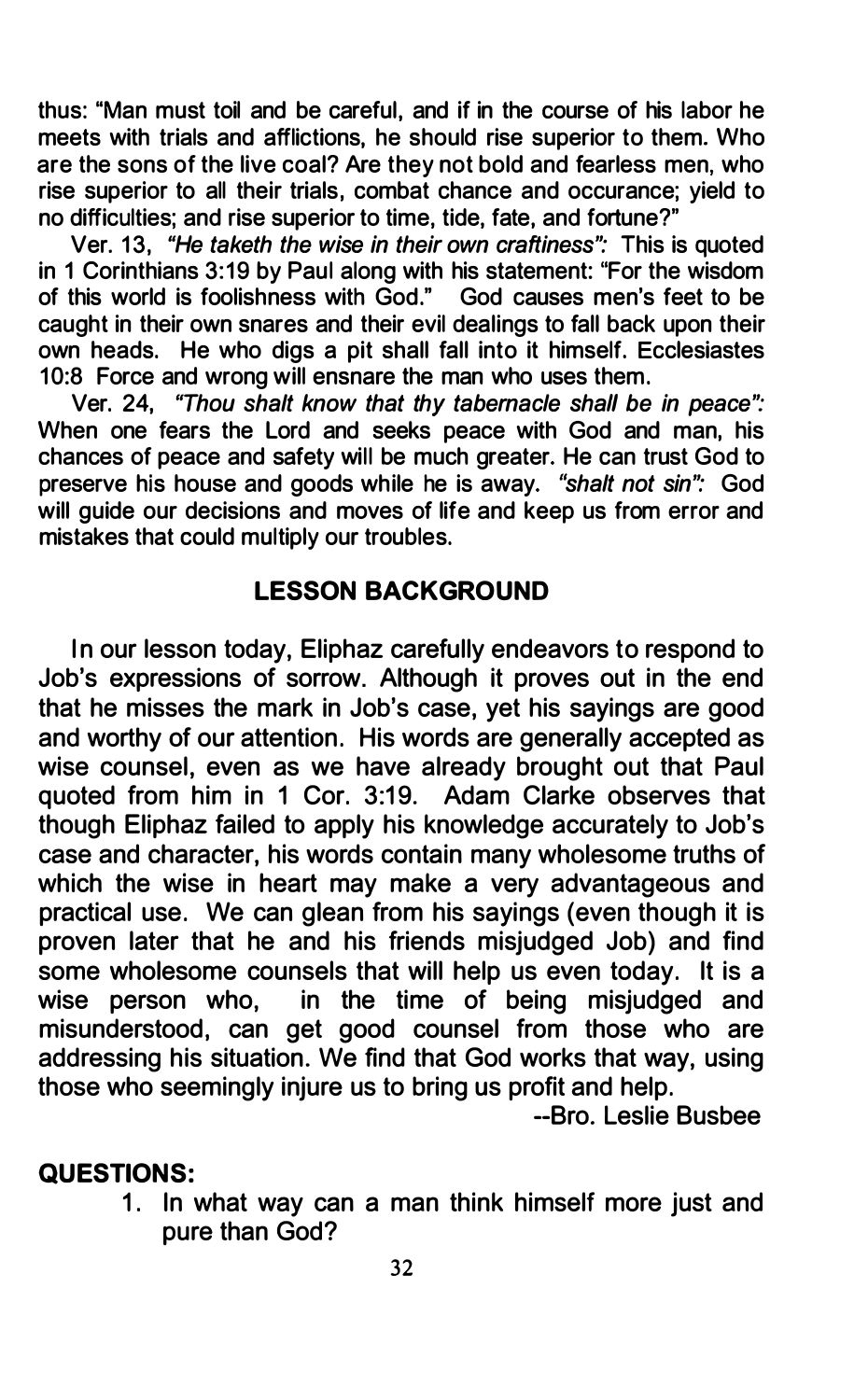- 2. What does a godly man have in trouble that the wicked does not have?
- 3. Why is correction and chastisement part of God's plan for man?
- 4. What are some of the means that God uses to chasten us?
- 5. Why is it best not to murmur, but rather hold to faith in God?

# COMMENTS AND APPLICATION

One of the mistakes that the three friends of Job made in their dealings with him was that they reckoned that the misfortunes and sorrows that had befallen Job were on account of sin and transgression in his life. And this is a mistake that is often made today. It is true that God uses adversity and pain to punish man for his sin. But in the matter of discipline and chastisement there may not be sin involved as much as a matter of overall improvement and progress that God is wanting to see in His dear child's life and experience. God sends adversity and trouble for a means of our spiritual betterment. Job was a perfect and upright man, but God allowed Satan to tempt and try him. In tempting and trying Job, God was bringing out his faithfulness and at the same time improving his character and relationship with God. Eliphaz gave Job some good counsel, counsel that would be worthwhile for us to consider today. Whether we have failed, come short, or missed the mark, or whether we have not done such, we still need discipline, chastisement, and correction. It is a continual process. This life of serving God is a progressive and learning way. Many times it takes the whole of a man's life to finally get him to where God really wants him. The Lord is so patient and longsuffering about it. He works persistently and patiently to accomplish His divine ends. He wants us all to experience the joy of a successful life and a triumphant end. If we will but submit to His dealings and humble ourselves to the depth of lowliness and meekness that we see in Christ our blessed Savior, we can experience that joy that comes with being faithful to Him. The state of the Subset of the Busbee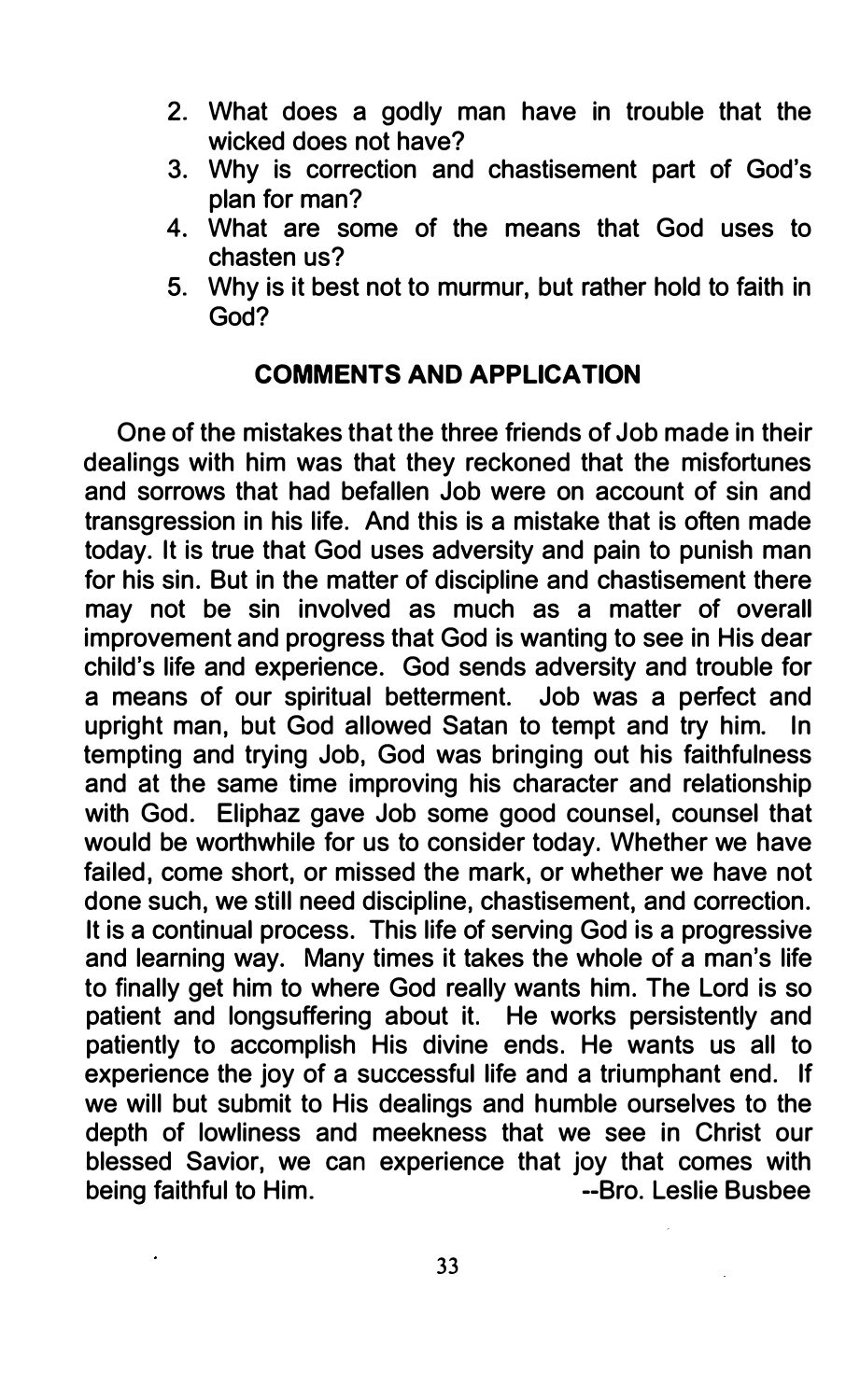". . . sons of the live coal rise flying." (From our Word Definitions, Job 5:7). There is something in this phrase that thrills my soul and quickens my spirit. It was the live coal from off the altar that was placed on Isaiah's lips after he had seen the Lord and realized his own woeful and undone condition. We have heard a song in years past, "Touch our lips today with the living coal," and as joyfully and earnestly we sang it, did we realize just what it would mean? Did we know, as we said "Yes" to the Spirit and consecrated our all for His infilling, just how He would work His refining, melting, burning, purging process in all of our body, soul and spirit? We had no clue, but just a heart-felt, total and complete abandonment to His will.

The years have unfolded, and now we know a little of the process: to teach humility--ugly trials, humiliation, rejection, misunderstandings, physical weakness; to build our faith knocking out our selfish props, letting us sit in darkness, causing us to walk the unknown path; to cause us to Love as He loved the bitter cup, the prolonged antagonism, the difficult person to deal with.

". . . rise flying. . . ." How does God teach us to use eagles' wings? "He stirs up your nest. He disappoints your hopes. He brings down your confidence. He makes you fear and tremble, as all your strength fails, and you feel utterly weary and helpless. And all the while He is spreading His strong wings for you to rest your weakness on, and offering His everlasting Creator-strength to work in you." (Andrew Murray, in Waiting on God). Sons of the live coal, let us rise, flying!<br>
--Sis. Angela Gellenbeck

# November 24, 2013

# WHERE IS TRUE WISDOM TO BE FOUND?

Job 28:1 Surely there is a vein for the silver, and a place for aold where they fine it.

2 Iron is taken out of the earth, and brass is molten out of the stone.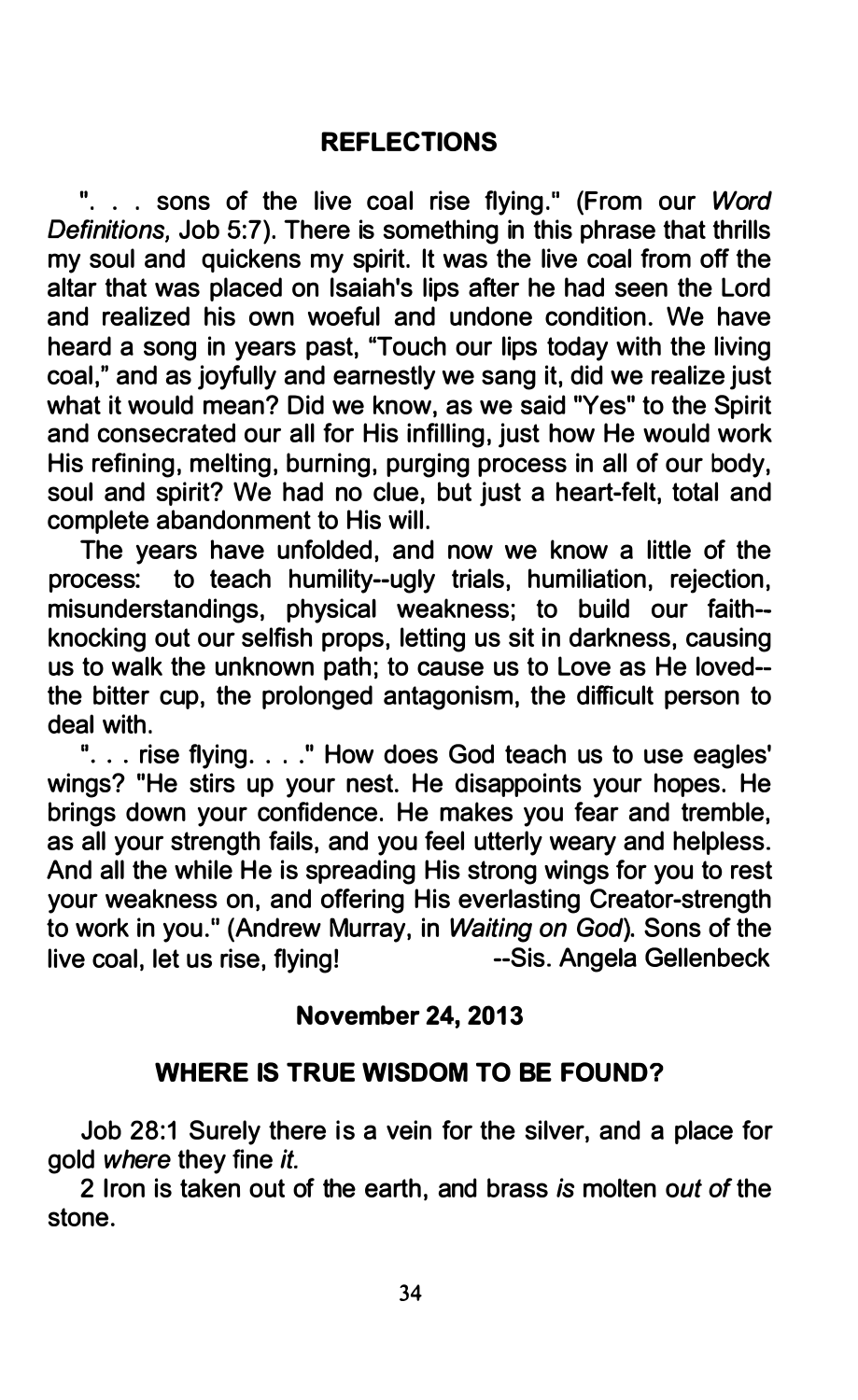7 There is a path which no fowl knoweth, and which the vulture's eye hath not seen:

8 The lion's whelps have not trodden it, nor the fierce lion passed by it.

12 But where shall wisdom be found? and where is the place of understanding?

13 Man knoweth not the price thereof; neither is it found in the land of the living.

14 The depth saith, It is not in me: and the sea saith, It is not with me.

15 It cannot be gotten for gold, neither shall silver be weighed for the price thereof.

17 The gold and the crystal cannot equal it: and the exchange of it shall not be for jewels of fine gold.

20 Whence then cometh wisdom? And where is the place of understanding?

21 Seeing it is hid from the eyes of all living, and kept close from the fowls of the air.

22 Destruction and death say, We have heard the fame thereof with our ears.

23 God understandeth the way thereof, and he knoweth the place thereof.

24 For he looketh to the ends of the earth, and seeth under the whole heaven;

25 To make the weight for the winds; and he weigheth the waters by measure.

26 When he made a decree for the rain, and a way for the lightning of the thunder:

27 Then did he see it, and declare it; he prepared it, yea, and searched it out.

28 And unto man he said, Behold, the fear of the Lord, that is wisdom; and to depart from evil is understnding.

MEMORY VERSE: The fear of the LORD is the beginning of wisdom: and the knowledge of the holy is understanding. Proverbs 9:10

CENTRAL THOUGHT: True wisdom that will make known to and guide the soul of man to the way of salvation and fellowship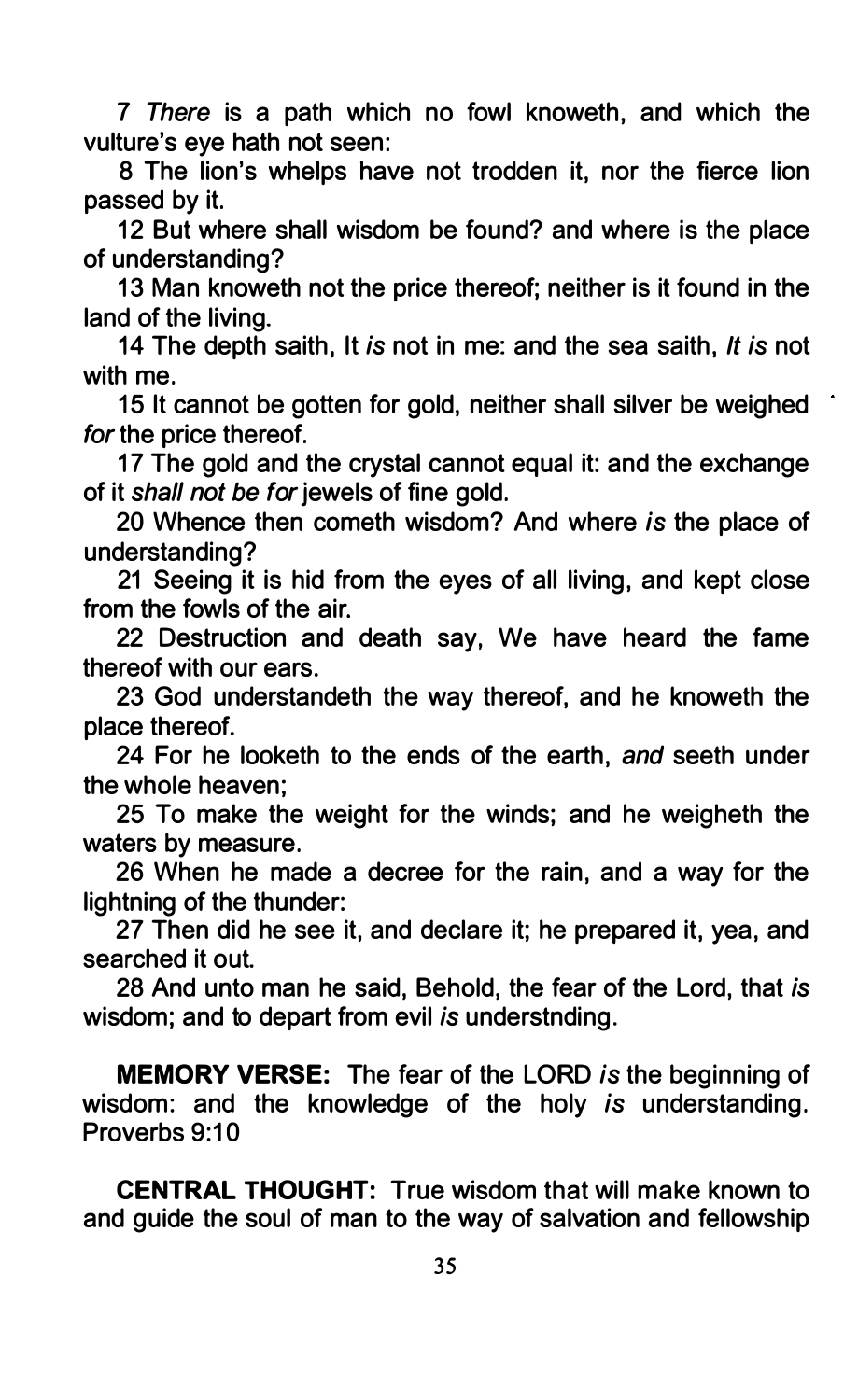with Almighty God is not found in the earthly and material elements but in having a heart of reverence and earnest respect, honor, and submission to the LORD and walking in obedience and faithful submission to His holiness.

# WORD DEFINITIONS

Job 28:1, "vein": Mine or place where it is found. "fine": Refine or take out foreign matter.

Ver. 2, "molten": Melted out of stone by great heat.

Ver. 7, "fowl or vulture": Hawk or other birds who capture and kill animals for food.

Ver. 8, "whelps": Sons or offspring.

Ver.12, "wisdom": True, righteous, and godly purpose and endeavor. *"understanding":* It is very interesting to note that the word "understanding" in the Hebrew language is defined as "to be able to distinguish and separate," while in the Greek language it means to "be able to put together."

Ver. 13, "land of the living": This fleshly mortal life. It can be found while we are here in this fleshly mortal life, but it must come from God and heaven above.

Ver. 14, "the depth": The great deep parts of the ocean.

Ver. 17, "exchange": Something of equal value.

Ver. 24, "the ends of the earth": All over and to the farthest bounds.

Ver. 28, "the fear of the Lord": The reverence, honor, respect, and loving worship that we owe to our Almighty Heavenly Father, God the Creator. "depart from evil": Turn away from and be separate and unstained by sin and wrong.

Proverbs 9:10, "beginning": Opening and start. "holy": Sacred and wholly dedicated to God.

# LESSON BACKGROUIND

Our lesson today is part of the address Job made to the men who had come to comfort and to deal with him in the time of his great adversity and loss. Job did very well in speaking of the real need of every human being. If we can but realize and be totally conscious of the fact that we are not here in this short earthly life on our own doings, but rather that we are the work and creation of a great and wonderful Creator. As Psalm 139: 14 states, "I will praise thee; for I am fearfully and wonderfully made: marvellous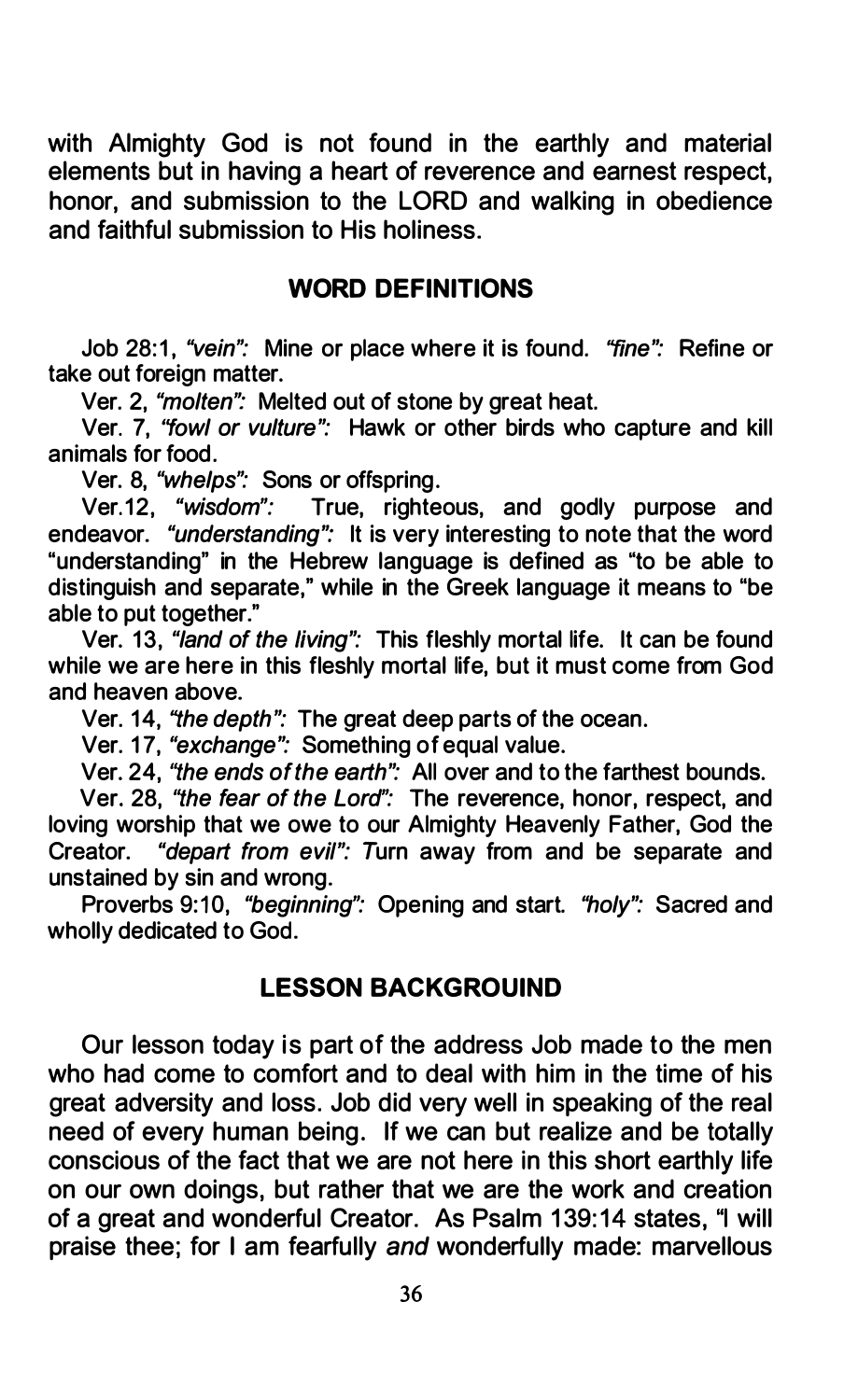are thy works; and that my soul knoweth right well." We did not just happen to be. We are created by a great and wonderful God. We owe Him everything. Our being and the air that we breath for life and its preservation all come from Him. All the things that Job makes mention of are the handiwork of this great and wonderful Creator. The earth and all of its elements-- stones, metals, waters, mountains, animals, fowls and birds of the air, rivers, and the many rich and valuable elements---they all are the work of His almighty Hand. We as mortal beings owe Him all of our reverence, respect, worship, adoration, love, devotion, praise, thanksgiving, and above all, our complete self and being. In this wicked and lustful worldly society the main attitude of mankind is selfish pleasure and gratification of fleshly lusts and desires, wealth, fleshly appetites, and worldly honor. Job declares, along with much of the Holy Scriptures, that the fear of God is the wisdom we should seek to have in our hearts, and to depart from evil and all that is foreign and displeasing to God is the wise counsel and understanding that we should seek after and endeavor to discipline our hearts and minds to.

As Job declares, all the wealth and riches of the earth are not worthy to be compared as equal and worth what the fear and obedience to God should be in our hearts and minds. God had this in mind when He created the world and all of its wonderful and beautiful contents. The flowers, the trees, the sun, the moon, the stars all, as Psalm 19:1, 2 points out, declare the glory of God and uttereth speech day after day and night after night. Truly the fear of God IS wisdom, and to depart from evil IS understanding! The Contract of the Contract of Testic Busbee

# QUESTIONS:

- 1. Where is true wisdom and understanding to be found?
- 2. Why is it not to be found in things of earth?
- 3. What testimony of God's greatness is seen in earthly things?
- 4. Why should we honor, respect, and fear our great Creator?
- 5. Why is it so important for us to depart from sin and evil?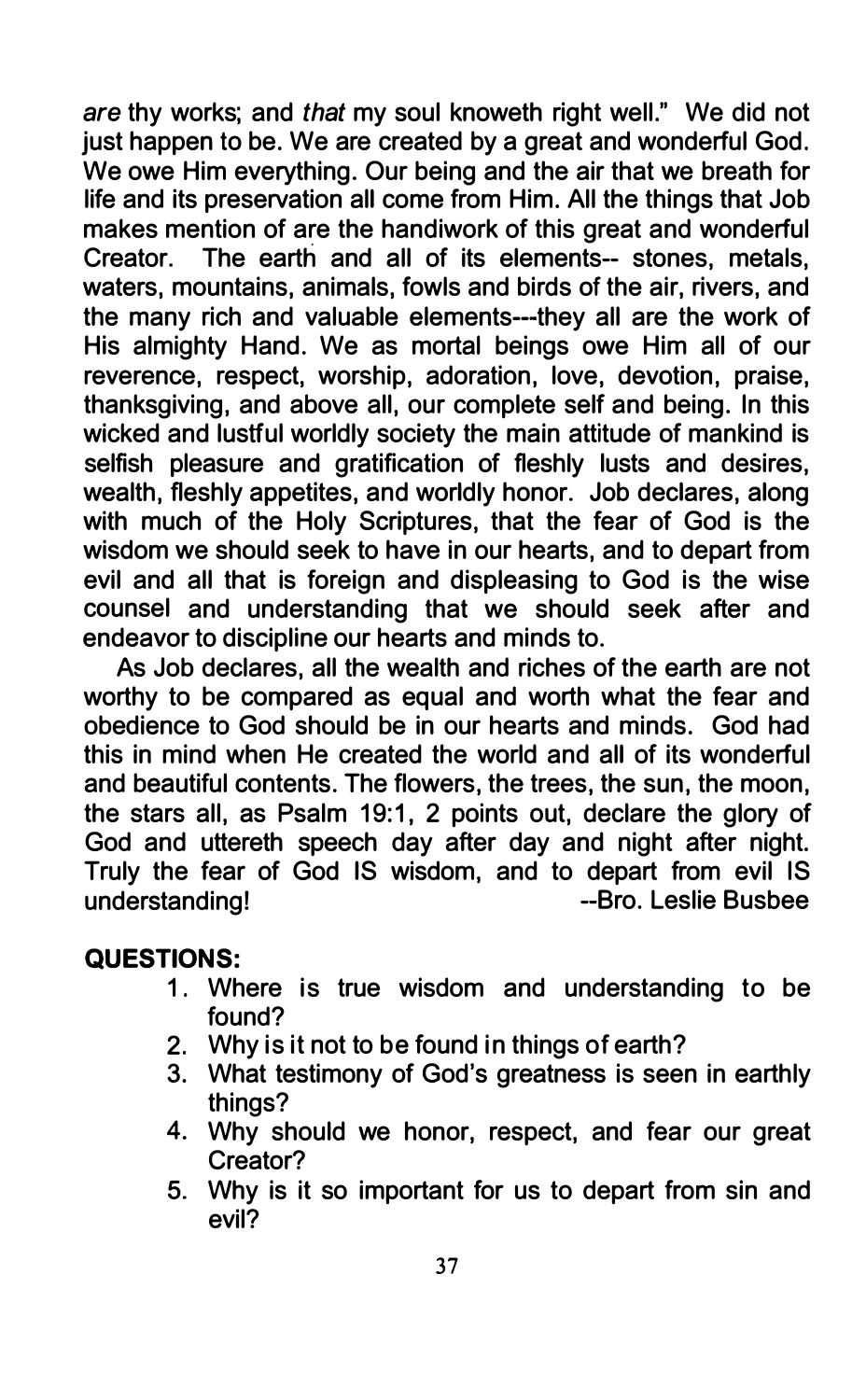# COMMENTS AND APPLICATION

What dear Brother Job stated in our lesson concerning wisdom and understanding is surely a correct declaration that every one surely needs to take diligent heed to. And he said in verse 28 that God said this unto man: " . .. Behold, the fear of the Lord, that is wisdom; and to depart from evil is understanding." Is there not an example portrayed in the Scriptures of this truthl Let us take note of what is spoken of Solomon, the son of David. In 1 Kings 3:1-15 we have recorded how God spoke to him in a dream and said, "Ask what I shall give thee." And Solomon responded by acknowledging his need of an understanding heart that he would be able to discern between good and bad. And the speech pleased the Lord, and He said, "Because thou hast asked this thing, and hast not asked for thyself long life; neither hast asked riches for thyself, but hast asked for thyself understanding to discern judgment; behold, I have given thee a wise and an understanding heart." And he said that He would give Solomon riches and honor also. That was a wise and good choice that Solomon made before God.

But, sad to say, Solomon did not go with this wisdom and understanding all the way. In 1 Kings 11:1-6 we read that "Solomon loved many strange women," over a thousand in all, and "his wives turned away his heart after other gods." What a sad thing that such a man so blessed as he was to allow the fear of God to depart from his heart and lifel As far as we can read, there is no record that Solomon ever turned back away from his lust and evil desires to seek the blessing of God again.

It is surely the same today and so has it been down through the ages. The fear of God is wisdom and to depart from evil is understanding. The New Testament is very plain about the requirement given to us who believe and follow after Jesus Christ, our Lord and Saviour. In the epistles of Paul we find several injunctions given on this order. Notice what Paul said in Ephesians 5:1-7, "Be ye therefore followers of God, as dear children; and walk in love, as Christ also hath loved us .... But fornication, and all uncleanness, or covetousness [love of money], let it not be once named among you, as becometh saints; neither filthiness, nor foolish talking, nor jesting, .... For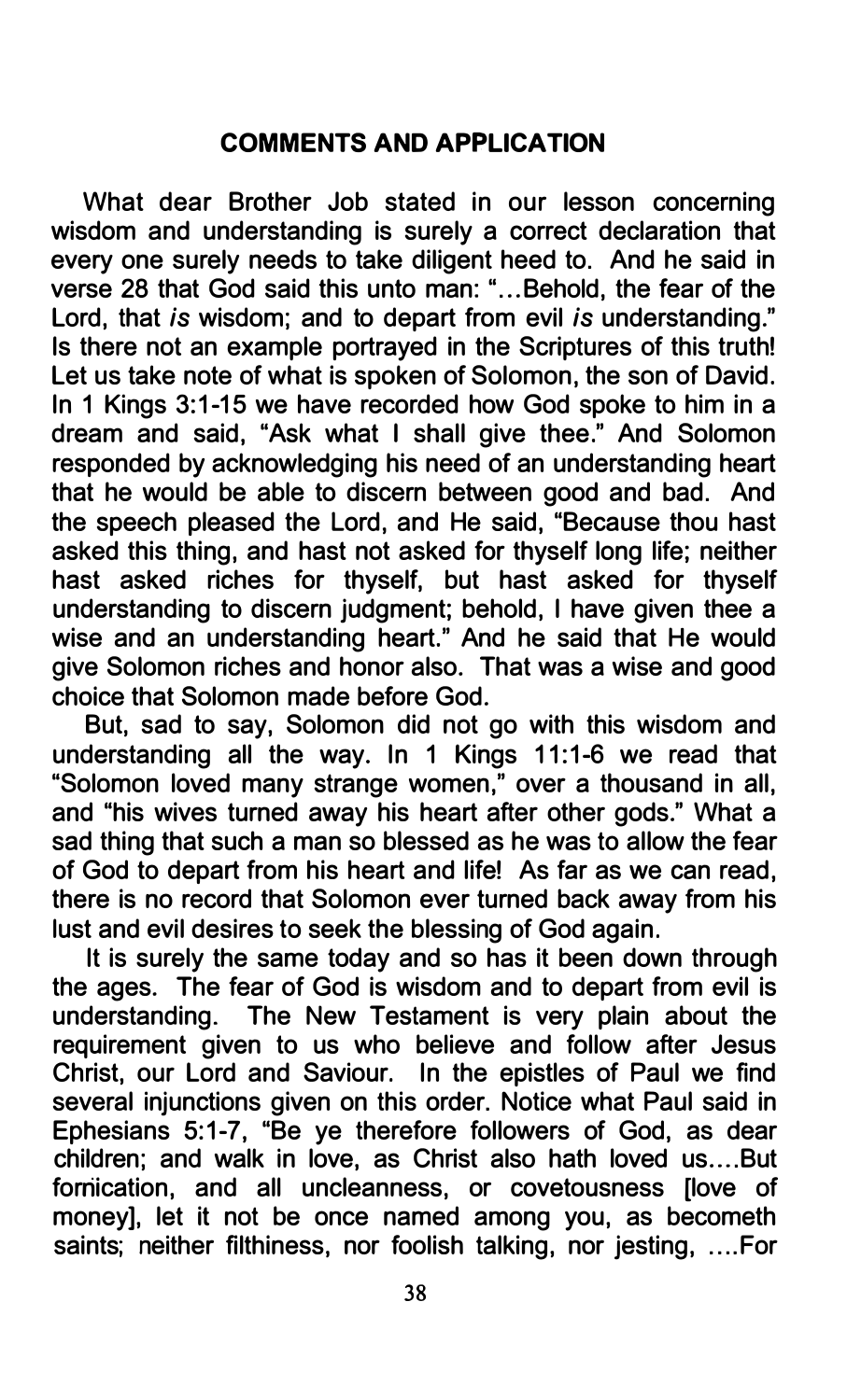this ye know, that no whoremonger, nor unclean person, nor covetous man, who is an idolater, hath any inheritance in the kingdom of Christ and of God."

Let us take this matter seriously in our hearts and lives. Satan has deceived many people by getting them to come short of this serious matter. We need to have godly fear in our hearts that will restrain and keep us from partaking of unrighteous and unholy actions and ways. There will be temptations, but we must resist the devil and cleave to the holy and righteous standard of God's precious Word. As it is written in Ecclesiastes 12:13, 14, "Let us hear the conclusion of the whole matter: Fear God, and keep his commandments: for this is the whole duty of man. For God shall bring every work into judgment, with every secret thing, whether it be good, or whether it be evil."

--Bro. Leslie Busbee

#### REFLECTIONS

It is interesting to note the profound wisdom found in the book of Job. The many insights and philosophies in this Book let us know that these were wise and intelligent men. It is also interesting to note many other examples of the Lord imparting his wisdom in his servants: Moses, Daniel, the three Hebrew children, Peter, Paul, John the Revelator just to name a few.

The Lord still desires to impart His truth and wisdom to the minds and hearts of human minds. I am reminded of the great scientist, botanist, and servant of God, George Washington Carver. Not only did he have an insatiable thirst for knowledge, he also had a desire for the wisdom of God. His approach to science was based on his belief and great faith in God whom he referred to as the Great Creator. One day while working in his lab (that he called "God's Little Workshop") he asked the Lord, "Great Creator, help me to understand the universe." The Lord answered, "The universe is too much for you to understand. Let me tell you about the peanut." Mr. Carver developed over 300 uses for the peanut as well as over 100 uses for the sweet potato, soy bean and pecan. Thomas Edison offered George Washington Carver a six-figure salary and said, "together we can remake the world." Henry Ford also offered unlimited lab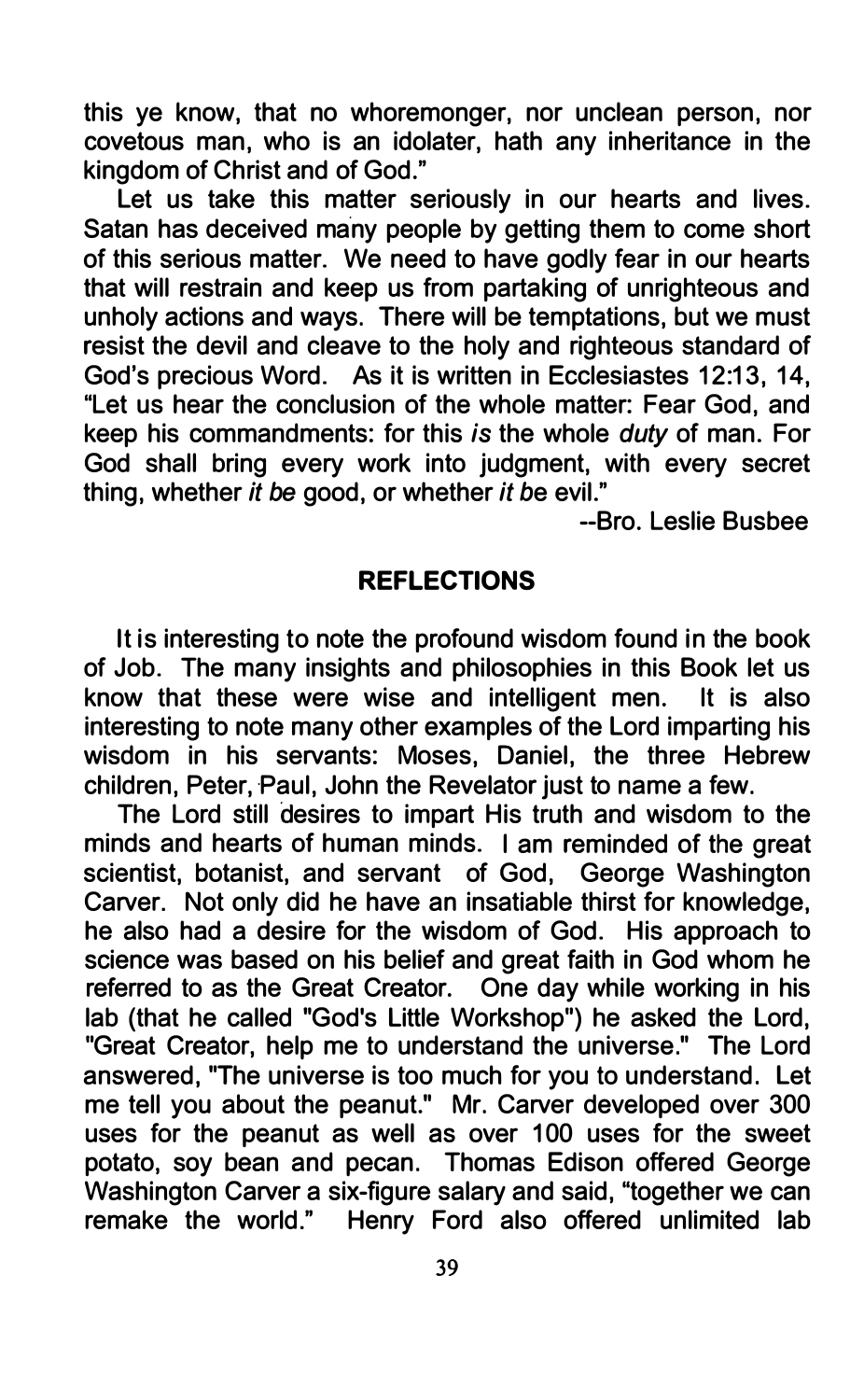facilities as well as assistants for research on the soy bean. He refused these, as his desire was to be of help to his people. He took no credit for the wisdom the Lord imparted to him. When people would approach him with questions, he would simply say, "If I know the answer, you can have it for the price of a postage stamp. The Lord charges me nothing for knowledge and I will charge the same."

The Lord still desires to impart himself to his people. Just<br>hk-- what can he do through you? -Sis LaDawna Adams think-- what can he do through you?

# December 1, 2013

# "I KNOW THAT MY REDEEMER LIVETH"

Job 16:11 God hath delivered me to the ungodly, and turned me over into the hands of the wicked.

12 I was at ease, but he hath broken me asunder: he hath also taken me by my neck, and shaken me to pieces, and set me up for his mark.

16 My face is foul with weeping, and on my eyelids is the shadow of death:

17 Not for any injustice in mine hands: also my prayer is pure.

19 Also now, behold, my witness is in heaven, and my record is on high.

17:9 The righteous also shall hold on his way, and he that hath clean hands shall be stronger and stronger.

13 If I wait, the grave is mine house: I have made my bed in the darkness.

14 I have said to corruption, Thou art my father: to the worm, Thou art my mother, and my sister.

15 And where is now my hope? as for my hope, who shall see it?

16 They shall go down to the bars of the pit, when our rest together is in the dust.

19:20 My bone cleaveth to my skin and to my flesh, and I am escaped with the skin of my teeth.

21 Have pity upon me, have pity upon me, 0 ye my friends; for the hand of God hath touched me.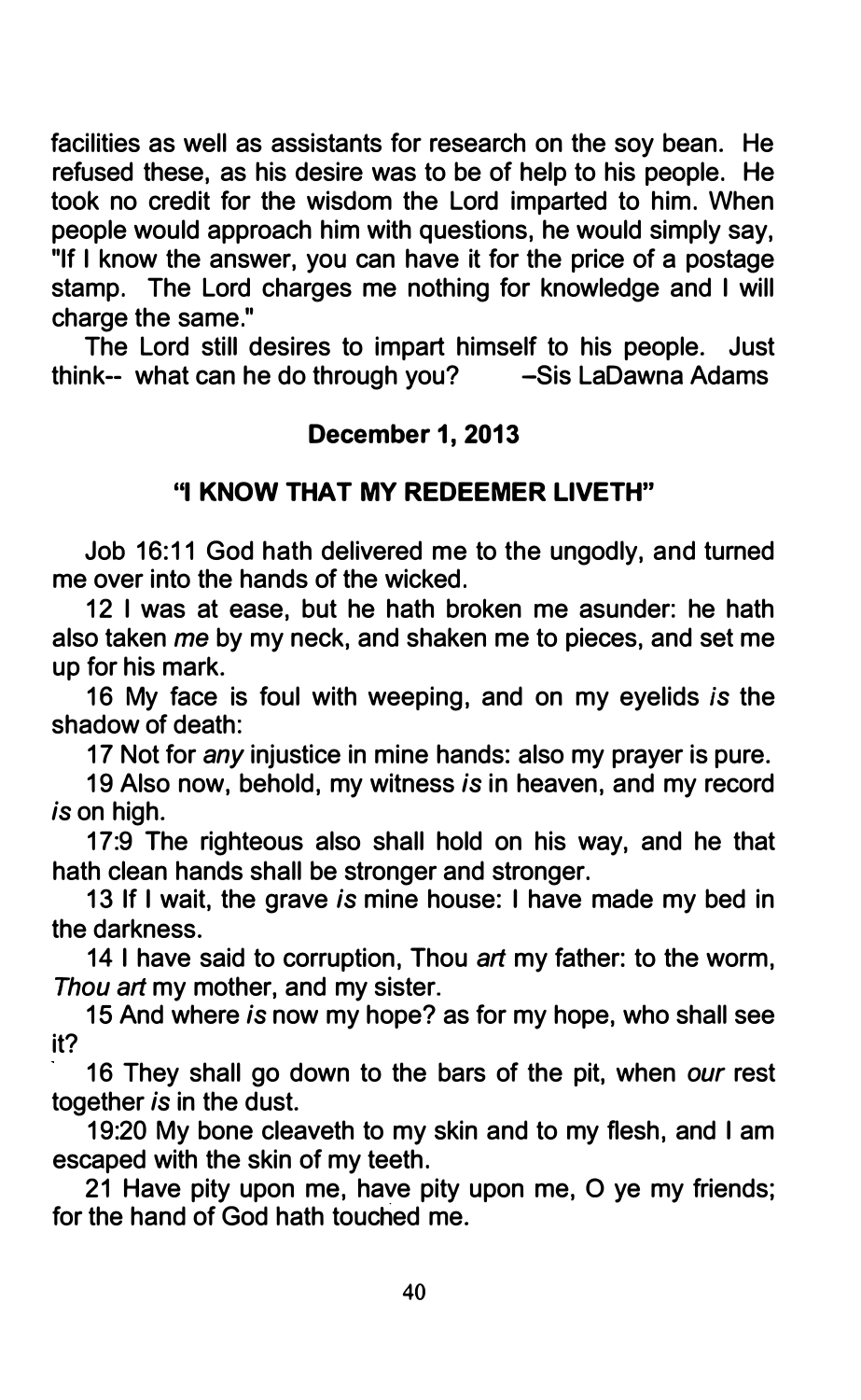23 Oh that my words were now written! oh that they were printed in a bookl

24 That they were graven with an iron pen and lead in the rock for ever!

25 For I know that my redeemer liveth, and that he shall stand at the latter day upon the earth.

26 And though after my skin worms destroy this body, yet in my flesh shall I see God:

27 Whom I shall see for myself, and mine eyes shall behold, and not another; though my reins be consumed within me.

MEMORY VERSE: For I know that my redeemer liveth, and that he shall stand at the latter day upon the earth. Job 19:25

CENTRAL THOUGHT: This natural life in the flesh is subject to adversity, sorrow, decay, and death; but if we will hold fast our integrity with God, we will be delivered from the bondage of corruption into eternal life with our Redeemer, Jesus Christ the Eternal Son of God.

### WORD DEFINITIONS

Job 16:12, "set me up for his mark": Made me a target to aim His wise workings upon.

Ver. 16, "foul with weeping": Reddened by abundant tears. Ver. Ver 23, "oh, That they were printed in a book!": Praise the Lord that they have been printed in a Book, the Holy Bible!

Ver. 25, "redeemer": The Hebrew meaning for this word is "next of kin," or nearest relative of kinsman. This opens up a wonderful truth about Christ. There was a statute in the law of Moses that charged a man to buy or take over his dead brother's property and marry his widow. We have it beautifully illustrated in the story of Ruth and Boaz. Christ is our kinsman. Adam brought us to death, but Christ, as the Son of God, is our near kinsman and He redeems our lost estate and marries us. Oh, praise the Lord! "he shall stand at the latter day upon the earth": The Hebrew says, "And at last on the dust he shall stand."

Ver. 27, "though my reins be consumed": though this mortal flesh goes back to the dust. This foretells the glorious resurrection of all the redeemed and saved in Christ Jesus on that last great day of His wonderful appearing.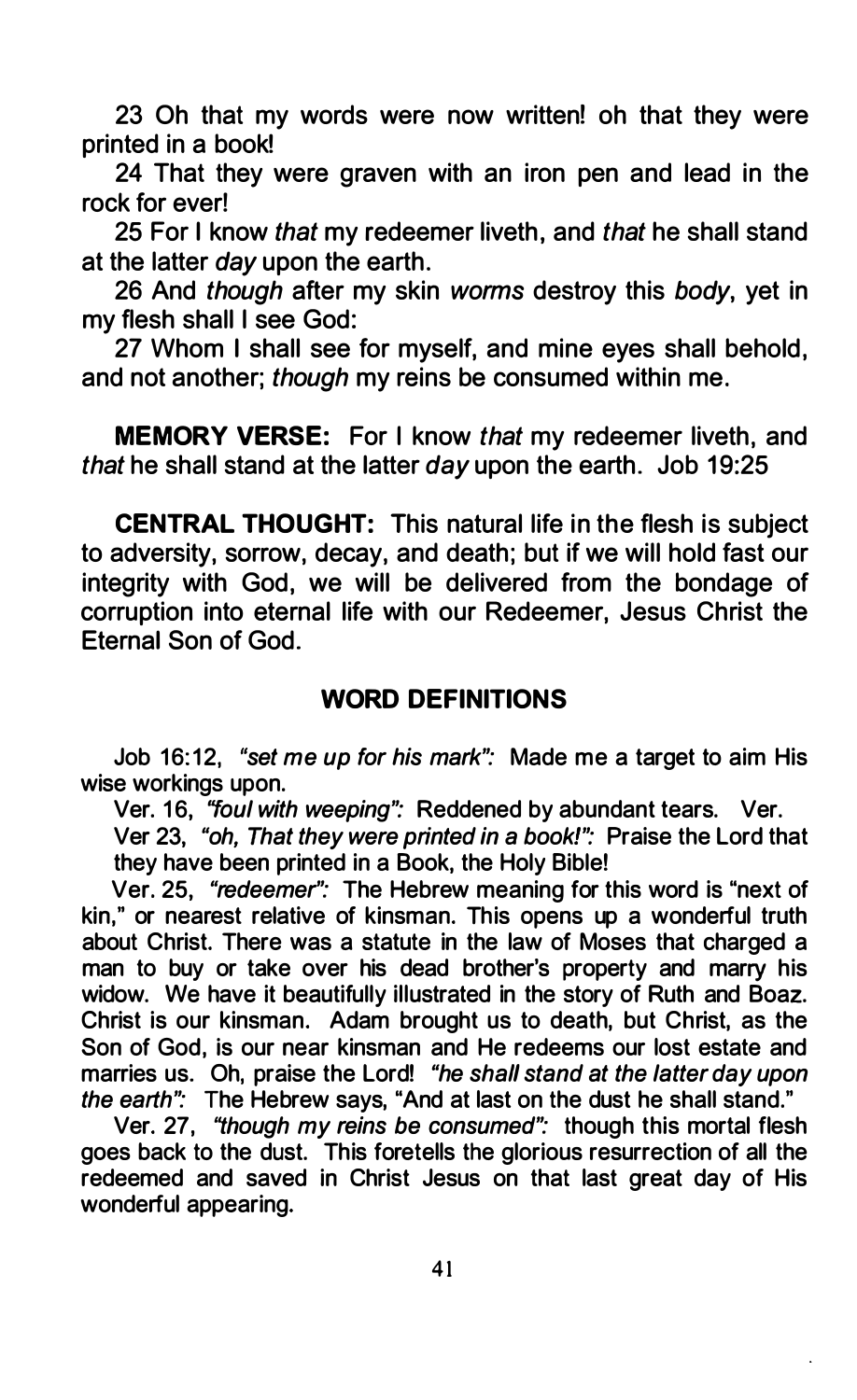# LESSON BACKGROUND

In one of our previous lessons we had Job's precious testimony of his hope of triumphing from his troubles, yes, even from death and the grave. This was followed by a speech from Eliphaz in which he accused Job of speaking iniquity and turning his spirit against God. He also spoke some true and wise things concerning the wicked in their affront against God. Job followed this first by calling them miserable comforters (Job 16:2). From chapters 16, 17, and 19 we have gleaned various expressions of Job concerning his troubles and concerning the hope that he was maintaining in God. In chapter 18 we find one of the other of the three friends of Job, Bildad, speaking about the curse of God on the dwellings of the wicked, feeling as the other two friends did, that Job had some wickedness about him. Included in our lesson is Job's pitiful plea to his friends for pity and compassion. "For", he said, "The hand of God hath touched me." He was longing for a true friend, one who would understand and not accuse him. He said that his kinsfolk had failed, his familiar friends had forgotten him, his children despised him, and his breath was strange, or repulsive, to his wife. He said also that he was escaped with the skin of his teeth. His troubles were great indeed. He longed to be heard and remembered. Yes, he was remembered and his words were recorded in the greatest Book ever written, all preserved for us to read and benefit from! --Bro. Leslie Busbee

# QUESTIONS:

- 1. For what purpose did God set up Job for His mark, or target?
- 2. Is his witness in heaven and record on high part of the Book of life?
- 3. How is Christ our kinsman and what property has He redeemed for us?
- 4. How can we see God in our flesh even though worms destroy this body?
- 5. What is it going to take for us to get to see our Redeemer?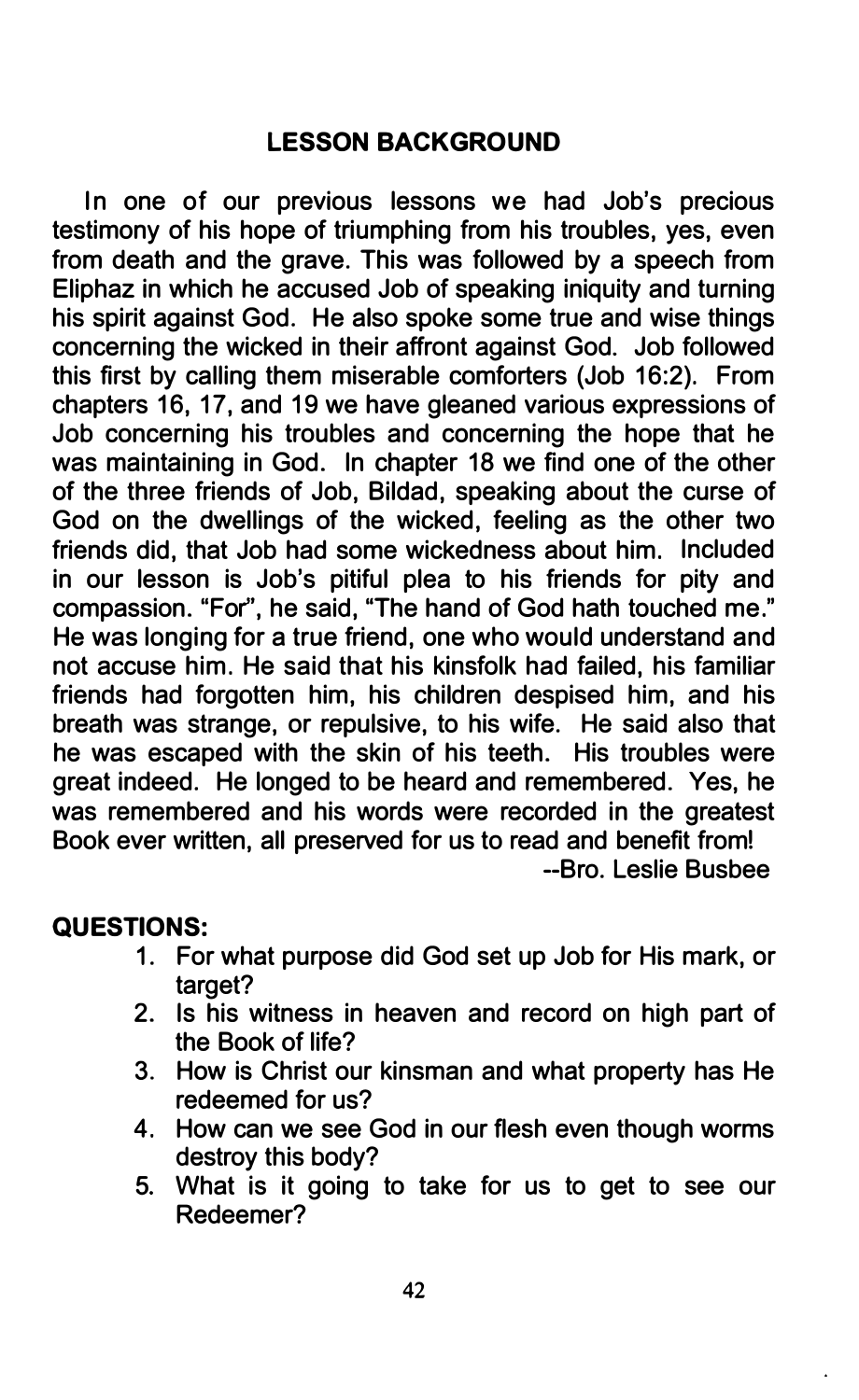6. Why is it so vital that we live so that we can see Christ for ourselves?

### COMMENTS AND APPLICATION

We have in our lesson today the expressions of the depths of Job's suffering and dark shadow, but we have also the heights of his joyous anticipation and hope. We who are endeavoring to follow the Lord today will also share in that suffering and hope. Job's sufferings were so greatly similar to the sufferings of the Lord Jesus Christ Himself. He suffered the depths of despair and anguish when He cried as He hung upon the cross (as recorded in Matthew 27:46) "My God, my God, why hast Thou forsaken me!" These words were also prophesied to be spoken by Him in Psalm 22:1. In fact, Job, in his sufferings, was a type of Christ. Bearing the reproaches of his near kinsmen of the flesh, Jesus held fast to His faithfulness to God even as Job did. He knew that being true and obedient to God would bring Him out in the end. He looked beyond the cross and saw the glittering crown of eternal life that He would gain for Himself and make it possible for others to gain also. We can have that same hope today. We can endure the cross and the things that we suffer on account of our faith with respect to that recompense of reward that God has promised. Our witness also is in heaven and our record is on high. High up in heaven's Book of Life our names can be written. We also will go down to the pit and sleep in the dust of the earth. But in that resurrection morning we can sing with the redeemed of all ages the songs of eternal life. Oh, let us cling to this hope! It was the hope of Job, the hope of Jesus Christ our Saviour, and it is our hope still today!

--Bro. Leslie Busbee

### REFLECTIONS

The account of Job's suffering has been a comfort too many down thru the ages! Job's severe trials remind us that the righteous will suffer in this present life; but through it all we can hold fast to faith, knowing that it will be better farther on.

I am reminded of Paul's words in Romans 8, "For I reckon that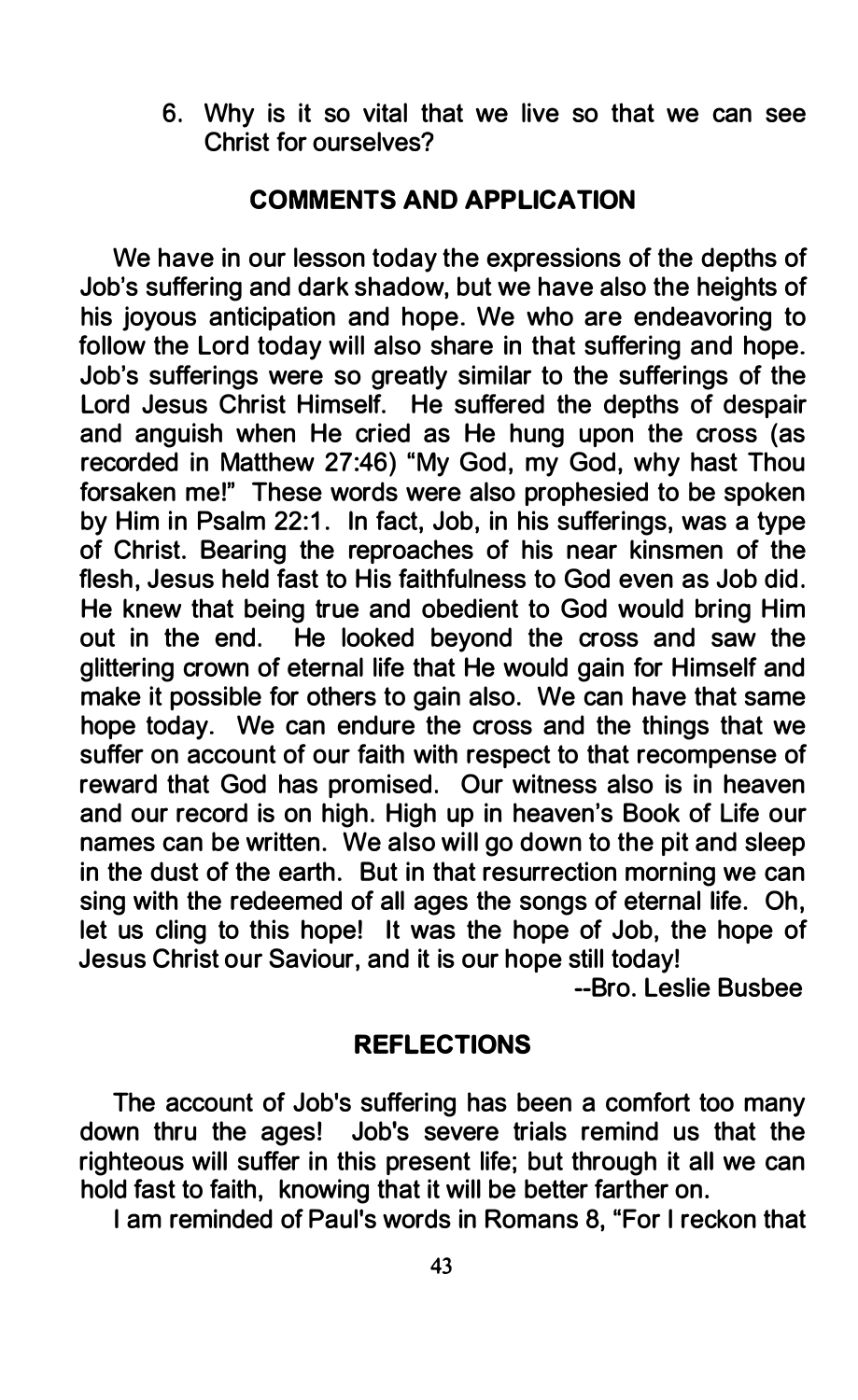the sufferings of this present time are not worthy to be compared with the glory which shall be revealed in us." Verse 28 says, "And we know that all things work together for good to them that love God, to them who are the called according to his purpose." And again, "For our light affliction, which is but for a moment, worketh for us a far more exceeding and eternal weight of glory."

Have you ever asked, "Why ME?" in the face of difficulty or hardship? We should turn that around and say, "why NOT me?" I am a chosen vessel, refined in the furnace, called to suffer, called to the cross, called to be conformed to the image of our Savior, called to bring glory and honor to his name. Jesus learned obedience and was perfected through his sufferings. So will we.

So, let us chin up through life's hardships and heartaches, be faithful, and hold fast to faith in the Lord; for we know and are persuaded there is a purpose. The same series are set of the process of the process of the process points of the process of the process of the process of the process of the process of the process of the process of the proc

# December 8, 2013

# "HE KNOWETH THE WAY THAT I TAKE"

Job 23:1 Then Job answered and said.

2 Even today is my complaint bitter: my stroke is heavier than my groaning.

3 Oh, that I knew where I might find him! that I might come even to his seat!

4 I would order my cause before him, and fill my mouth with arguments.

5 I would know the words which he would answer me, and understand what he would say unto me.

6 Will he plead against me with his great power? No; but he would put *strength* in me.

7 There the righteous might dispute with him; so should I be delivered for ever from my judge.

8 Behold, I go forward, but he is not there; and backward, but I cannot perceive him:

9 On the left hand, where he doth work, but I cannot behold him: he hideth himself on the right hand, that I cannot see him: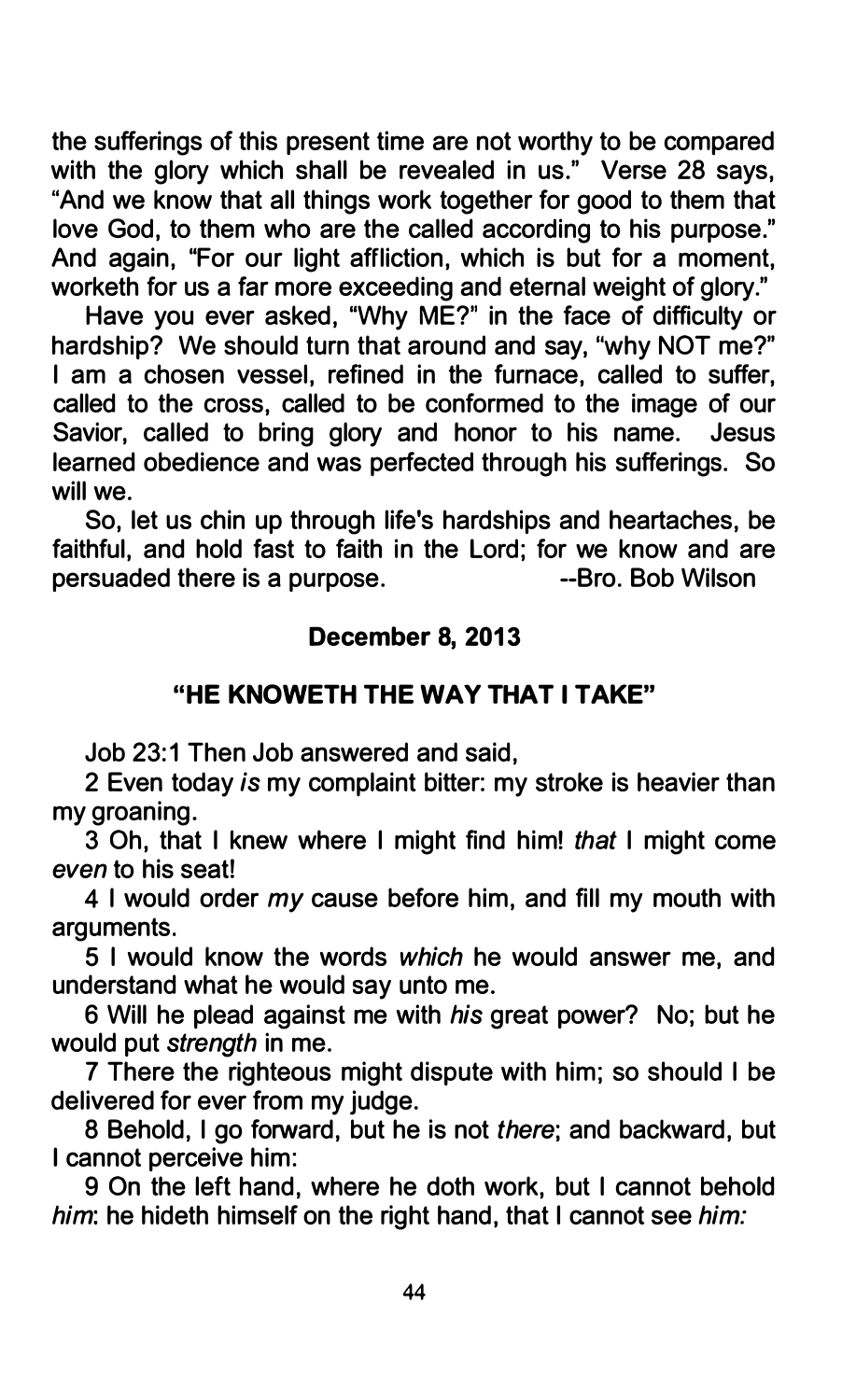10 But he knoweth the way that I take: when he hath tried me, I shall come forth as gold.

11 My foot hath held his steps, his way have I kept, and not declined.

12 Neither have I gone back from the commandment of his lips; I have esteemed the words of his mouth more than my necessary food.

13 But he is in one mind, and who can turn him? and what his soul desireth, even that he doeth.

14 For he performeth the thing that is appointed for me: and many such things are with him.

15 Therefore am I troubled at his presence: when I consider, I am afraid of him.

16 For God maketh my heart soft, and the Almighty troubleth me:

17 Because I was not cut off before the darkness, neither hath he covered the darkness from my face.

**MEMORY VERSE:** But he knoweth the way that I take: when he hath tried me, I shall come forth as gold. Job 23:10

CENTRAL THOUGHT: Although we cannot always feel God's presence or blessings, yet we know that He is near, beholding us in the times of our trials and that if we will but cling unto Him and be faithful, we will come forth to a large place with victory, refined in our spirits as pure gold.

# WORD DEFINITIONS

Job 23:2 "My stroke is heavier than my groaning:" The Hebrew says, "My hand is heavy on my groaning". The meaning is obvious: Job's stroke and suffering is much heavier than what his groanings reveal.

Ver. 7, "delivered for ever from my judge": Delivered from his judgment and condemnation.

Ver. 12, "more than my necessary food": The word "food" is an added word, and the Hebrew says simply, "More than my share I have treasured the words of His mouth."

Ver. 16, "The Almighty troubleth me": Adam Clarke gives this sense to the last two verses: "The Lord hath beaten down my strength,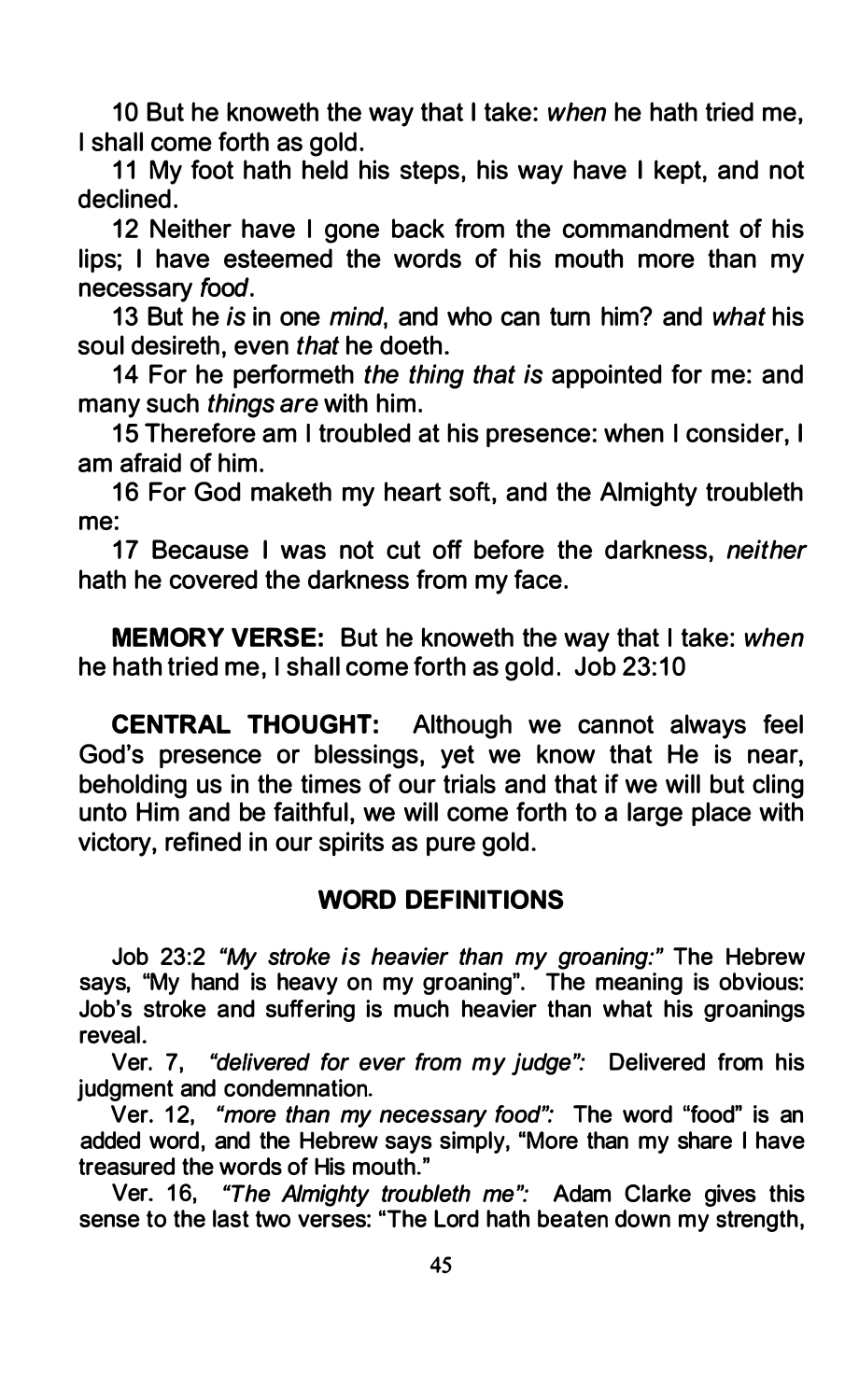and my soul has been terrified by His fear. For it is not this deep night in which I have been enveloped, nor the evils which I suffer, that have overwhelmed me; I sink only through the fear which His majesty inspires. This is my greatest affliction; sufferings, diseases, yea, even death itself, are nothing in comparison of the terror which my soul feels in the presence of His tremendous holiness and justice." And Clarke further observes: "Nothing can humble a godly mind so much as visions of the majesty of God. It is easy to see His goodness, lovingkindness, and mercy; and from them we expect the greatest good. But to consider His holiness righteousness of His nature under the conviction that we have sinned and broken the laws prescribed by His sovereign Majesty and to feel ourselves brought into the presence of His judgment seat-who can bear the thought? How, without such a Mediator and Sacrifice as Jesus Christ is, can any human spirit come into the presence of this Judge? Those who suppose they can approach Him without fear know little of His justice and nothing of their sin. When we approach Him in prayer, should we not feel more reverence than we generally do?" Oh, let us consider diligently these words!

### LESSON BACKGROUND

In our lesson today both Zophar and Eliphaz had spoken again to Job previous to his expression of faith. Both uttered very good and profitable things even though they were still missing the mark as far as Job was concerned. There are many good things found in their words which we will not cover in this series of lessons. But we see that Job is still clinging to his confidence that God is going to bring him out. In our lesson today are words that have cheered the hearts of the faithful through the ages. It seems to be the way that the Lord leads the earnest soul who is seeking to follow Him. He leads them through dark times when His presence seems to be so far withdrawn. The blessings that they so earnestly desire have vanished. Hanging on by sheer faith and determination, they utter these words from the heart: "He knoweth the way that I take." Oh, how great and powerful and Almighty He is, and how little and insignificant we are! God wants us to sense these things, but will also in those times reveal His tenderness as we cleave with purpose of heart to Him.

Job holds to his purpose and desire to please God and be accepted of Him, even if He feels unworthy. He declares that he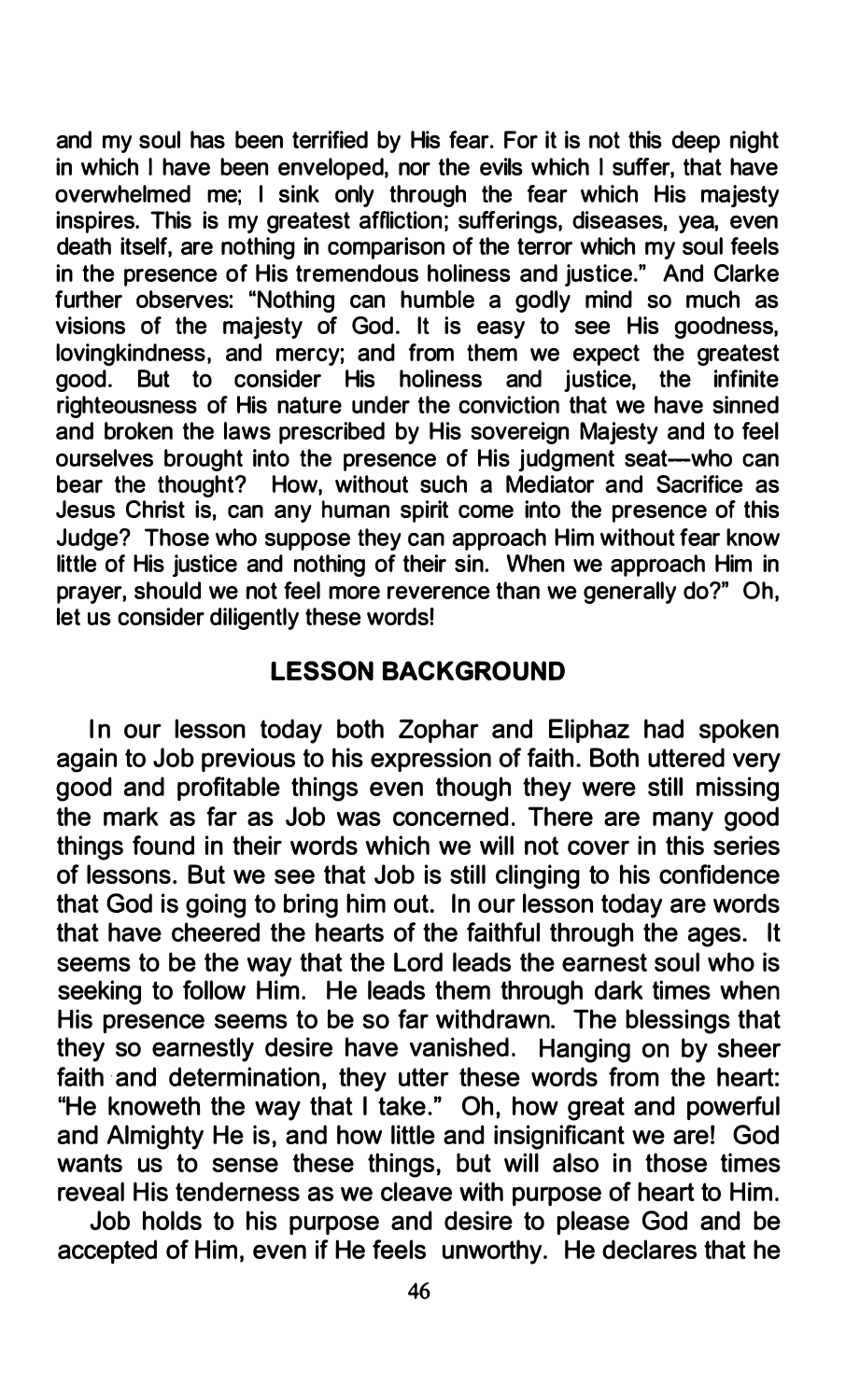has not declined from keeping God's way, neither has gone back from keeping His commandments. But he also acknowledges that God is going to work His work that He has appointed for him. Though he was troubled at His presence and afraid of Him, yet he sees the good in it all, making his heart soft despite all the trouble. He held fast to the persuasion that God knew the way he was taking; and when the trials are past, he will come forth as gold! This brings to our mind what Peter said in 1 Peter 1 :6 and 7: ''Now for a season, if need be, ye are in heaviness (weighty sorrow and tints of despair) through manifold temptations: that the trial of your faith, being much more precious than of gold that perisheth, though it be tried with fire, might be found unto praise and honour and glory at the appearing of Jesus Christ". Being faithful in the adverse and disheartening scenes of this mortal life will bring great reward for us in that blessed realm of eternal life and glory! **--Bro.** Leslie Busbee

# QUESTIONS;

- 1. Could we learn from the lesson of Job that it is best not to complain?
- 2. Will there be times when God seems very far away?
- 3. Should we examine ourselves very closely in those times?
- 4. Why should we fear and tremble before God?
- 5. How can we be sure that He will work it all out for our good?
- 6. Can we expect God to work for us if we do not esteem His Word?
- 7. What is the thing that God desires to come of all our trials?

# COMMENTS AND APPLICATION

"God is one mind, and who can turn Him? Many such things are with Him, for He performeth the thing that His wisdom has appointed for me". God is working in the lives of His children today much like He worked in the life of Job. His mind and purpose is to perfect us and have us complete in His perfect will. But we are free moral agents, and He cannot accomplish His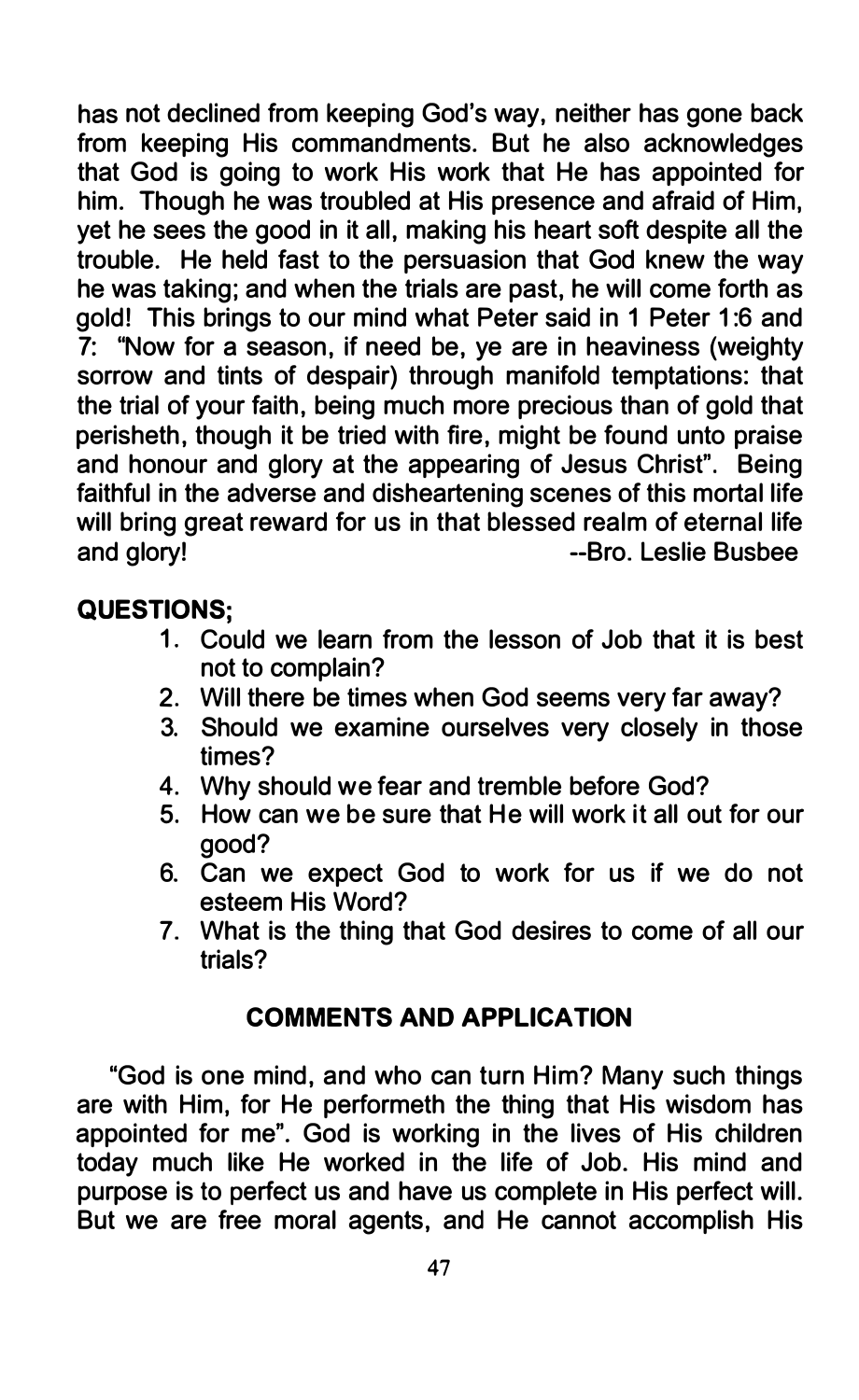pleasure in us without our cooperation and consent. So He works gradually, little by little, slowly and surely, as we are able to handle it. He is patient and also persistent. How such a mighty God can work so tenderly with such tiny creatures as we are is a wonder. As He worked with Job, He would also work in the life of every soul if they will give Him a chance. If we would exercise ourselves to be submissive to Him regardless of the cost or suffering, it will work so much better. Sometimes we resist His will when we are not aware of what we are doing. But if we will diligently pursue the course of obedience and look to His divine Spirit to assist us with His warmth and comfort and power, we will be successful. We need to love God's dealings with our souls. To think that the Almighty God would have anything to do with us, even if it is severe and hard, ought to inspire us to warm up to Him and be just submissive and cooperative as we can be. We can be cheered with the hope of what the outcome of our tests and trials will be. There is victory ahead and deliverance just as sure as God is real for the submissive soul.

--Bro. Leslie Busbee

#### REFLECTIONS

"For some there must often be a closing in of earthly walls as they look forward, not to autumn with its golden glow, but to winter, stark winter. . . [for them] a word came which I believe can console not only the single prod of the harrow-tooth (the passing illness), but the multiple pains of the whole harrow; this is the word: 'He knoweth the way that I take.' 'Thou knowest my downsitting and mine uprising. Thou compassest my path and my lying down.'

"Has the day to be spent in bed? or in a chair? or partly in both? Think of the Lord our God our Father, being about our lying down. Does it not seem as though He were searching for a word to tell us how near He is? And if He be so near as that, what can we have to fear? Our God is a God at hand, and 'To Him who is everywhere, men come not by traveling but by loving.' Is not this good for us who cannot travel?

"He Who compasses our lying down today will compass our lying down tomorrow; our falling leaves will fall into His hand.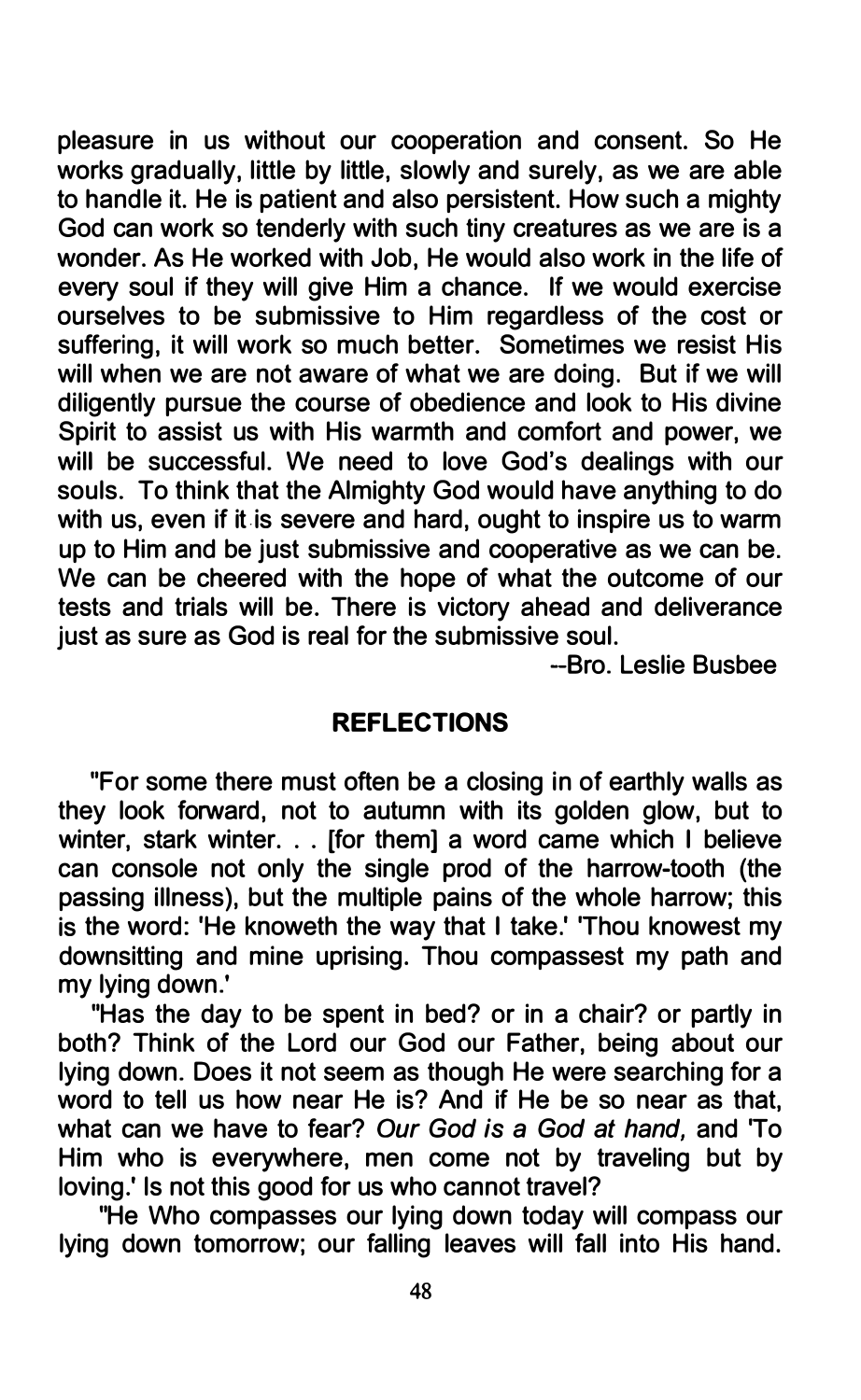'Thou hast made summer and winter.' "How, then, can winter hurt us? It is for help, not hurt, a gentle preparation for a divine surprise. There is a brightness that our eyes could not bear to look upon now; they are too dim and tired. There are harmonies too ravishing, raptures too enchanting for ear and heart today. Flowers of eternal wonder, snowdrops of God, are folded in the coverlet of snow. And He Who compasses our lying down shall encompass our uprising; so shall we ever be with the Lord."

--From Rose From Brier by Amy Carmichael

### December 15, 2013

# "I HAVE FOUND A RANSOM"

Job 33: 13 Why dost thou strive against him? for he giveth not account of any of his matters.

14 For God speaketh once, yea, twice, yet man perceiveth it not.

15 In a dream, in a vision of the night, when deep sleep falleth upon men, in slumberings upon the bed;

16 Then he openeth the ears of men, and sealeth their instruction,

17 That he may withdraw man from his purpose, and hide pride from man.

18 He keepeth back his soul from the pit, and his life from perishing by the sword.

19 He is chastened also with pain upon his bed, and the multitude of his bones with strong pain:

20 So that his life abhorreth bread, and his soul dainty meat.

21 His flesh is consumed away, that it cannot be seen; and his bones that were not seen stick out.

22 Yea, his soul draweth near unto the grave, and his life to the destroyers.

23 If there be a messenger with him, an interpreter, one among a thousand, to shew unto man his uprightness:

24 Then he is gracious unto him, and saith, Deliver him from going down to the pit: I have found a ransom.

25 His flesh shall be fresher than a child's: he shall return to the days of his youth: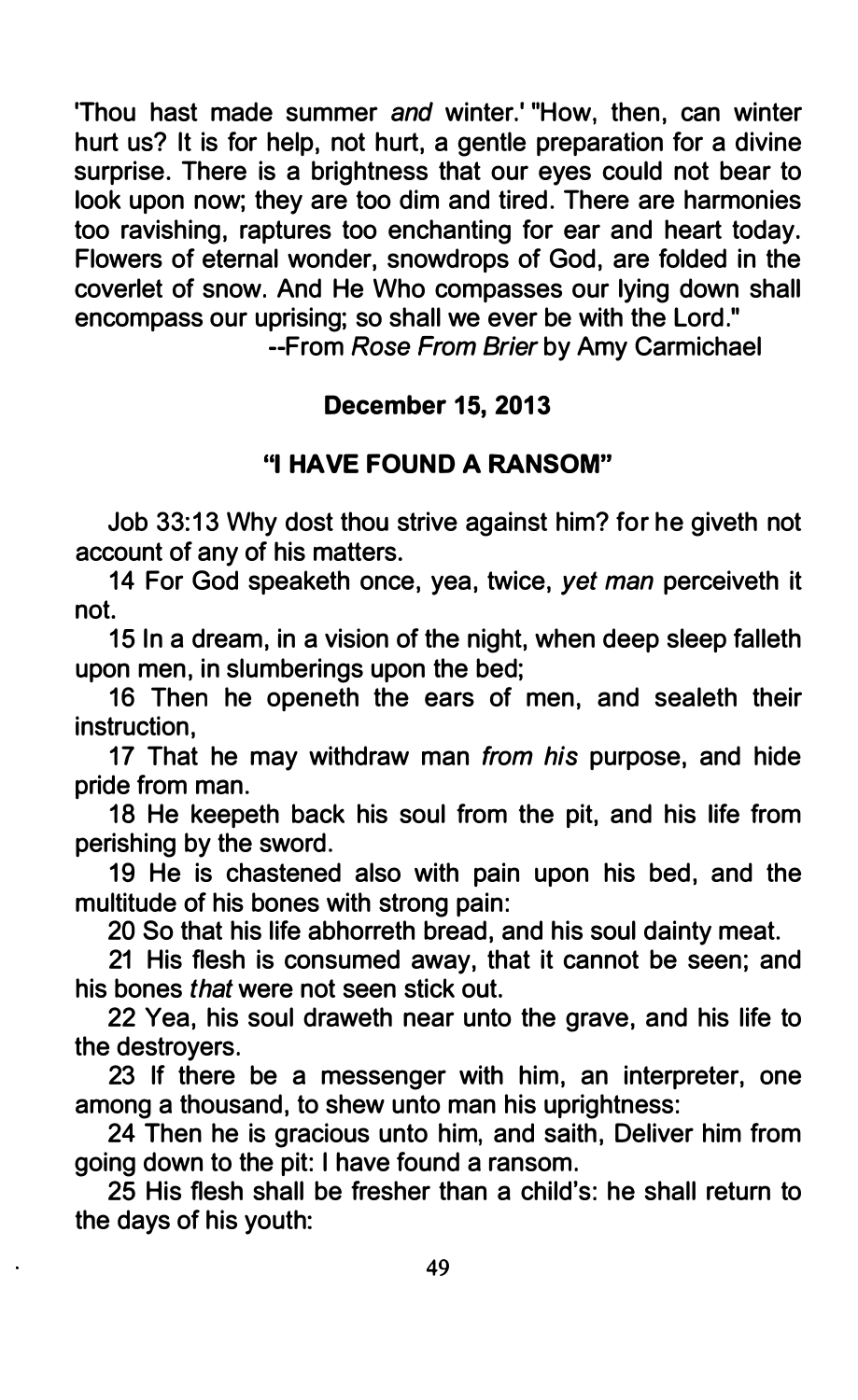26 He shall pray unto God, and he will be favourable unto him: and he shall see his face with joy: and he will render unto man his righteousness.

27 He looketh upon men, and if any say, I have sinned, and perverted that which was right, and it profited me not;

28 He will deliver his soul from going into the pit, and his life shall see the light.

29 Lo, all these things worketh God oftentimes with man,

30 To bring back his soul from the pit, to be enlightened with the light of the living.

1 Timothy 2:5 For there is one God, and one mediator between God and men, the man Christ Jesus;

6 Who gave himself a ransom for all, to be testified in due time.

MEMORY VERSE: The Son of man came not to be ministered unto, but to minister, and to give his life a ransom for many. Matthew 20:28

CENTRAL THOUGHT: God was not willing to let man go his downward way to the pit of eternal destruction, so He has dealt with man to turn him from his wicked was, and has provided a ransom to atone for his sin in the sacrifice of His Son Jesus Christ.

# WORD DEFINITIONS

Job 33:16, "sealeth their instruction": So vividly does God deal in His power of conviction upon a soul that it is sealed upon the heart that man cannot escape from it and has no excuse.

Ver. 23, "interpreter": The Hebrew text renders this as mediator, or one who goes between God and man, just as Jesus Christ has done.

Ver. 24, "ransom": The price to be paid to redeem or restore to liberty. The sin of mankind called for recompence and justice. This could only be provided savingly for man by means of an innocent victim who would bear man's punishment for his sins. And this is what our blessed Saviour Jesus did for us in offering Himself on Calvary.

Ver. 25, "return to the days of his youth": This is referring to the spiritual transformation of the soul from the degradation of sin to the newness of life and joy in fellowship with God.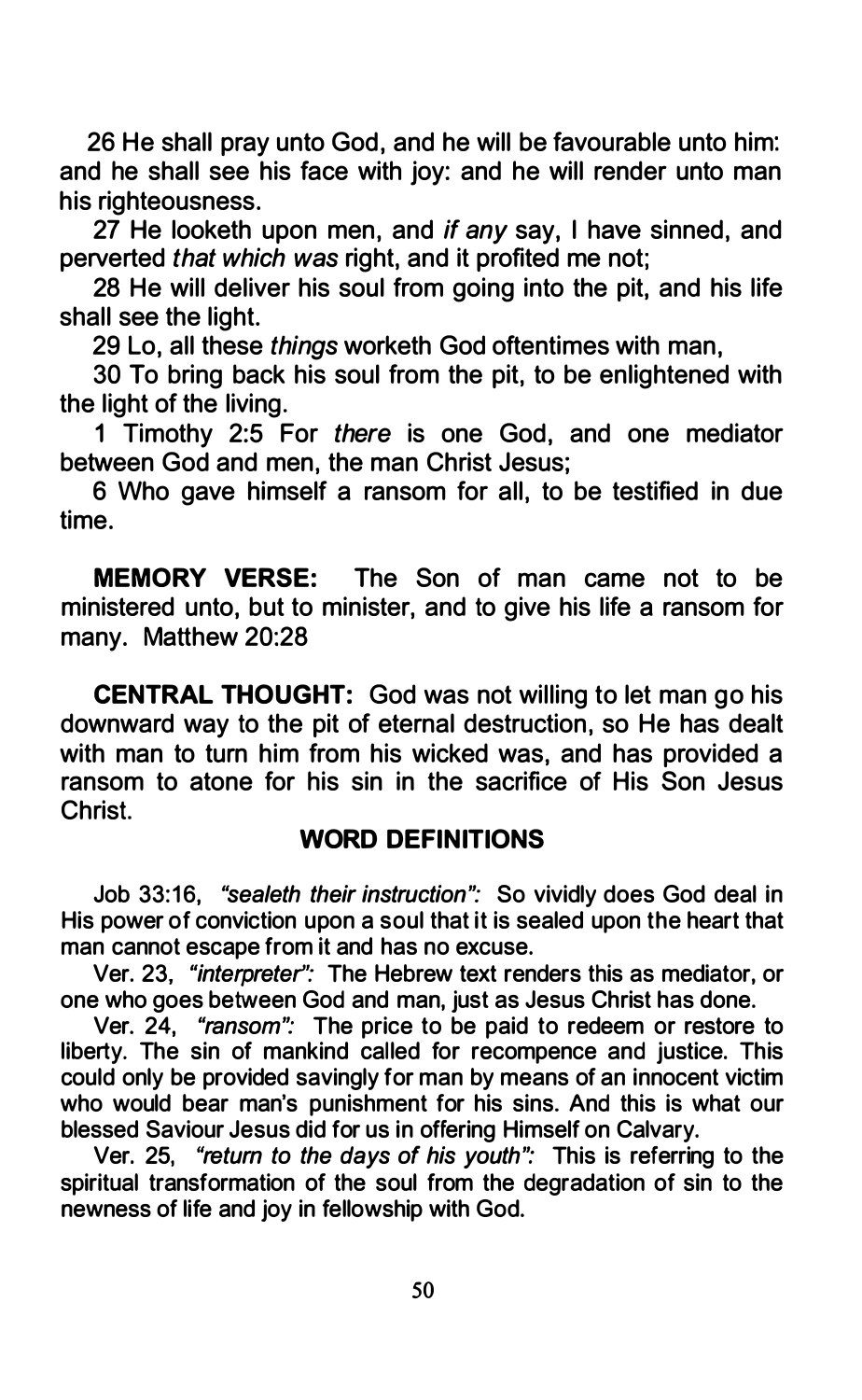Ver. 26, "render unto man his righteousness": This means that through faith in Christ man can be accounted to have true righteousness that avails with God.

Ver. 27, "if any say, I have sinned": This is referring to true confession of guilt and transgression against the law of God.

Ver. 28, "his life shall see the light": The light of the gospel of Christ will shine upon the truly repentant soul who is willing to walk and obey the truth.

1 Timothy 2:5, "mediator": A go-between power that can reconcile and bring back to fellowship two divided parties.

### LESSON BACKGROUND

After Job had finished his plea, the first three friends were at a loss to know what more to say. Then a young man by the name of Elihu stepped forward. He had not felt free to speak, as the others were all older men. But when they were silent, and Job had finished his testimony, Elihu spoke. He was displeased with Job because he felt that Job had justified himself rather than God. He was displeased with Eliphaz, Bildad, and Zophar because they had found no answer, yet they had condemned Job. Elihu was burning with desire to speak, for he believed that the Spirit of God had inspired him. And he did speak many wonderful things; but it is very evident that in his wrath and zeal, he failed to properly judge Job even, as the others had failed.

We are not going into an extensive study of the speech of Elihu, but one part of his speech contains a treatise of God's dealings with fallen man in rescuing him from the pit of corruption by means of His severe chastisements and the provision of a ransom for man to be justified and redeemed. This is our lesson for today. This precious thought is beautiful and very well expressed here. Let us consider it in study today, and let us rejoice in Christ as never before as we see what it meant for Him to offer Himself as a ransom to save us from eternal ruin.

--Bro. Leslie Busbee

#### QUESTIONS:

- 1. Is it possible that the Almighty God is speaking to people today?
- 2. Why does man perceive it not?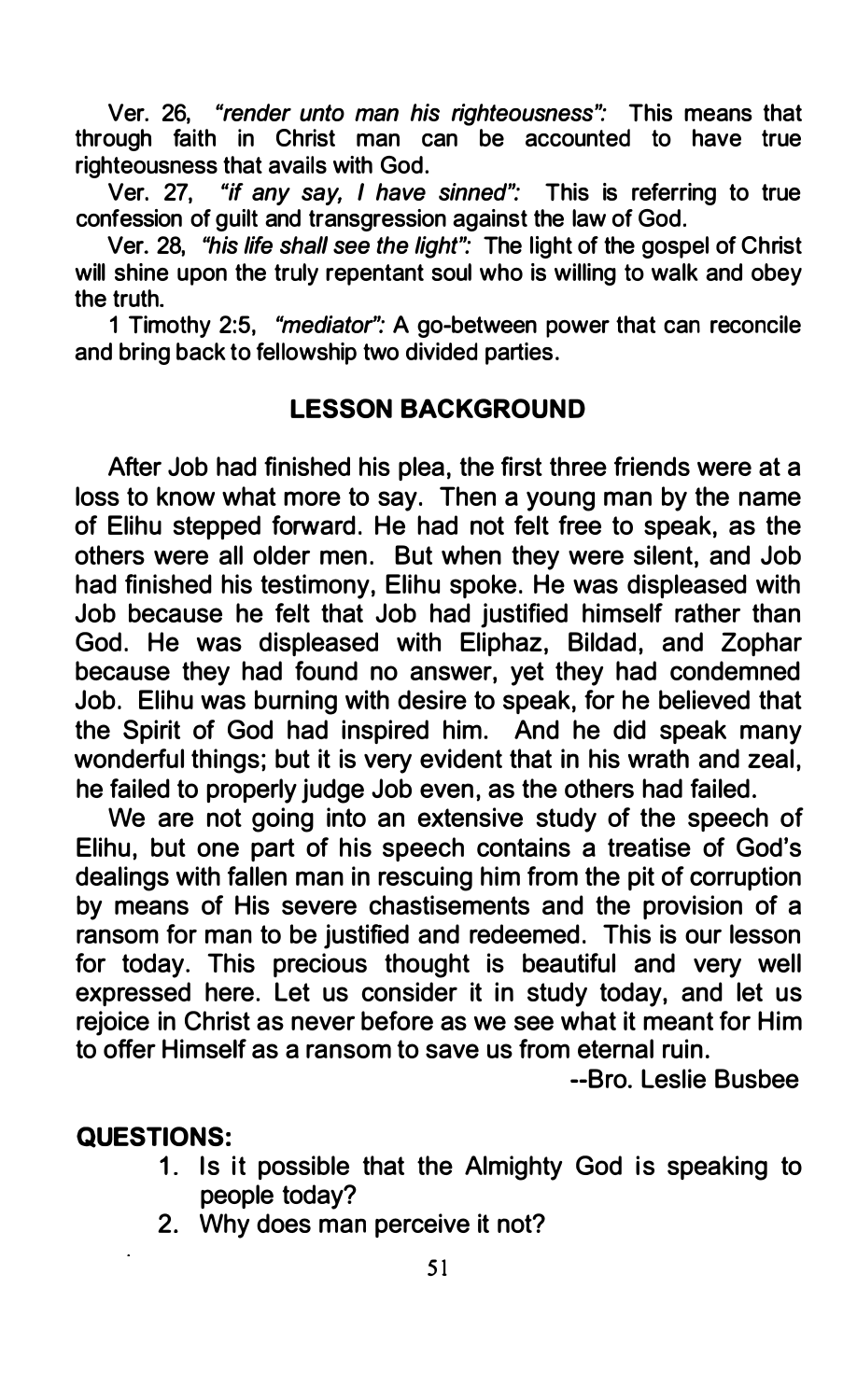- 3. What is God wanting to keep back and save a man from?
- 4. Why does God want to withdraw man from his purpose?
- 5. What did God need as a means to rescue man from going to the pit?
- 6. Has there been such a ransom found, and what is that ransom?
- 7. What must a man say in his heart to obtain redemption?

# COMMENTS AND APPLICATION

What a wonderful vision is presented in our lesson today of God reaching out to save the soul of man from going down into the pit of eternal destruction! God is calling and God is speaking to souls today. Though so many do not perceive the call of God and do not hear His voice, yet still He is calling. He seeks to awaken man out of his sleep of sin. He sends dreams. He lets calamities take place. He sends affliction and sickness. He works in many ways to withdraw man from his erring purposes. He seeks to offset the tendency in man to pride. He causes his beauty to fade away and his abilities to be frustrated. Man is so ignorant of God's designs and intentions. Man seeks to drown the voice of conviction, not realizing what he could be enjoying if he would yield. Medicines and drugs today assuage the pains and troubles of affliction and darkens man's heart all the more to the workings of God's Spirit. In the meantime, God has provided a ransom. No one else could do it. They searched heaven, earth, and under the earth (Rev. 5:3). But no one was found worthy to be a redemptive price for the salvation of man. But a ransom WAS found! Jesus Christ, the Son of God, came from heaven and took upon Himself a human form so that he could then to take upon Himself our sins and sorrows, to bear them as a ransom so that we could be set free! Thank God, we do not have to go down to the pit of destruction! We can be saved from the awful burnings of hell and separation from God. We can be born again by the Spirit of God and made a new creature in Christ Jesus. We can have fellowship with God in prayer and a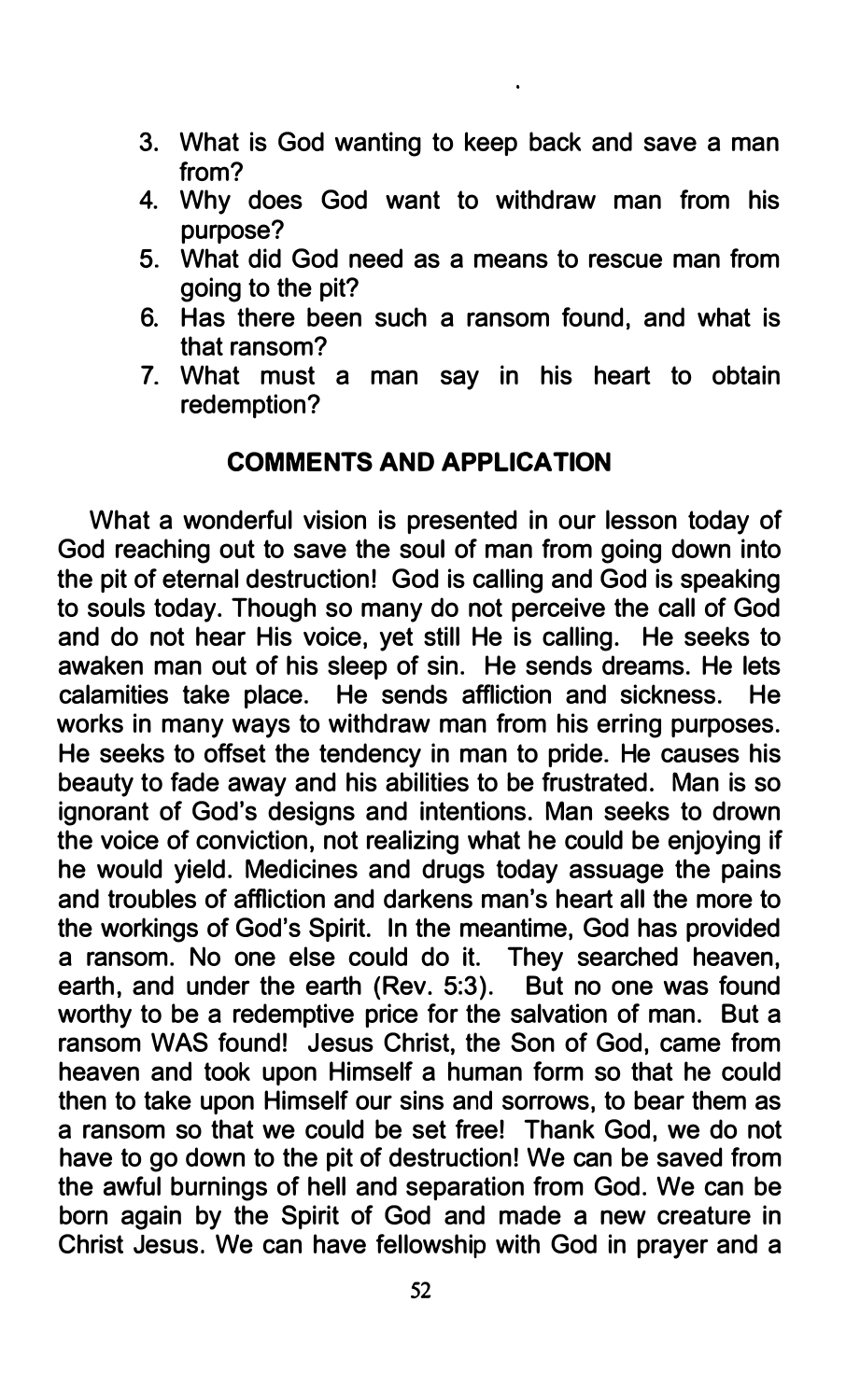holy life. We can be made aware that sin is an unprofitable thing, and we can turn to the Lord with all of our hearts and be saved. We can be redeemed by the blood of the Lamb and be enlightened with the light of the living. All praise, honor, and worship be to our God for ever and ever! Amen!

--Bro. Leslie Busbee

#### REFLECTIONS

The verse "God speaketh once, yea twice..." is very inspiring because it reminds us that God still speaks with man and that He cares and is trying to deal with us in our lives. Verse 29, "... worketh God oftentimes with man" also brings out that He is continuing to deal with us, not just once! God deals with us because He wants us to take advantage of the ransom that He has provided for us.

This lesson brings out that God speaks to man through different ways. Some people have dreams or visions through which God speaks to them. Others may see or hear an angel that God has sent. It is wonderful to see the different ways that God communicates with us. He knows us and knows our need, and He knows all the people in the world. I believe He is faithful to deal with any open heart that He finds.

The sad part is that many times when God is speaking to us, we do not hear or understand-- "...yet man perceiveth it not." This is why the people in the world continue to go their way without God, because they have not paid attention to what He was trying to say to them. If they truly knew God's love and redemption for them, surely they would run right to Him! But the devil is able to convince them of lies about God when they do not open their hearts to Him.

To be able to hear or perceive the voice of God is a wonderful thing! As Christians, we also must make sure that we are listening to Him and are open to His voice that we might have His guidance in our lives. Let us be a friend of Jesus everyday and take time for Him and open our eyes to all the things around us, little or great, through which God may be speaking to us! --Sis. Lucinda Wilson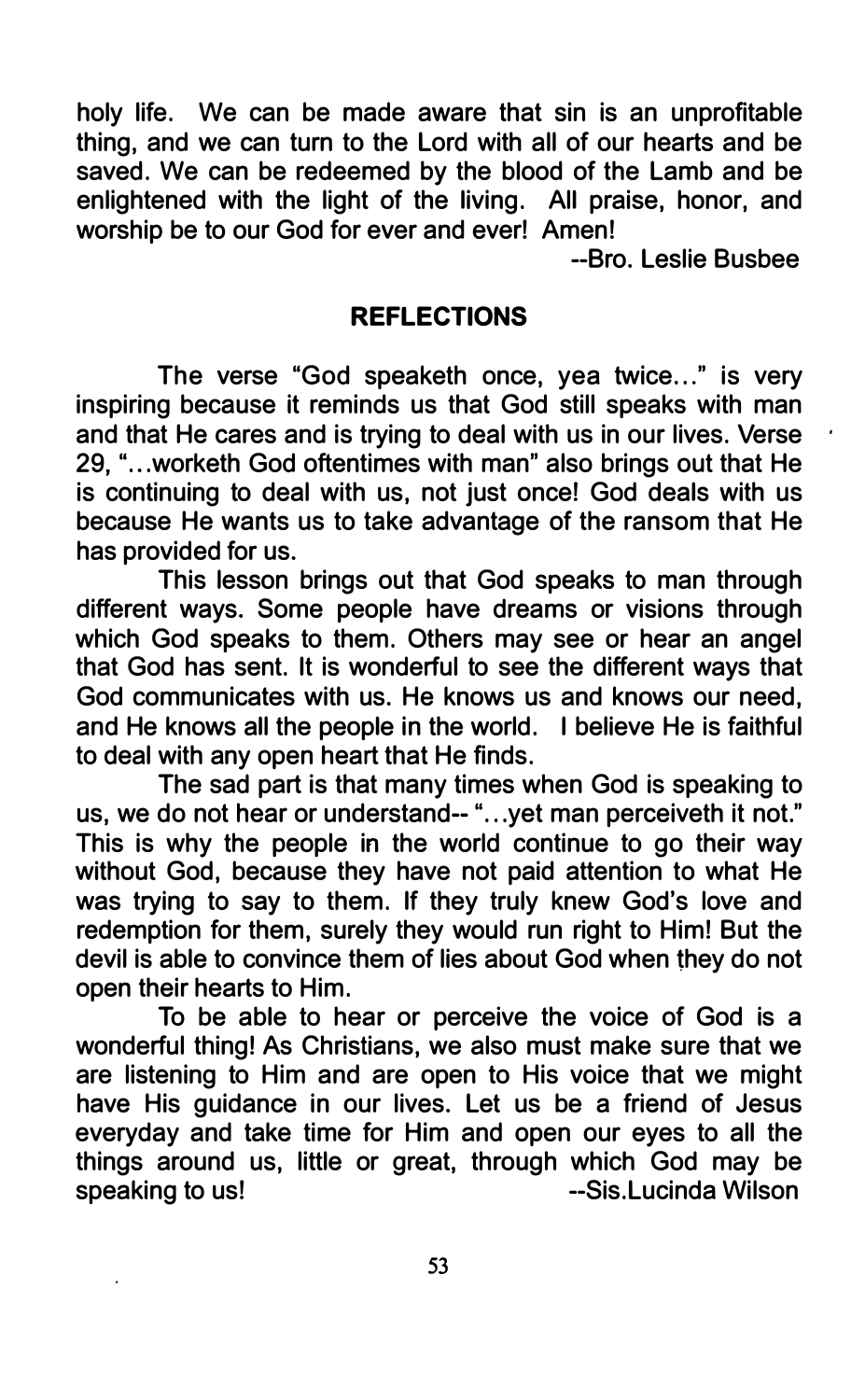# GOD'S QUESTIONS TO JOB AND TO US

Job 38:1 Then the LORD answered Job out of the whirlwind, and said,

2 Who is this that darkeneth counsel by words without knowledge?

3 Gird up now thy loins like a man; for I will demand of thee, and answer thou me.

4 Where wast thou when I laid the foundations of the earth? declare, if thou hast understanding.

5 Who hath laid the measures thereof, if thou knowest? or who hath stretched the line upon it?

6 Whereupon are the foundations thereof fastened? or who laid the corner stone thereof;

7 When the morning stars sang together, and all the sons of God shouted for joy?

12 Hast thou commanded the morning since thy days; and caused the dayspring to know his place;

13 That it might take hold of the ends of the earth, that the wicked might be shaken out of it?

16 Hast thou entered into the springs of the sea? or hast thou walked in the search of the depth?

17 Have the gates of death been opened unto thee? or hast thou seen the doors of the shadow of death?

18 Hast thou perceived the breadth of the earth? declare if thou knowest it all.

33 Knowest thou the ordinances of heaven? canst thou set the dominion thereof in the earth?

34 Canst thou lift up thy voice to the clouds, that abundance of waters may cover thee?

35 Canst thou send lightnings, that they may go, and say unto thee, Here we are?

36 Who hath put wisdom in the inward parts? or who hath given understanding to the heart?

39:1 Knowest thou the time when the wild goats of the rock bring forth? or canst thou mark when the hinds do calve?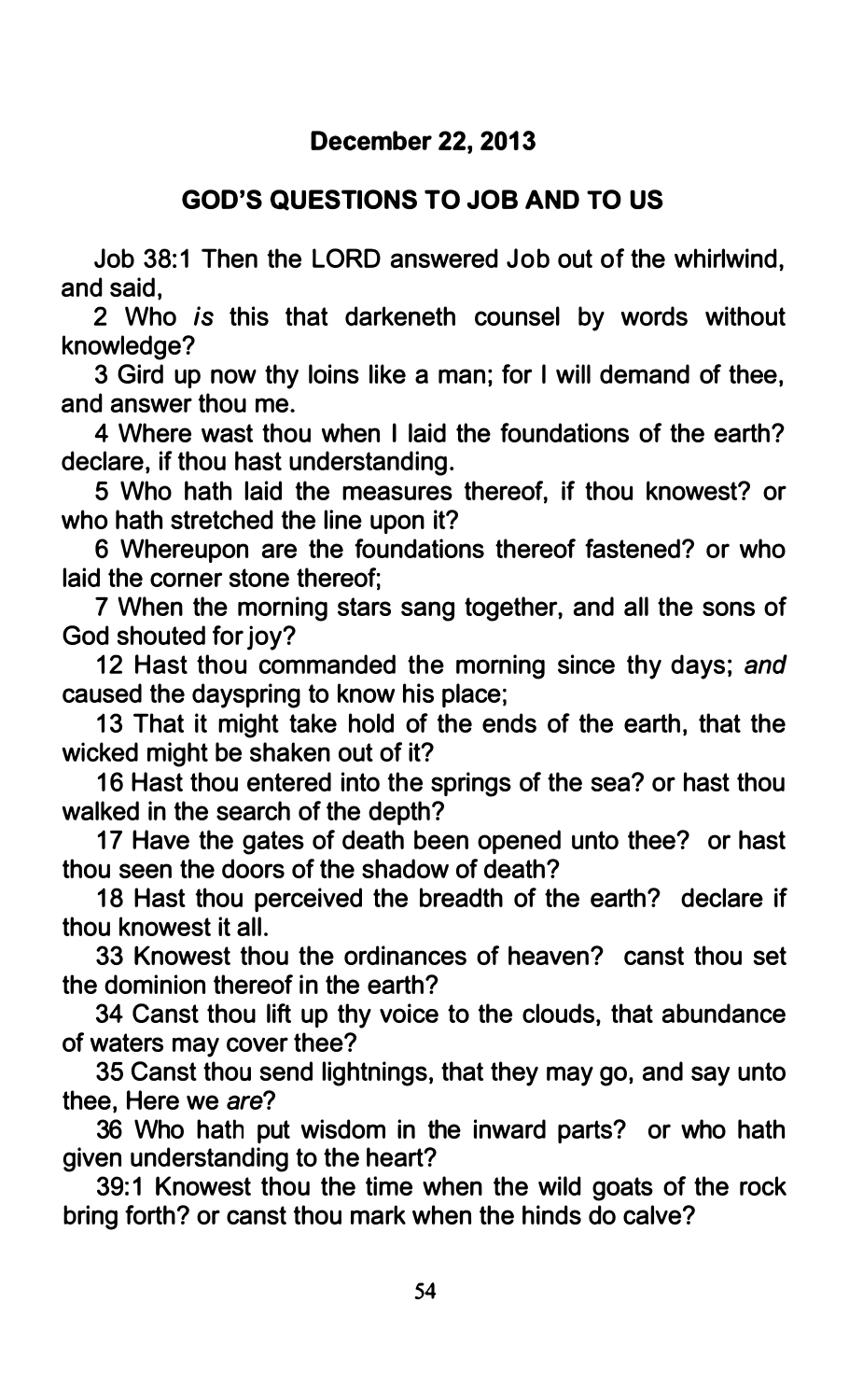13 Gavest thou the goodly wings unto the peacocks, or wings and feathers unto the ostrich?

14 Which leaveth her eggs in the earth, and warmeth them in dust?

26 Doth the hawk fly by thy wisdom, and stretch her wings toward the south?

27 Doth the eagle mount up at thy command, and maker her nest on high?

40:7 Gird up thy loins now like a man: I will demand of thee, and declare thou unto me.

8 Wilt thou also disannul my judgment? wilt thou condemn me, that thou mayest be righteous?

41:1 Canst thou draw out leviathan with an hook? or his tongue with a cord which thou lettest down?

2 Canst thou put a hook into his nose? or bore his jaw through with a thorn?

10 None is so fierce that dare stir him up: who then is able to stand before me?

11 Who hath prevented me, that I should repay him? whatsoever is under the whole heaven is mine.

13 Who can discover the face of his garment? or who can come to him with his double bridle?

14 Who can open the doors of his face? his teeth are terrible round about.

MEMORY VERSE: Bless the LORD, 0 my soul. 0 LORD my God, thou art . very great; thou art clothed with honour and majesty. 0 LORD, how manifold are thy works! in wisdom hast thou made them all: the earth is full of thy riches. Psalm 104:1, 24

CENTRAL THOUGHT: LORD, make me to know mine end, and the measure of my days, what it is; that I may know how frail I am. Behold, thou hast made my days as an hand breadth; and mine age is as nothing before thee: verily every man at his best state is altogether vanity. Psalm 39:4, 5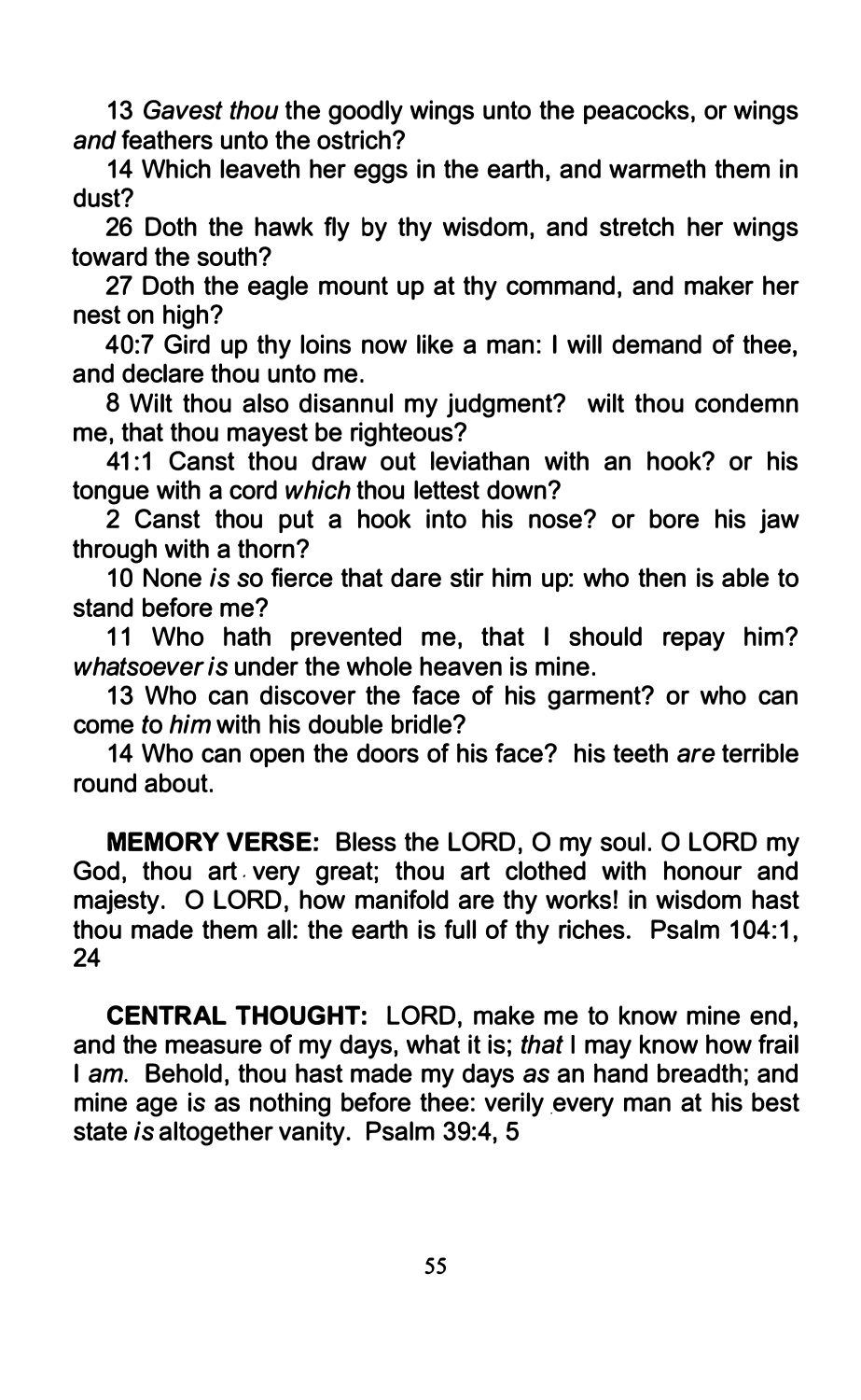Job 38:3, "Gird up now thy loins": Bring the functions of your mind into control and wise thinking.

Ver. 4, "laid the foundations of the earth": Set up the basis of all nature.

Ver. 5 "laid the measures": Set up and established measurements and sizes. "stretched the line": gave everything its size.

Ver. 7, "morning stars and sons of God": Holy angels and heavenly beings before the creation of the world.

Ver. 12, "commanded the morning": Controlled the dawning of the sun. "day spring": The beautiful rise of the sun. "know his place": Function properly.

Ver. 13, "take hold of the ends of the earth": Control all parts of the world.

Ver. 16, "springs of the sea": Currents of the oceans. "search out the depth": Measure the depths of the oceans.

Ver. 17, "gates of death": Where man's spirit goes when he dies.

Ver. 33, "ordinances of heaven": The rule and authority of the eternal realm. "the dominion thereof': Who is in full and complete control.

Ver. 36, "inward parts": The mind and spirit.

Job 39:1 "hinds": Deer-like creatures.

Job 40:8, "disannul": Make of no effect.

Job 41:1, "leviathan": Agreat large creature of the ocean, like the whale.

Ver. 11, "prevented": Got ahead of.

Ver. 13, *double bridle*": Rope or device to take hold of and control.

#### LESSON BACKGROUND

For our lesson today we will survey the great and challenging answer that the Almighty God gave to Job and his companions, those who had sought to line Job up. It seems that humanity, with whom the power of speech and utterance that God has invested, is ready to pour out and declare the thoughts and ideas that throng the mind in the face of problems, perplexities, disappointments, and difficult situations that are faced in this life. Each one of these men and Job himself have had their say. I am sure, in surveying the course of our study in the story of Job, that all of these men meant well and were trying to express what they truly believed was right and true. But in our lesson today, we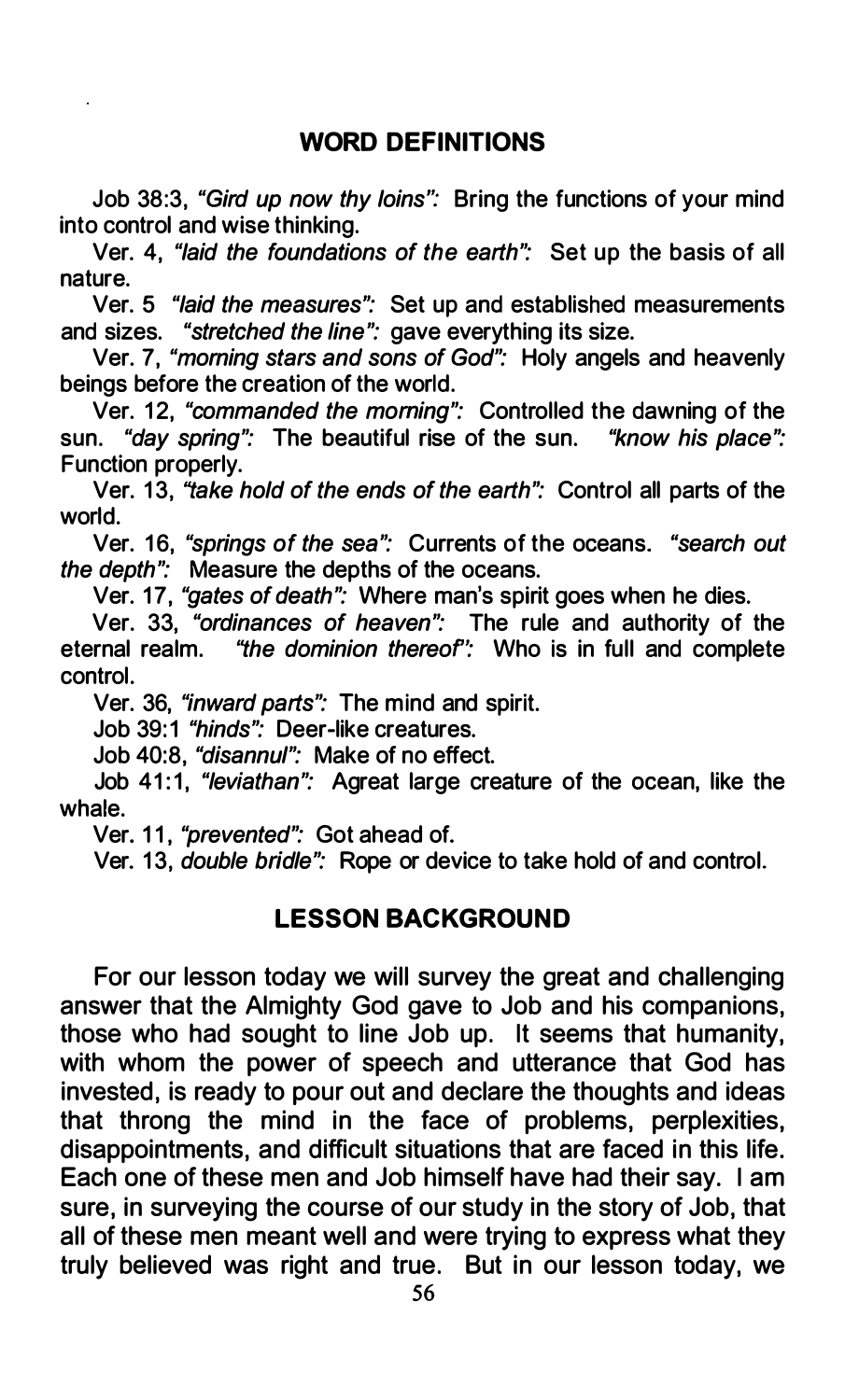have gathered several things that God put before the men (and before us today) about the wonders of the heavens and the earth and all things therein. We can list them thus: how the earth was made, what it was built upon, its measurements, any beings that existed beforehand, the sun and its bright glory, the earth and its composition, the sea and what all it contains, death to this mortal phase and what is beyond, how big and wide the earth is, the movements of the heavenly lights and objects, the inward mind and heart, the various animals and birds, the many different creatures of the oceans great and small, and other things that God wants us to consider and be impressed by. Personally, I would mention something that I have recently been so greatly inspired with. And that is the beauty and wonder of the many different kinds of trees. I have marveled to see and know of the growth and function of the trees, rooted in the soil that contains the minerals needed for growth and production. It is overwhelming to behold how trees live and function the way they do.

It all will help us to realize how great and wise and gracious our Creator has been and still is. Questions, wonderments, and puzzling thoughts can be all answered and solved by recognizing the reality and truth of the LORD God Almighty who created the heavens and the earth and ALL the wonderful, beautiful, and beneficial blessings He placed therein! --Bro. Leslie Busbee

# QUESTIONS:

- 1. Did God need any of man's advice in His creation of the world?
- 2. Does God need any of our advise in matters we face now?
- 3. How is the realm beyond this present life open to us?
- 4. Do you marvel in wonder at the many flowers and trees?
- 5. What can we render to God for all of His great creation?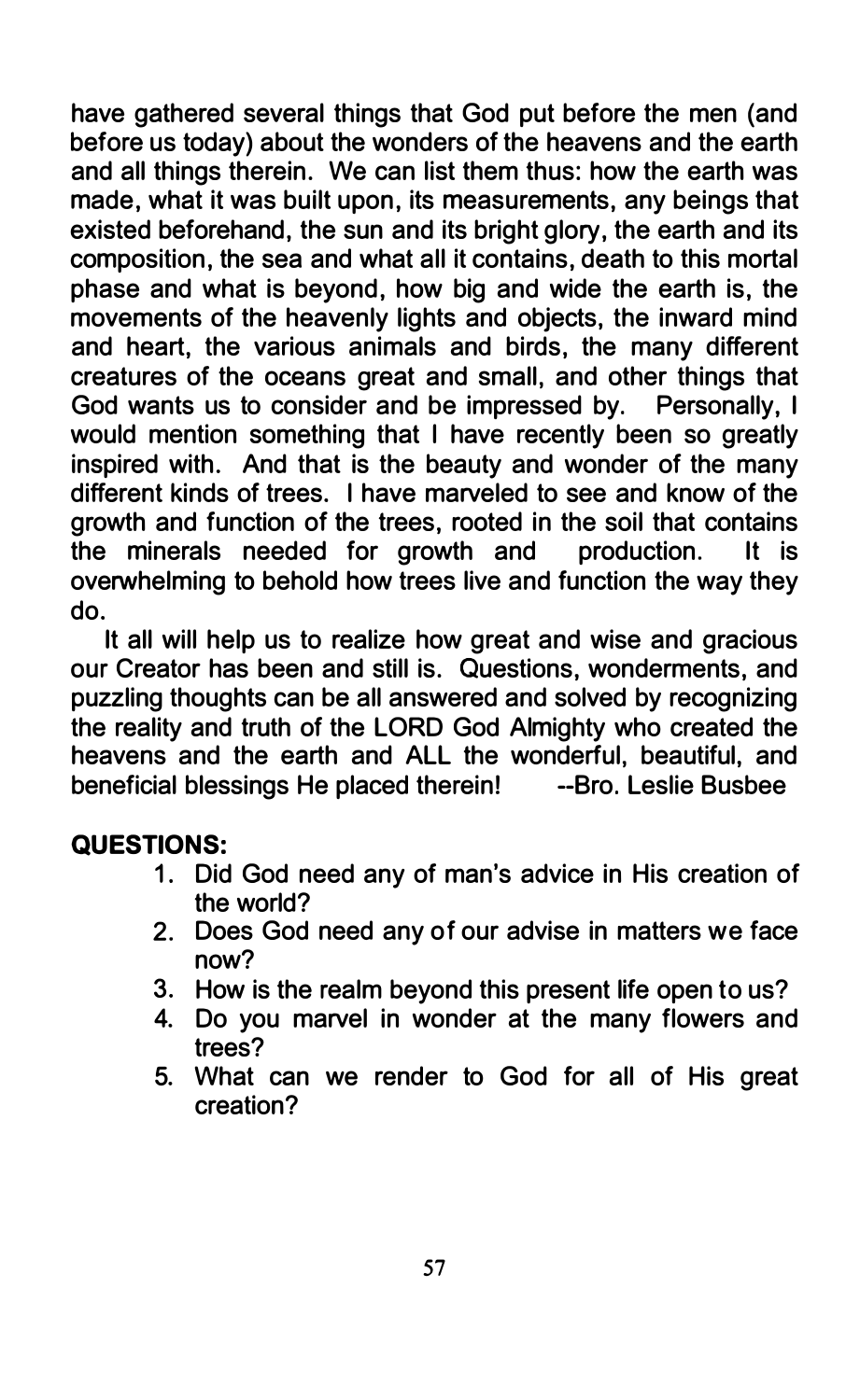### COMMENTS AND APPLICATION

Oh, how great is the LORD our God! In awesome wonder we look upon the great hosts of stars and the amazing lovely moon and its monthly cycle! And then the sun in all of its dazzling splendor captivates our admiration and overwhelming gratitude to our Creator! "The heavens declare the glory of God; and the firmament sheweth His handiwork. Day unto day Iday after day] uttereth speech, and night unto night [night after night] sheweth knowledge. There is no speech nor language where their voice is not heard. Their line is gone out through all the earth, and their words to the end of the world." Psalm 19:1-4. Paul quotes from verse 4 in Romans 10:17, 18, declaring that faith cometh by hearing and this hearing of the heart comes through beholding and considering the wonders of God's creation. Oh, we have His evidence all around us! God, in His message to Job, points out several examples of God's majesty and power in His creative works. He asks, "Where were you when I did all of this and did I need your advice and counsel"? Oh, we must acknowledge that God is all-wise and all-powerful. He needs none of our thoughts or counsel. He wants us to look on His creative works with wonder and adoration for Him in His great wisdom and power. Let us offer praise and worship to God for all of His great works in the creation of the heavens and the earth. The grass we admire and enjoy, the many different fruits that are so delicious and beneficial, the many different kinds of majestic and beautiful trees: all of these portray the wonderful· goodness and wisdom of our God and Almighty Creator! Oh, let us worship and serve Him faithfully all the days of our mortal journey!

--Bro. Leslie Busbee

#### **REFLECTIONS**

We see in this lesson that Job came face to face with the Almighty God and found no answers to refute and defend his case. He recognized that God truly is the King of Kings and Lord of Lords. He served the mighty Creator who knows everything.

Paul preached a message to the people on Mars' Hill of this same God. The people of that time period and culture had many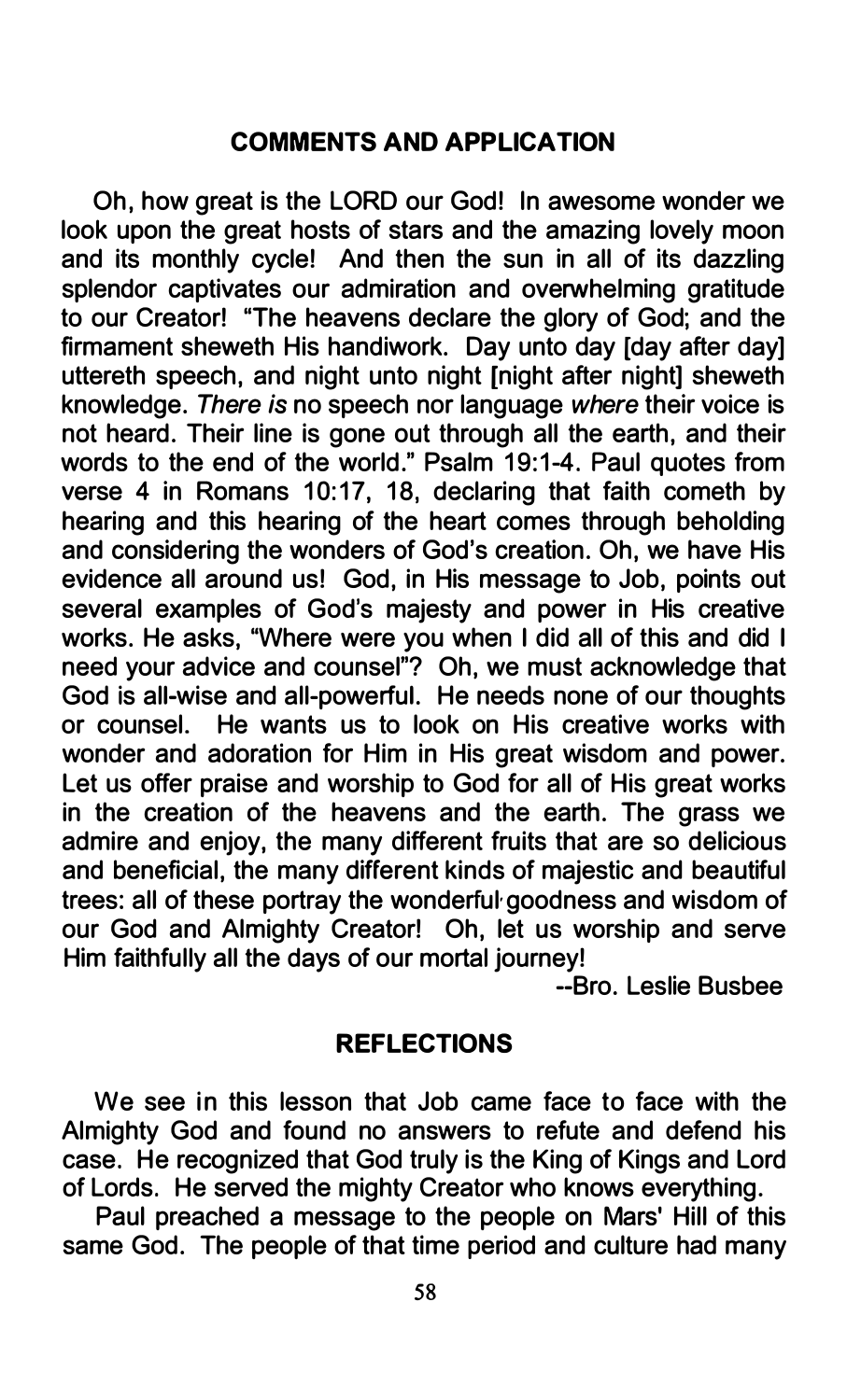gods. There were the gods of health, gods of fertility, gods of harvest, gods of safety, gods of fate and so on. But Paul preached to them the living God. "Him declare I unto you. God that made the world and all things therein, seeing that he is Lord of heaven and earth, dwelleth not in temples made with hands; neither is worshipped with men's hands, as though he needed any thing, seeing he giveth to all life, and breath, and all things." Acts 17:23

Our society seems to face a different set of gods: the gods of wealth, fame, earth preservation, intellect, and philosophy. Sometimes we think we know more than the Lord by putting him into a box, telling him what to do or completely acting as though he does not exist. We would do well to follow Job's example of covering our mouths when acknowledging the greatness of God. Once again, we serve the God that knows everything! Let us worship him for the Supreme Deity that he is and not a superficial image we have created in our minds.

-Sis LaDawna Adams

# December 29, 2013

# JOB'S REPENTANCE AND REWARD

Job 42:1 Then Job answered the Lord, and said,

2 I know that thou canst do every thing, and that no thought can be withholden from thee.

3 Who is he that hideth counsel without knowledge? therefore have I uttered that I understood not; things too wonderful for me, which I knew not.

4 Hear, I beseech thee, and I will speak: I will demand of thee, and declare thou unto me.

5 I have heard of thee by the hearing of the ear: but now mine eye seeth thee.

6 Wherefore I abhor myself, and repent in dust and ashes.

7 And it was so, that after the Lord had spoken these words unto Job, the Lord said to Eliphaz the Temanite, My wrath is kindled against thee, and against thy two friends: for ye have not spoken of me the thing that is right, as my servant Job hath.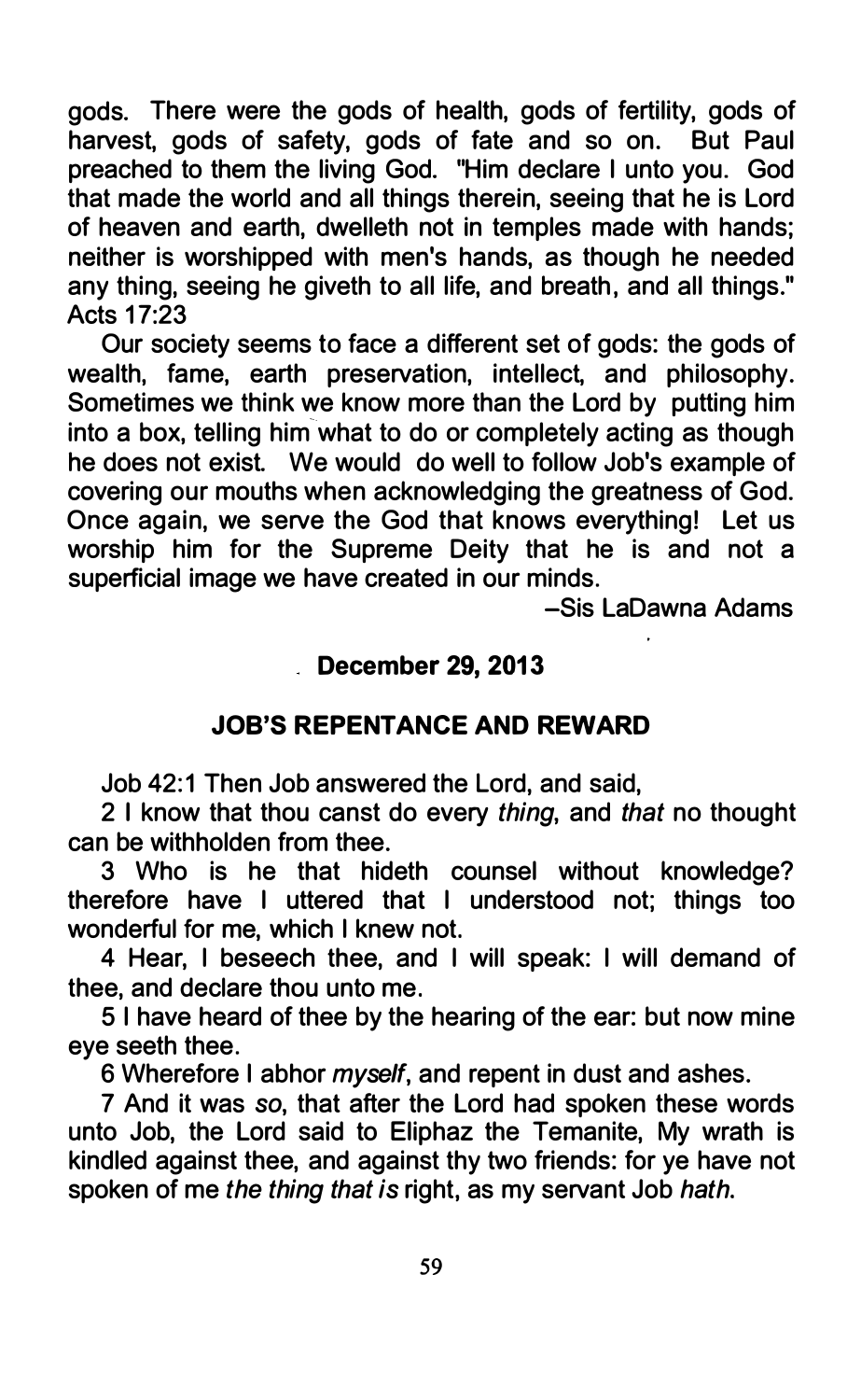8 Therefore take unto you now seven bullocks and seven rams, and go to my servant Job, and offer up for yourselves a burnt offering; and my servant Job shall pray for you: for him will I accept: lest I deal with you after your folly, in that ye have not spoken of me the thing which is right, like my servant Job.

9 So Eliphaz the Temanite and Bildad the Shuhite and Zophar the Naamathite went, and did according as the Lord commanded them: the Lord also accepted Job.

10 And the Lord turned the captivity of Job, when he prayed for his friends: also the Lord gave Job twice as much as he had before.

11 Then came there unto him all his brethren, and all his sisters, and all they that had been of his acquaintance before, and did eat bread with him in his house: and they bemoaned him, and comforted him over all the evil that the Lord had brought upon him: every man also gave him a piece of money, and every one an earring of gold.

12 So the Lord blessed the latter end of Job more than his beginning: for he had fourteen thousand sheep, and six thousand camels, and a thousand yoke of oxen, and a thousand she asses.

13 He had also seven sons and three daughters.

14 And he called the name of the first, Jemima; and the name of the second, Kezia; and the name of the third, Kerenhappuch.

15 And in all the land were no women found so fair as the daughters of Job:

and their father gave them inheritance among their brethren..

16 After this lived Job an hundred and forty years, and saw his sons, and his sons' sons, even four generations.

17 So Job died, being old and full of days.

MEMORY VERSE: And we know that all things work together for good to them that love God, to them who are the called according to his purpose. Romans 8:28

CENTRAL THOUGHT: Just as God brought Job out of his sorrows and afflictions, we can be assured that God will bring us through any trouble that may come if we will humble ourselves and submit fully to Him.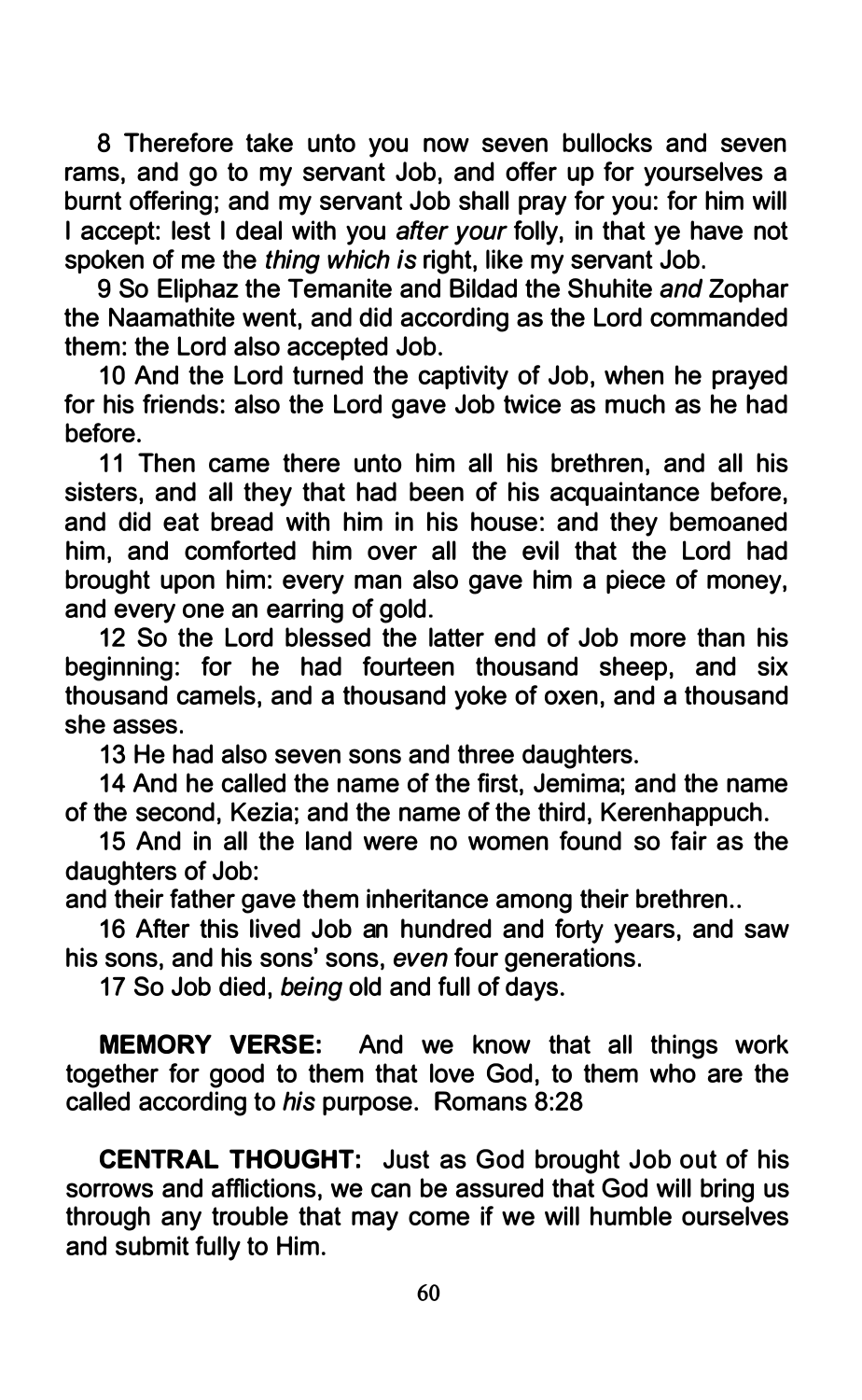# WORD DEFINITIONS

Job 42:3, "hideth counsel without knowledge": Conceals and covers up righteous counsel being ignorant of true knowledge and understanding. God asked this question at the start of his words out of the whirlwind. Man does this many times. He covers over the counsel of the Lord by his own foolish words of pride and error. Job confesses here that he had done this. What human being has not done it? It could be that we have all been guilty of doing this.

Ver. 4, 'Hear, I beseech thee": The Hebrew expression has a more humble and subdued sound: "Listen, I pray, and I will speak; I will ask You, and You will cause me to know."

Ver. 6, "I abhor myself, and repent": I despise myself, and whether I have done anything wrong or not, I still repent and humble myself before God.

Ver. 11 "earring of gold": The Hebrew says simply, "a ring of gold". The Septuagint Greek text says "four measures of uncoined gold."

Ver. 14, "Jemima": This name means warm and affectionate. "Kezia": Thi name means cassia, which is a herb, the bark of which is similar to cinnamon. "Keren-happuch": This name means "horn of color, beauty, or plenty". This word is similar to the word, Cornacopia, or horn of plenty.

# LESSON BACKGROUND

In our lesson today we see Job humbling himself in repentance and the dust of self abasement. We see the displeasure of God against his three friends, and we see their repentance. We see Job delivered of his sorrows and losses and given of God twice as much as he had before. We see the reward of humility and submission to God. We see God exalted as God and man humbled as man and blessed as faithful man. God works thus oftentimes with man. His purpose is to bring man to a wealthy place in Him. How happy and sweet were Job's years after all of this that he had suffered and been through! God gave him back everything double and blessed him with seven sons and three lovely daughters again. He lived a good many years and came to his grave as Eliphaz said he would in Job 5:26, "...in a full age, like as a shock of corn cometh in in his season." I remember going with Brother Fred Pruitt and others to help sing at a funeral in Missouri back in the early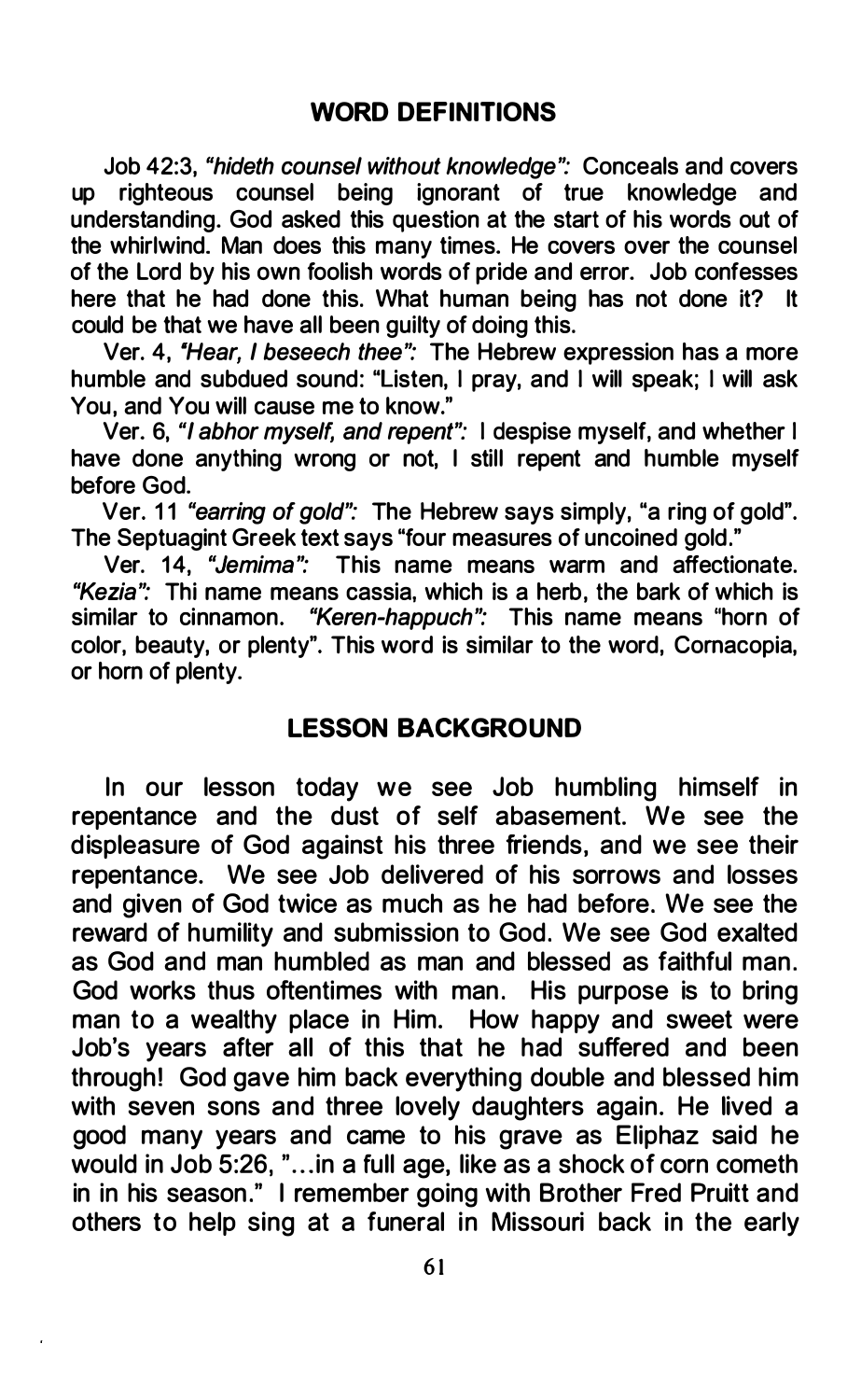spring of 1957. Brother Pruitt read this scripture at the graveside service of the departed Brother S. W. Middleton of El Dorado Springs, Missouri. He had passed away at the ripe old age of 84. He had been saved for many years and was very zealous in obeying the commandments of God. -- Bro. Leslie Busbee obeving the commandments of  $God$ .

# QUESTIONS:

- 1. Why did Job feel in his heart to repent in dust and ashes?
- 2. Why was God's wrath kindled against Job's three friends?
- 3. What did Job and his three friends do in response to God's word?
- 4. What did God do for Job after he had prayed for his friends?
- 5. What is the most important lesson brought out for us in Job?

# COMMENTS AND APPLICATION

We now come to the final chapter in our study of the book of Job. One thing I have observed in this study is that God is so great and powerful that we need to humble ourselves before Him in submission, confidence, worship, and devotion; for He is worthy of all we can give to Him. Our ideas and feelings are vanity, and we need to yield all to Him alone. Even in the hard and bitter sufferings that we meet on life's road, we need to praise Him and trust His faithfulness to bring us through with joys to spare. He is a faithful God. It is overwhelming to behold and consider all the things that He innumerated to Job of what He was doing in the realm of creation. These are things far beyond our reach and power. But God performs them every day with graceful ease. Oh, what a mighty God we serve! I am Oh, what a mighty God we serve! I am encouraged to live for Him and trust Him with my life and everything! Let us remember again what James 5:11 says about Him: "Behold, we count them happy which endure. Ye have heard of the patience of Job, and have seen the end of the Lord; that the Lord is very pitiful, and of tender mercy." Oh, how blessed to live for God! It surely pays to be humble and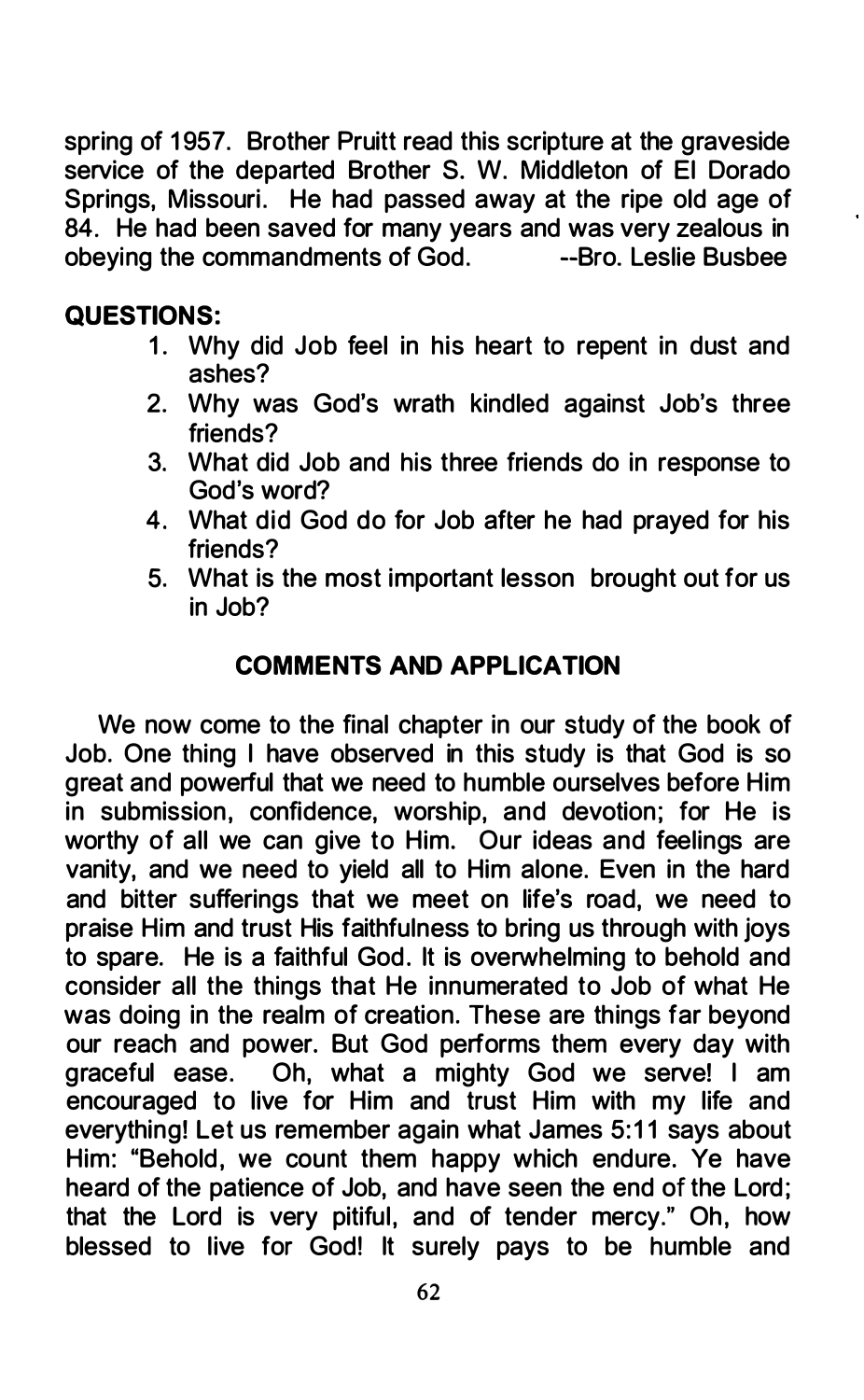submissive to Him, to never murmur or doubt His providence. He wants to better our lives; and if He lets some adverse sorrow or affliction to prey upon us for awhile, He has a reason or He would not have permitted it. Instead of being under a strain and trying to pray the thing away, it would be best to humble ourselves in true submission to Him, trust Him all the way, and let Him work out His sovereign will in our lives. There will be times when you will call to remembrance the lessons of Job, and it will be a fruitful tree for you to partake of. And as we are faithful to God in our trials and battles, we can be a fruitful tree for others also. --Bro. Leslie Busbee

### REFLECTIONS

Job's reaction when he saw the Lord was very much like Isaiah's reaction to his vision of the Lord in the 6th chapter of Isaiah: "Woe is me! for I am undone. . ." And Daniel's was the same: ". . . I saw this great vision and there remained no strength in me: for my comeliness was turned in me into corruption, and I retained no strength." (Daniel 10:8). John the Apostle also "fell at his feet as dead" when he, in the Spirit, saw the glorified Christ. Jacob, when he realized that the "man" who had wrestled him all night was the LORD, and that, having seen the Lord, his life had been spared, underwent a great change, not only from the touch from the hand of the Lord that crippled him for the rest of his days but also a change in name and nature. Joshua, seeing the Lord as Captain of the Host, fell on his face to the earth. When Saul of Tarsus saw the heavenly vision and heard the voice, he fell to the earth, blind and weak, and completely surrendered. Only when we have seen the Lord can we truly see ourselves for the weak, undone, unholy and helpless creatures we are. Only then can we properly repent in true humility. Only then can we be truly changed in nature and begin to take on the nature of Christ. Only then can we truly serve and be used as a vessel of honor, fitted for the Master's use.

Oh, may each of us seek earnestly that we might see His face- that we might catch  $THE VISION!$  --Sis. Angela Gellenbeck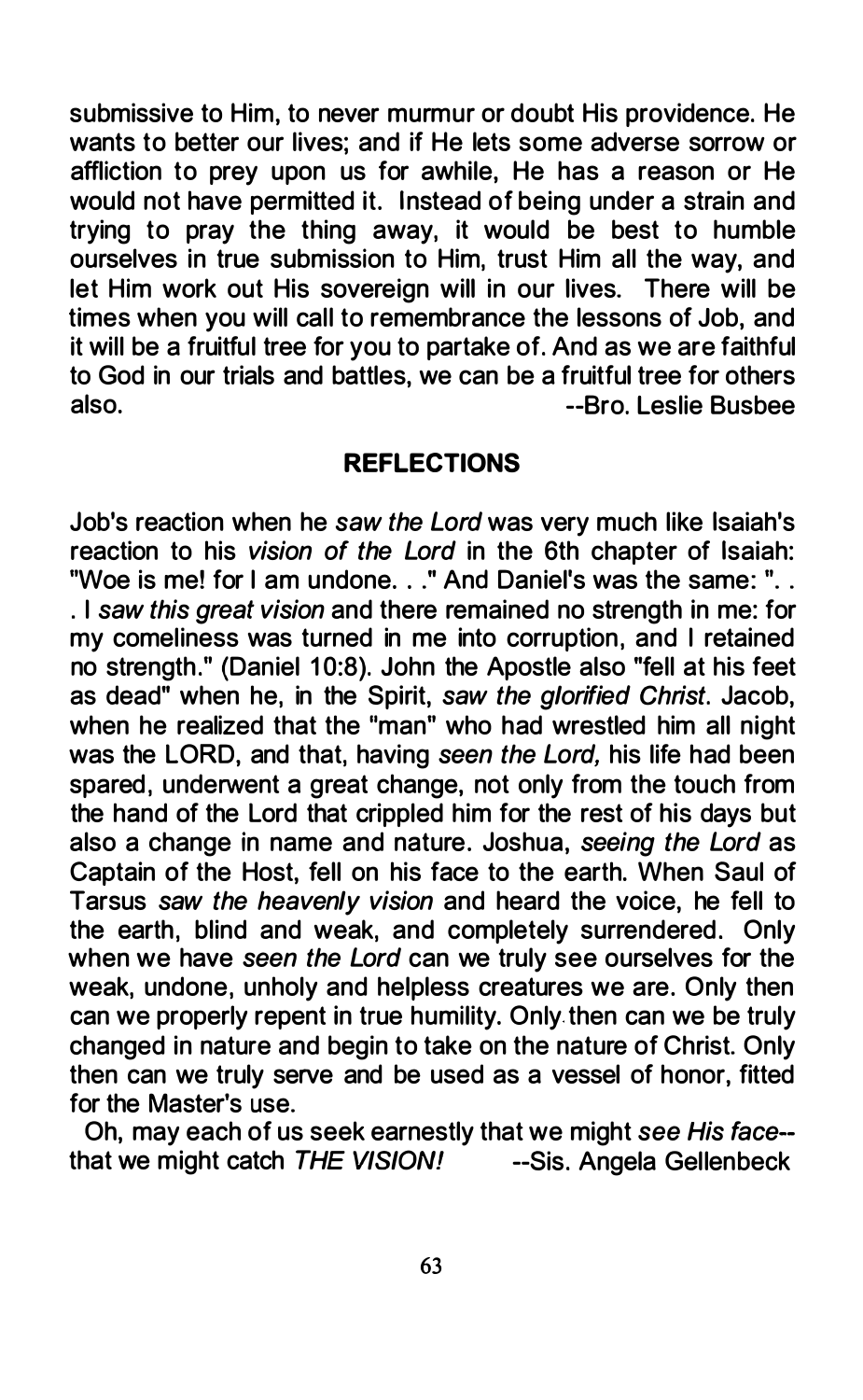| <b>Subscription Order</b>                                        |
|------------------------------------------------------------------|
| Please send ______ copy/ies of the                               |
| <b>Bible Lessons quarterly to:</b>                               |
|                                                                  |
|                                                                  |
| City________________________State____Zip____                     |
| Subscription rate: \$2.00 per copy per                           |
| quarter, or \$7.00 per year (Issued quarterly)                   |
| Please find enclosed payment in the<br>amount of $\frac{1}{2}$ . |
|                                                                  |
| <b>Mail to:</b><br><b>FAITH PUBLISHING HOUSE</b>                 |
| P.O. Box 518<br>Guthrie, OK 73044                                |